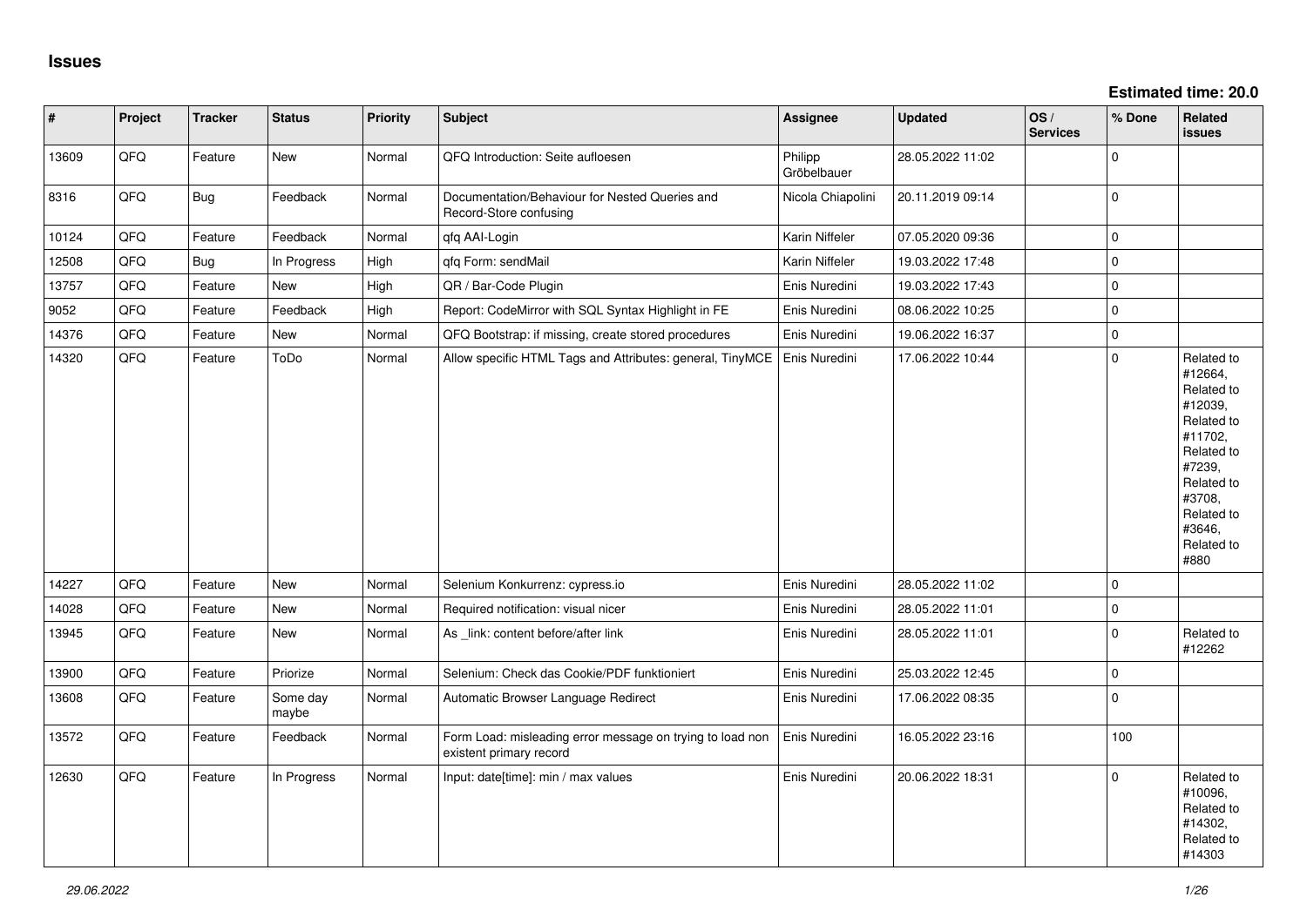| #     | Project | <b>Tracker</b> | <b>Status</b>     | <b>Priority</b> | <b>Subject</b>                                                                        | <b>Assignee</b> | <b>Updated</b>   | OS/<br><b>Services</b> | % Done      | Related<br><b>issues</b>                                                    |
|-------|---------|----------------|-------------------|-----------------|---------------------------------------------------------------------------------------|-----------------|------------------|------------------------|-------------|-----------------------------------------------------------------------------|
| 12262 | QFQ     | Feature        | ToDo              | Normal          | Form buttons on top: more customable                                                  | Enis Nuredini   | 17.06.2022 10:44 |                        | $\Omega$    | Related to<br>#13945, Has<br>duplicate<br>#4046, Has<br>duplicate<br>#10080 |
| 11892 | QFQ     | Feature        | New               | Normal          | tablesorter: columns with links are hard to order - new<br>qualifier 'Y: <ord>'</ord> | Enis Nuredini   | 23.03.2022 09:22 |                        | $\Omega$    |                                                                             |
| 10782 | QFQ     | Feature        | Feedback          | Normal          | Tiny MCE: Image Upload                                                                | Enis Nuredini   | 16.05.2022 23:16 |                        | $\Omega$    | Related to<br>#12452                                                        |
| 10569 | QFQ     | Feature        | Priorize          | Normal          | link _blank more safe                                                                 | Enis Nuredini   | 25.03.2022 12:44 |                        | $\Omega$    |                                                                             |
| 10463 | QFQ     | Feature        | New               | Normal          | Report_link: expliztes setzen von HTML Tags (Bedarf fuer<br>'data-selenium' & 'id')   | Enis Nuredini   | 23.03.2022 09:23 |                        | $\Omega$    | Related to<br>#7648                                                         |
| 13716 | QFQ     | Bug            | New               | High            | Firefox ask to store username/password                                                | Enis Nuredini   | 30.05.2022 09:31 |                        | $\Omega$    | Related to<br>#13827                                                        |
| 12066 | QFQ     | Bug            | New               | High            | enterAsSubmit: Forward wird nicht ausgeführt                                          | Enis Nuredini   | 29.05.2022 09:23 |                        | $\mathbf 0$ |                                                                             |
| 11630 | QFQ     | <b>Bug</b>     | Feedback          | High            | Bitte check ob CALL() in 20.11.0 noch so funktioniert wie in<br>20.4.1                | Enis Nuredini   | 28.05.2022 13:45 |                        | $\Omega$    | Related to<br>#11325                                                        |
| 8891  | QFQ     | <b>Bug</b>     | New               | High            | formSubmitLog: do not log passwords                                                   | Enis Nuredini   | 25.03.2022 09:06 |                        | $\Omega$    |                                                                             |
| 14377 | QFQ     | Bug            | New               | Normal          | Documentation > General Tips: white page after migration                              | Enis Nuredini   | 19.06.2022 16:37 |                        | $\Omega$    |                                                                             |
| 14322 | QFQ     | Bug            | New               | Normal          | Form Load: by default no scroll (save & close should be<br>visible)                   | Enis Nuredini   | 15.06.2022 14:12 |                        | $\Omega$    | Related to<br>#14321,<br>Related to<br>#6232                                |
| 14303 | QFQ     | Bug            | ToDo              | Normal          | datetime broken with picker                                                           | Enis Nuredini   | 17.06.2022 09:02 |                        | $\Omega$    | Related to<br>#12630                                                        |
| 14245 | QFQ     | Bug            | New               | Normal          | Form Save Btn bleibt disabled wenn Datumsfeld über<br>Datepicker geändert             | Enis Nuredini   | 27.05.2022 13:45 |                        | $\Omega$    | Related to<br>#13689                                                        |
| 13943 | QFQ     | Bug            | Priorize          | Normal          | unable to find formgroup                                                              | Enis Nuredini   | 28.05.2022 11:03 |                        | $\Omega$    |                                                                             |
| 13899 | QFQ     | <b>Bug</b>     | ToDo              | Normal          | Selenium: zum laufen bringen                                                          | Enis Nuredini   | 25.03.2022 10:24 |                        | $\Omega$    |                                                                             |
| 13767 | QFQ     | <b>Bug</b>     | Feedback          | Normal          | date/time-picker: required shows up/down button orange                                | Enis Nuredini   | 16.05.2022 23:16 |                        | $\mathbf 0$ |                                                                             |
| 13689 | QFQ     | Bug            | New               | Normal          | Enter auf Eingabefeld mit ungültigem Wert führt zu blurry<br>Seite                    | Enis Nuredini   | 28.05.2022 10:53 |                        | 0           | Related to<br>#14245, Has<br>duplicate<br>#11891                            |
| 12989 | QFQ     | <b>Bug</b>     | New               | Normal          | empty string does not trigger dynamic update                                          | Enis Nuredini   | 28.05.2022 11:09 |                        | 0           |                                                                             |
| 14395 | QFQ     | Support        | New               | Normal          | FormEditor: Virtual table columns                                                     | Enis Nuredini   | 21.06.2022 16:09 |                        | 0           |                                                                             |
| 3613  | QFQ     | <b>Bug</b>     | Some day<br>maybe | Normal          | note /note unchecked -> note div (col-md) wird weiterhin<br>gerendert                 | Elias Villiger  | 01.02.2020 23:19 |                        | 100         |                                                                             |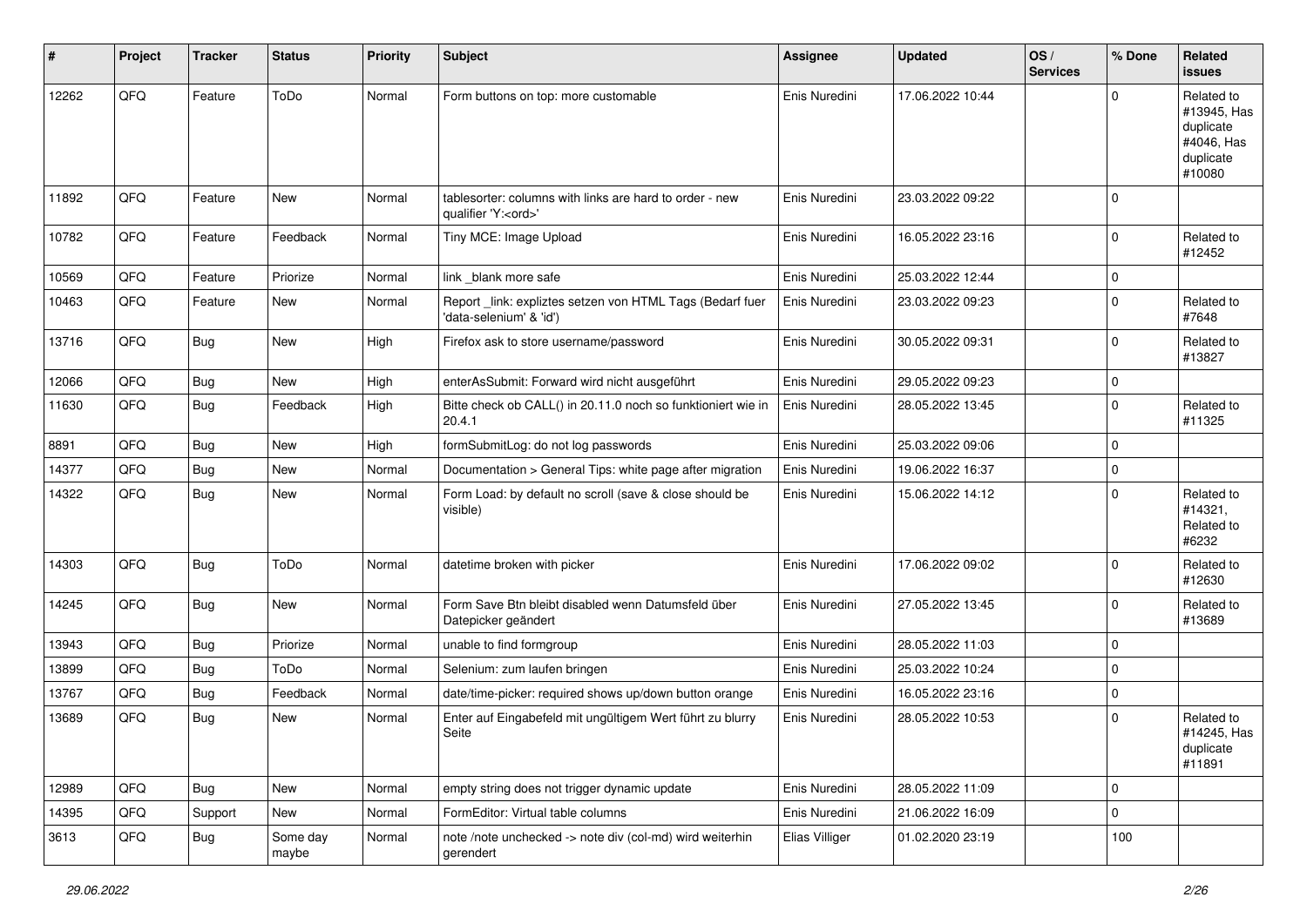| $\vert$ # | Project | <b>Tracker</b> | <b>Status</b>     | <b>Priority</b> | <b>Subject</b>                                                                                                                        | Assignee            | <b>Updated</b>   | OS/<br><b>Services</b> | % Done      | Related<br>issues                                                      |
|-----------|---------|----------------|-------------------|-----------------|---------------------------------------------------------------------------------------------------------------------------------------|---------------------|------------------|------------------------|-------------|------------------------------------------------------------------------|
| 11347     | QFQ     | Bug            | Feedback          | Normal          | If Bedingungen funktionieren nicht korrekt                                                                                            | Christoph Fuchs     | 21.03.2021 20:37 |                        | $\mathbf 0$ |                                                                        |
| 14187     | QFQ     | Feature        | New               | High            | gfg.log: show current URL                                                                                                             | Carsten Rose        | 28.05.2022 11:02 |                        | $\mathbf 0$ | Related to<br>#13933,<br>Related to<br>#12532,<br>Related to<br>#11893 |
| 12544     | QFQ     | Feature        | <b>New</b>        | High            | a) ' AS _link' new also as ' AS _format', b) sortierung<br>via 'display: none;', c) '_format' benoeitgt nicht zwingend<br>u/U/p/m/z/d | Carsten Rose        | 14.12.2021 16:03 |                        | $\mathbf 0$ |                                                                        |
| 12532     | QFQ     | Feature        | New               | High            | SIP-Parameter bei Seitenaufruf in Browser-Console<br>anzeigen                                                                         | Carsten Rose        | 07.12.2021 17:19 |                        | $\mathbf 0$ | Related to<br>#11893,<br>Related to<br>#14187                          |
| 12186     | QFQ     | Feature        | New               | High            | TinyMCE Config für Objekte                                                                                                            | Carsten Rose        | 07.12.2021 17:19 |                        | $\pmb{0}$   | <b>Blocks</b><br>#12632                                                |
| 11893     | QFQ     | Feature        | New               | High            | Broken SIP: a) only report one time, b) only report in main<br>column                                                                 | Carsten Rose        | 12.05.2021 12:13 |                        | $\mathbf 0$ | Related to<br>#12532,<br>Related to<br>#14187                          |
| 9517      | QFQ     | Feature        | In Progress       | High            | Input multiple tags with typeahead                                                                                                    | Carsten Rose        | 03.05.2021 21:14 |                        | 40          | Related to<br>#10150                                                   |
| 8962      | QFQ     | Feature        | New               | High            | allow for form fields with identical names                                                                                            | Carsten Rose        | 03.05.2021 21:14 |                        | $\pmb{0}$   |                                                                        |
| 8204      | QFQ     | Feature        | Priorize          | High            | Position 'required mark'                                                                                                              | Carsten Rose        | 16.06.2021 13:44 |                        | $\pmb{0}$   |                                                                        |
| 8082      | QFQ     | Feature        | Priorize          | High            | Contact form without saving record                                                                                                    | Carsten Rose        | 07.12.2021 15:20 |                        | $\mathbf 0$ | Related to<br>#8587,<br><b>Blocks</b><br>#11850                        |
| 7850      | QFQ     | Feature        | <b>New</b>        | High            | Upload records: non 'pathFileName' column                                                                                             | Carsten Rose        | 03.05.2021 21:14 |                        | $\pmb{0}$   |                                                                        |
| 5715      | QFQ     | Feature        | New               | High            | PDF Caching                                                                                                                           | Carsten Rose        | 03.05.2021 21:14 |                        | $\mathbf 0$ | Related to<br>#5851,<br>Related to<br>#6357                            |
| 4258      | QFQ     | Feature        | Some day<br>maybe | High            | System Defaults: Forms                                                                                                                | <b>Carsten Rose</b> | 03.05.2021 21:14 |                        | $\pmb{0}$   |                                                                        |
| 3990      | QFQ     | Feature        | Some day<br>maybe | High            | custom class definition: add space automatically                                                                                      | Carsten Rose        | 03.05.2021 21:14 |                        | $\pmb{0}$   |                                                                        |
| 3967      | QFQ     | Feature        | Some day<br>maybe | High            | Report: Checkbox, Radio, Dropdown, Input welches ohne<br>Submit funktioniert - 'Inline-Form'                                          | Carsten Rose        | 03.05.2021 21:14 |                        | $\pmb{0}$   |                                                                        |
| 3848      | QFQ     | Feature        | Some day<br>maybe | High            | Antivirus check fuer Upload files in qfq?                                                                                             | Carsten Rose        | 03.05.2021 21:14 |                        | $\pmb{0}$   | Related to<br>#4131                                                    |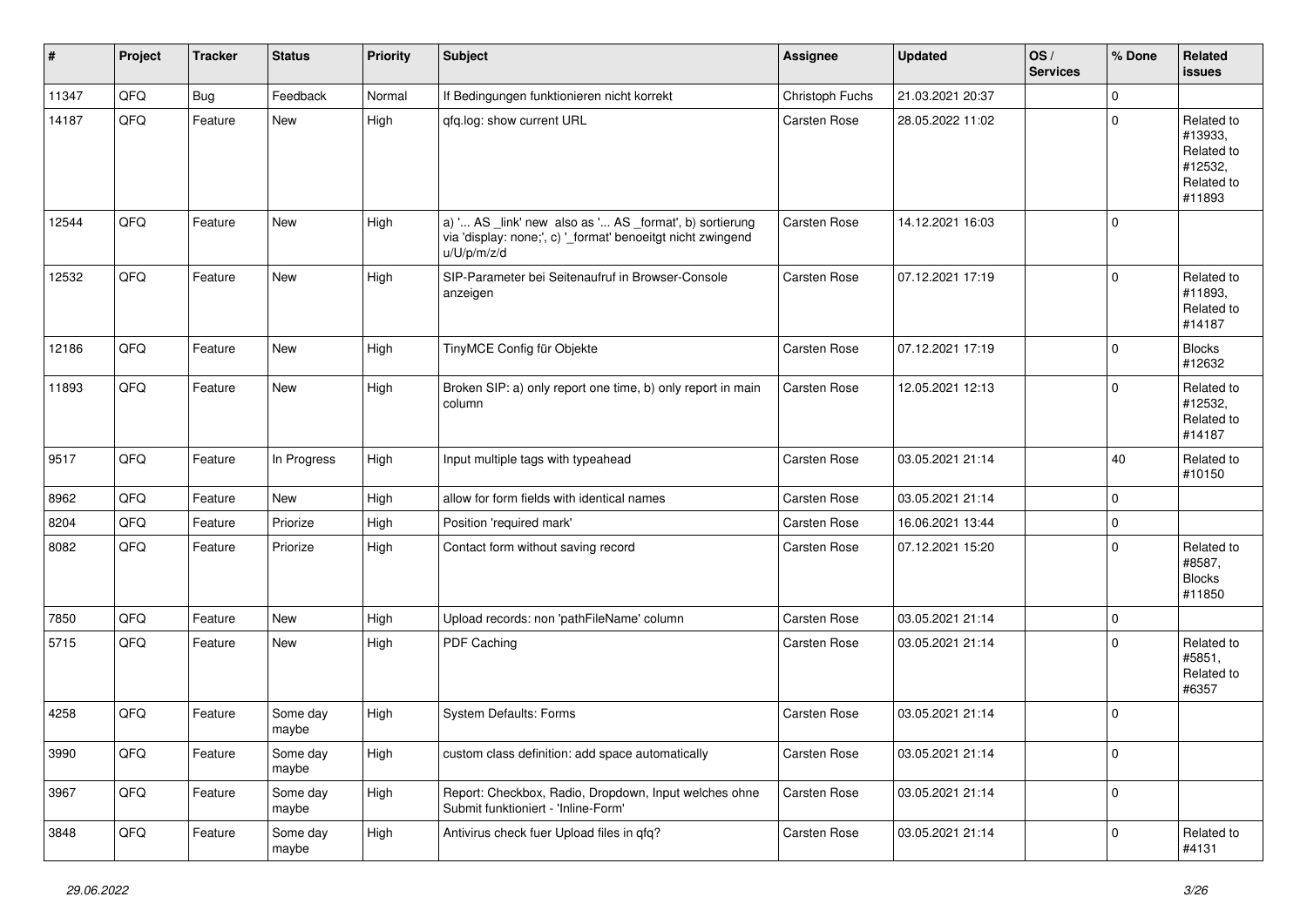| $\vert$ # | Project | <b>Tracker</b> | <b>Status</b>              | <b>Priority</b> | <b>Subject</b>                                                                              | <b>Assignee</b>     | <b>Updated</b>   | OS/<br><b>Services</b> | % Done      | Related<br><b>issues</b>                                              |
|-----------|---------|----------------|----------------------------|-----------------|---------------------------------------------------------------------------------------------|---------------------|------------------|------------------------|-------------|-----------------------------------------------------------------------|
| 3727      | QFQ     | Feature        | New                        | High            | Security: Session Hijacking erschweren                                                      | Carsten Rose        | 03.05.2021 21:14 |                        | $\Omega$    |                                                                       |
| 14371     | QFQ     | Feature        | Priorize                   | Normal          | <b>LDAP via REPORT</b>                                                                      | Carsten Rose        | 19.06.2022 16:37 |                        | $\mathbf 0$ |                                                                       |
| 14290     | QFQ     | Feature        | Priorize                   | Normal          | FormEditor: Show Table Definition                                                           | Carsten Rose        | 19.06.2022 16:37 |                        | $\mathbf 0$ |                                                                       |
| 14090     | QFQ     | Feature        | New                        | Normal          | Nützliche script funktionen                                                                 | <b>Carsten Rose</b> | 28.05.2022 11:03 |                        | $\pmb{0}$   |                                                                       |
| 13843     | QFQ     | Feature        | New                        | Normal          | Create JWT via QFQ                                                                          | Carsten Rose        | 19.03.2022 17:42 |                        | $\mathbf 0$ |                                                                       |
| 13841     | QFQ     | Feature        | <b>New</b>                 | Normal          | Create PDF via iText - evaluate                                                             | Carsten Rose        | 19.03.2022 17:42 |                        | $\mathbf 0$ |                                                                       |
| 13700     | QFQ     | Feature        | <b>New</b>                 | Normal          | Redesign gfg.io Seite                                                                       | Carsten Rose        | 19.03.2022 17:43 |                        | $\mathbf 0$ |                                                                       |
| 13566     | QFQ     | Feature        | Ready to sync<br>(develop) | Normal          | Delete config-example.gfg.php file                                                          | <b>Carsten Rose</b> | 23.12.2021 09:25 |                        | $\Omega$    |                                                                       |
| 13467     | QFQ     | Feature        | New                        | Normal          | ChangeLog Generator                                                                         | Carsten Rose        | 19.03.2022 17:46 |                        | $\Omega$    | Related to<br>#11460                                                  |
| 13354     | QFQ     | Feature        | <b>New</b>                 | Normal          | Using Websocket in QFQ                                                                      | Carsten Rose        | 10.11.2021 15:47 |                        | $\pmb{0}$   |                                                                       |
| 13330     | QFQ     | Feature        | In Progress                | Normal          | Multi Form: Upload                                                                          | Carsten Rose        | 07.11.2021 12:40 |                        | 50          | Related to<br>#9706                                                   |
| 12679     | QFQ     | Feature        | New                        | Normal          | tablesorter: custom column width                                                            | Carsten Rose        | 16.06.2021 11:10 |                        | $\mathbf 0$ |                                                                       |
| 12664     | QFQ     | Feature        | New                        | Normal          | TinyMCE: report/remove malicous HTML/JS Code                                                | <b>Carsten Rose</b> | 19.03.2022 17:47 |                        | $\pmb{0}$   | Related to<br>#14320                                                  |
| 12632     | QFQ     | Feature        | New                        | Normal          | TinyMCE: Prepare CSS classes for images                                                     | Carsten Rose        | 04.06.2021 14:35 |                        | 100         | Blocked by<br>#12186                                                  |
| 12611     | QFQ     | Feature        | Some day<br>maybe          | Normal          | Refactoring: Bootstrap with Lazy Loading                                                    | <b>Carsten Rose</b> | 08.06.2022 10:37 |                        | $\Omega$    | Related to<br>#12490.<br>Related to<br>#10013,<br>Related to<br>#7732 |
| 12603     | QFQ     | Feature        | New                        | Normal          | Dropdown (Select), Radio, checkbox:<br>itemListAlways={{!SELECT key, value}}                | <b>Carsten Rose</b> | 19.03.2022 17:47 |                        | $\pmb{0}$   |                                                                       |
| 12584     | QFQ     | Feature        | Feedback                   | Normal          | T3 v10 migration script: replace alias-patterns (v11)                                       | Carsten Rose        | 28.05.2022 11:12 |                        | 100         |                                                                       |
| 12504     | QFQ     | Feature        | Priorize                   | Normal          | sql.log: report fe.id                                                                       | <b>Carsten Rose</b> | 05.05.2021 22:09 |                        | $\mathbf 0$ |                                                                       |
| 12503     | QFQ     | Feature        | Priorize                   | Normal          | Detect dangerous UPDATE statement with missing WHERE                                        | <b>Carsten Rose</b> | 05.05.2021 22:09 |                        | $\mathbf 0$ |                                                                       |
| 12480     | QFQ     | Feature        | New                        | Normal          | If QFQ upgrade is running, block further request                                            | Carsten Rose        | 03.05.2021 20:45 |                        | $\mathbf 0$ |                                                                       |
| 12477     | QFQ     | Feature        | New                        | Normal          | Support for refactoring: Form, FormElement, diverse<br>Tabellen/Spalten, tt-content Records | <b>Carsten Rose</b> | 03.05.2021 20:45 |                        | $\mathbf 0$ |                                                                       |
| 12474     | QFQ     | Feature        | New                        | Normal          | Check BaseConfigURL if it is given and the the last char is                                 | Carsten Rose        | 03.05.2021 20:45 |                        | $\mathbf 0$ |                                                                       |
| 12465     | QFQ     | Feature        | New                        | Normal          | QFQ Function: use in FE to fill StoreRecord                                                 | <b>Carsten Rose</b> | 05.05.2021 21:58 |                        | $\pmb{0}$   |                                                                       |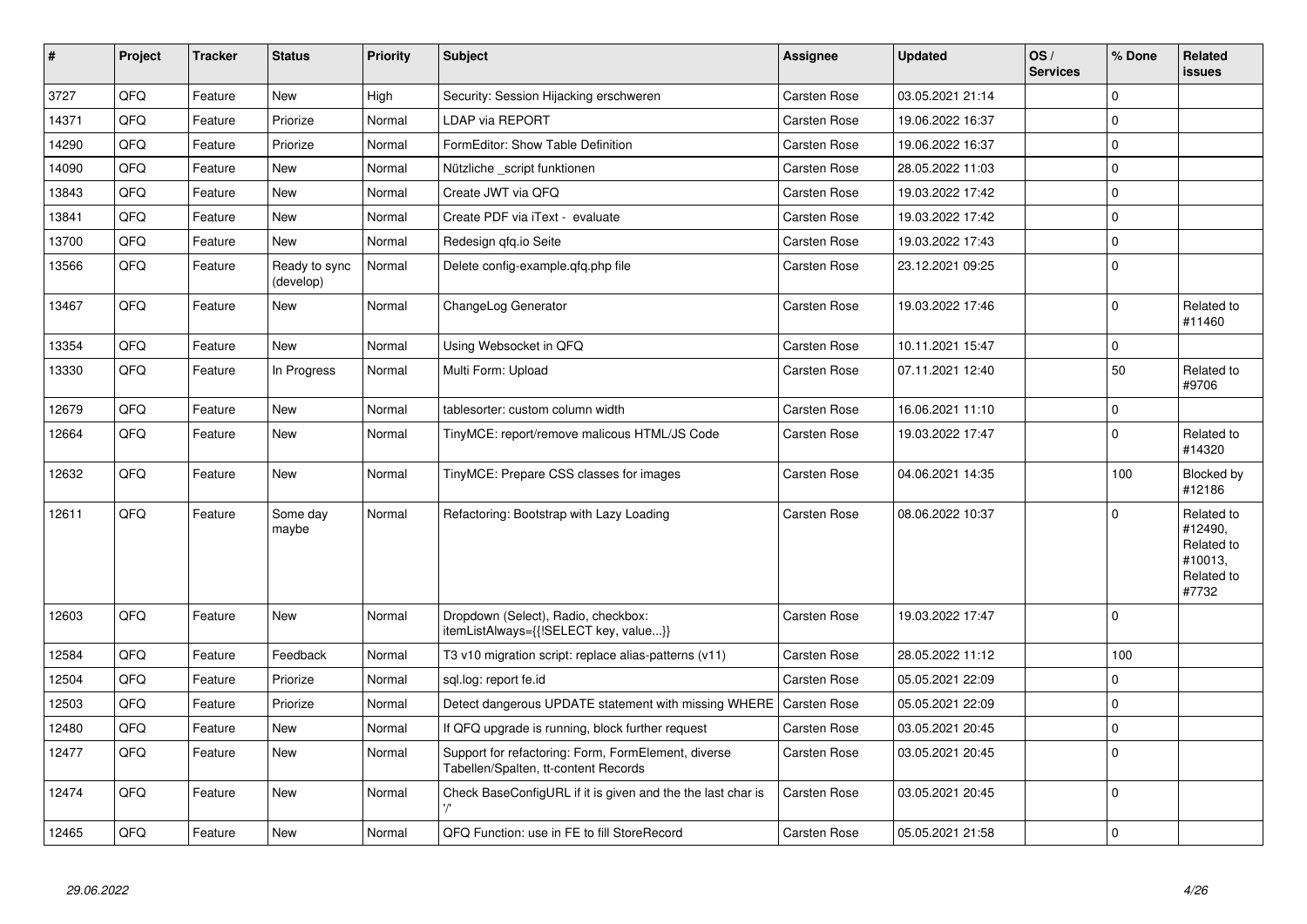| #     | Project | <b>Tracker</b> | <b>Status</b>     | <b>Priority</b> | <b>Subject</b>                                                                                                 | <b>Assignee</b>     | <b>Updated</b>   | OS/<br><b>Services</b> | % Done       | Related<br><b>issues</b>                                               |
|-------|---------|----------------|-------------------|-----------------|----------------------------------------------------------------------------------------------------------------|---------------------|------------------|------------------------|--------------|------------------------------------------------------------------------|
| 12452 | QFQ     | Feature        | Priorize          | Normal          | BaseURL: alsways with '/' at the end                                                                           | Carsten Rose        | 19.06.2022 13:45 |                        | $\mathbf 0$  | Related to<br>#10782                                                   |
| 12440 | QFQ     | Feature        | In Progress       | Normal          | Typo3 V10 upgrade (durchfuehren und testen)                                                                    | Carsten Rose        | 21.03.2022 09:53 |                        | 50           | Related to<br>#12357,<br>Related to<br>#12067.<br>Related to<br>#10661 |
| 12439 | QFQ     | Feature        | In Progress       | Normal          | TinyMCE Paste from Word & Character Count/Limit                                                                | <b>Carsten Rose</b> | 05.05.2021 22:15 |                        | $\mathbf 0$  |                                                                        |
| 12413 | QFQ     | Feature        | <b>New</b>        | Normal          | STORE_TYPO3: enhance for {{be_users.email:T}},<br>{fe_users.email:T}}                                          | <b>Carsten Rose</b> | 03.05.2021 20:45 |                        | $\mathbf 0$  | Related to<br>#12412,<br>Related to<br>#10012                          |
| 12412 | QFQ     | Feature        | <b>New</b>        | Normal          | Action/Escape qualifier 'e' (empty), '0': if given, an empty<br>string (or '0') will be treated as 'not found' | <b>Carsten Rose</b> | 08.05.2021 09:40 |                        | $\mathbf 0$  | Related to<br>#12413,<br>Related to<br>#10012                          |
| 12400 | QFQ     | Feature        | New               | Normal          | Tutorial ist in QFQ Doku, Wird in der Suche gefunden, es<br>gibt aber kein Menupunkt - Inhalt ueberpruefen     | Carsten Rose        | 03.05.2021 20:45 |                        | $\mathbf 0$  |                                                                        |
| 12337 | QFQ     | Feature        | Some day<br>maybe | Normal          | Database.php: better caching                                                                                   | Carsten Rose        | 16.09.2021 15:10 |                        | $\Omega$     |                                                                        |
| 12330 | QFQ     | Feature        | <b>New</b>        | Normal          | Copy to input field / text area / TinyMCE                                                                      | Carsten Rose        | 07.04.2021 09:01 |                        | $\mathbf 0$  |                                                                        |
| 12315 | QFQ     | Feature        | Some day<br>maybe | Normal          | Form History (Diffs) / Backups                                                                                 | Carsten Rose        | 16.09.2021 15:10 |                        | $\mathbf 0$  |                                                                        |
| 12269 | QFQ     | Feature        | <b>New</b>        | Normal          | 2FA - Login                                                                                                    | <b>Carsten Rose</b> | 03.05.2021 20:45 |                        | $\mathbf 0$  |                                                                        |
| 12163 | QFQ     | Feature        | <b>New</b>        | Normal          | Checkbox: table wrap                                                                                           | Carsten Rose        | 03.05.2021 20:51 |                        | $\pmb{0}$    |                                                                        |
| 12162 | QFQ     | Feature        | New               | Normal          | FE.type=sendmail: personalized mailing (several mails) via<br>template                                         | <b>Carsten Rose</b> | 03.05.2021 20:45 |                        | $\mathbf 0$  |                                                                        |
| 12146 | QFQ     | Feature        | <b>New</b>        | Normal          | Autocron Job: Anzeigen wann der naechste Job<br>ausgefuehrt wird, resp das er nicht ausgefuehrt wird           | Carsten Rose        | 15.03.2021 15:23 |                        | $\Omega$     |                                                                        |
| 12119 | QFQ     | Feature        | <b>New</b>        | Normal          | AS paged: error message missing if there ist no 'r'<br>argument.                                               | Carsten Rose        | 03.05.2021 20:51 |                        | $\mathbf 0$  |                                                                        |
| 12109 | QFQ     | Feature        | <b>New</b>        | Normal          | Donwload Link: Plain, SIP, Persistent Link, Peristent SIP -<br>new notation                                    | Carsten Rose        | 03.05.2021 20:45 |                        | $\mathbf 0$  | Related to<br>#12085                                                   |
| 12024 | QFQ     | Feature        | New               | Normal          | Excel Export: text columns by default decode<br>htmlspeciachar()                                               | Carsten Rose        | 17.02.2021 23:55 |                        | $\mathbf 0$  | Related to<br>#12022                                                   |
| 12023 | QFQ     | Feature        | New               | Normal          | MySQL Stored Precdure: QDECODESPECIALCHAR()                                                                    | <b>Carsten Rose</b> | 16.02.2021 11:16 |                        | $\mathbf{0}$ | Related to<br>#12022                                                   |
| 11980 | QFQ     | Feature        | In Progress       | Normal          | protected verzeichnis MUSS geschützt werden                                                                    | <b>Carsten Rose</b> | 07.09.2021 13:30 |                        | $\pmb{0}$    |                                                                        |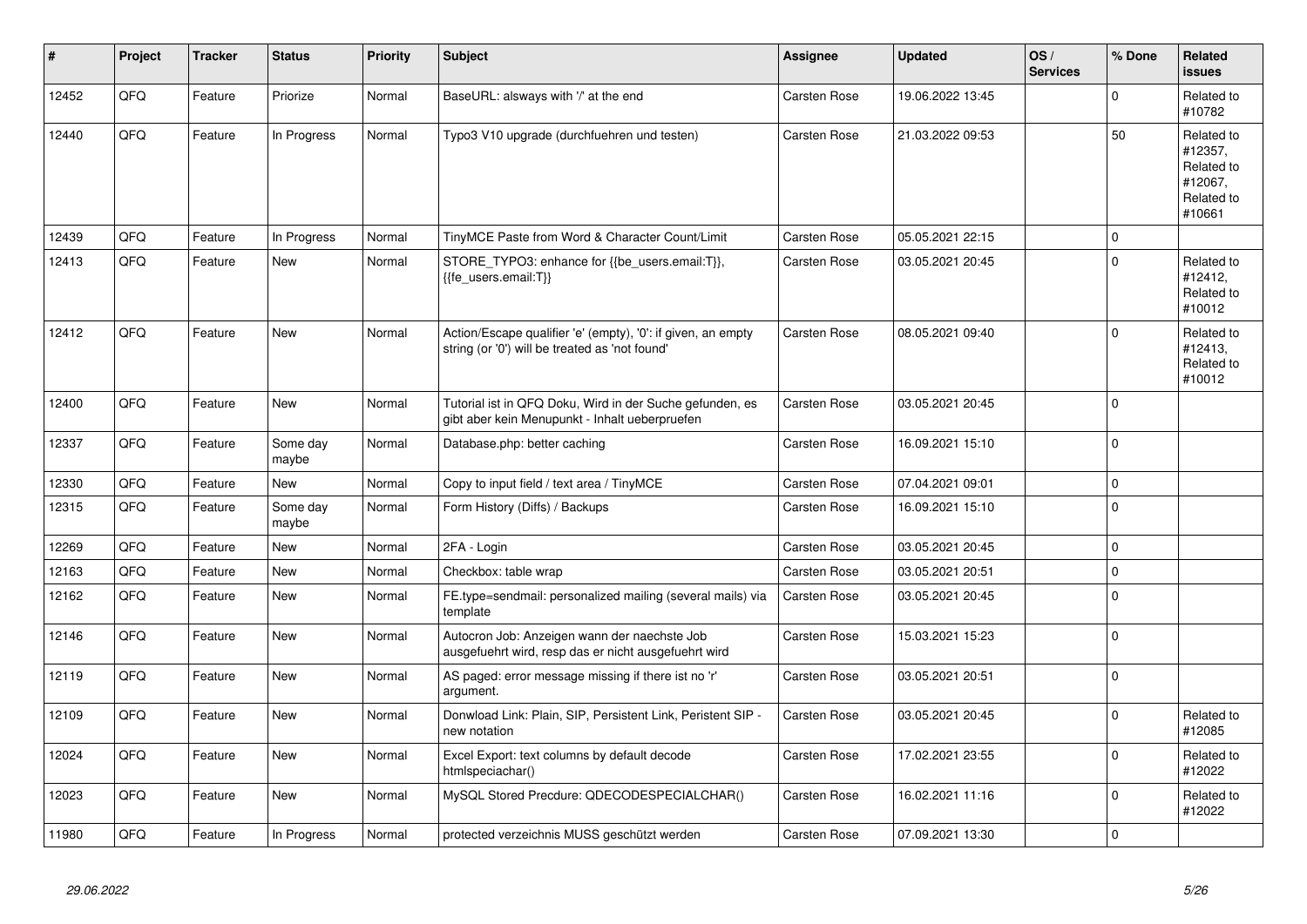| #     | Project | <b>Tracker</b> | <b>Status</b>     | Priority | <b>Subject</b>                                                                                       | Assignee                                               | <b>Updated</b>   | OS/<br><b>Services</b> | % Done      | Related<br>issues                            |                      |
|-------|---------|----------------|-------------------|----------|------------------------------------------------------------------------------------------------------|--------------------------------------------------------|------------------|------------------------|-------------|----------------------------------------------|----------------------|
| 11955 | QFQ     | Feature        | New               | Normal   | subrecord: new title option to set <th> attributes - e.g. to<br/>customize tablesorter options.</th> | attributes - e.g. to<br>customize tablesorter options. | Carsten Rose     | 03.05.2021 20:47       |             | $\Omega$                                     | Related to<br>#11775 |
| 11775 | QFQ     | Feature        | New               | Normal   | Subrecord Tooltip pro Feld                                                                           | Carsten Rose                                           | 18.12.2020 15:22 |                        | $\Omega$    | Related to<br>#11955                         |                      |
| 11747 | QFQ     | Feature        | <b>New</b>        | Normal   | Maintenance Page with Redirect                                                                       | Carsten Rose                                           | 03.05.2021 20:47 |                        | 0           | Related to<br>#11741                         |                      |
| 11702 | QFQ     | Feature        | <b>New</b>        | Normal   | HTML Special Char makes no sense for 'allbut' if '&' is<br>forbidden                                 | <b>Carsten Rose</b>                                    | 07.12.2021 16:35 |                        | $\Omega$    | Related to<br>#5112,<br>Related to<br>#14320 |                      |
| 11523 | QFQ     | Feature        | <b>New</b>        | Normal   | Mit dynamic Update erkennen, ob Upload gemacht wurde                                                 | Carsten Rose                                           | 13.11.2020 15:07 |                        | $\Omega$    | Related to<br>#9533                          |                      |
| 11516 | QFQ     | Feature        | <b>New</b>        | Normal   | Multi Page Form (Previous/Next Buttons)                                                              | Carsten Rose                                           | 16.03.2021 17:52 |                        | $\mathbf 0$ |                                              |                      |
| 11504 | QFQ     | Feature        | New               | Normal   | Dynamic Update: Button text update for 'Save',' Close' &<br>'Delete'                                 | Carsten Rose                                           | 12.11.2020 23:44 |                        | $\mathbf 0$ |                                              |                      |
| 11460 | QFQ     | Feature        | New               | Normal   | Easier creation of changelog: gitchangelog                                                           | Carsten Rose                                           | 12.06.2021 10:20 |                        | $\Omega$    | Related to<br>#13467                         |                      |
| 11323 | QFQ     | Feature        | Some day<br>maybe | Normal   | Report Frontend Editor Modal + Codemirror                                                            | Carsten Rose                                           | 16.09.2021 15:10 |                        | $\Omega$    | Related to<br>#11036                         |                      |
| 11322 | QFQ     | Feature        | Some day<br>maybe | Normal   | Form Element JSON - (multiline parameter field)                                                      | <b>Carsten Rose</b>                                    | 16.09.2021 15:10 |                        | 0           |                                              |                      |
| 11320 | QFQ     | Feature        | Priorize          | Normal   | Typo3 Version 10 support                                                                             | Carsten Rose                                           | 05.05.2021 22:09 |                        | 0           |                                              |                      |
| 11217 | QFQ     | Feature        | Some day<br>maybe | Normal   | <b>Extend Script Functionality</b>                                                                   | Carsten Rose                                           | 16.09.2021 15:10 |                        | $\Omega$    |                                              |                      |
| 11080 | QFQ     | Feature        | <b>New</b>        | Normal   | Send MQTT messages                                                                                   | Carsten Rose                                           | 29.08.2020 19:49 |                        | $\mathbf 0$ |                                              |                      |
| 11076 | QFQ     | Feature        | In Progress       | Normal   | SELECT  AS _websocket                                                                                | Carsten Rose                                           | 30.08.2020 17:49 |                        | $\Omega$    |                                              |                      |
| 11036 | QFQ     | Feature        | Some day<br>maybe | Normal   | inline report editor permissions                                                                     | Carsten Rose                                           | 16.09.2021 15:09 |                        | $\Omega$    | Related to<br>#11323                         |                      |
| 10996 | QFQ     | Feature        | New               | Normal   | Download video via sip: no seek                                                                      | Carsten Rose                                           | 12.08.2020 14:18 |                        | $\mathbf 0$ |                                              |                      |
| 10979 | QFQ     | Feature        | New               | Normal   | Ajax Calls an API - dataReport                                                                       | Carsten Rose                                           | 11.05.2022 12:15 |                        | $\Omega$    |                                              |                      |
| 10976 | QFQ     | Feature        | <b>New</b>        | Normal   | Excel Export Verbesserungen                                                                          | Carsten Rose                                           | 06.08.2020 10:56 |                        | 0           |                                              |                      |
| 10819 | QFQ     | Feature        | New               | Normal   | Persistent SIP - second try                                                                          | <b>Carsten Rose</b>                                    | 29.06.2020 23:02 |                        | $\Omega$    | Related to<br>#6261                          |                      |
| 10793 | QFQ     | Feature        | In Progress       | Normal   | <b>Update NPM Packages</b>                                                                           | <b>Carsten Rose</b>                                    | 07.09.2021 13:25 |                        | 30          |                                              |                      |
| 10745 | QFQ     | Feature        | Some day<br>maybe | Normal   | <b>Tablesorter Excel Export</b>                                                                      | Carsten Rose                                           | 16.09.2021 15:09 |                        | $\Omega$    |                                              |                      |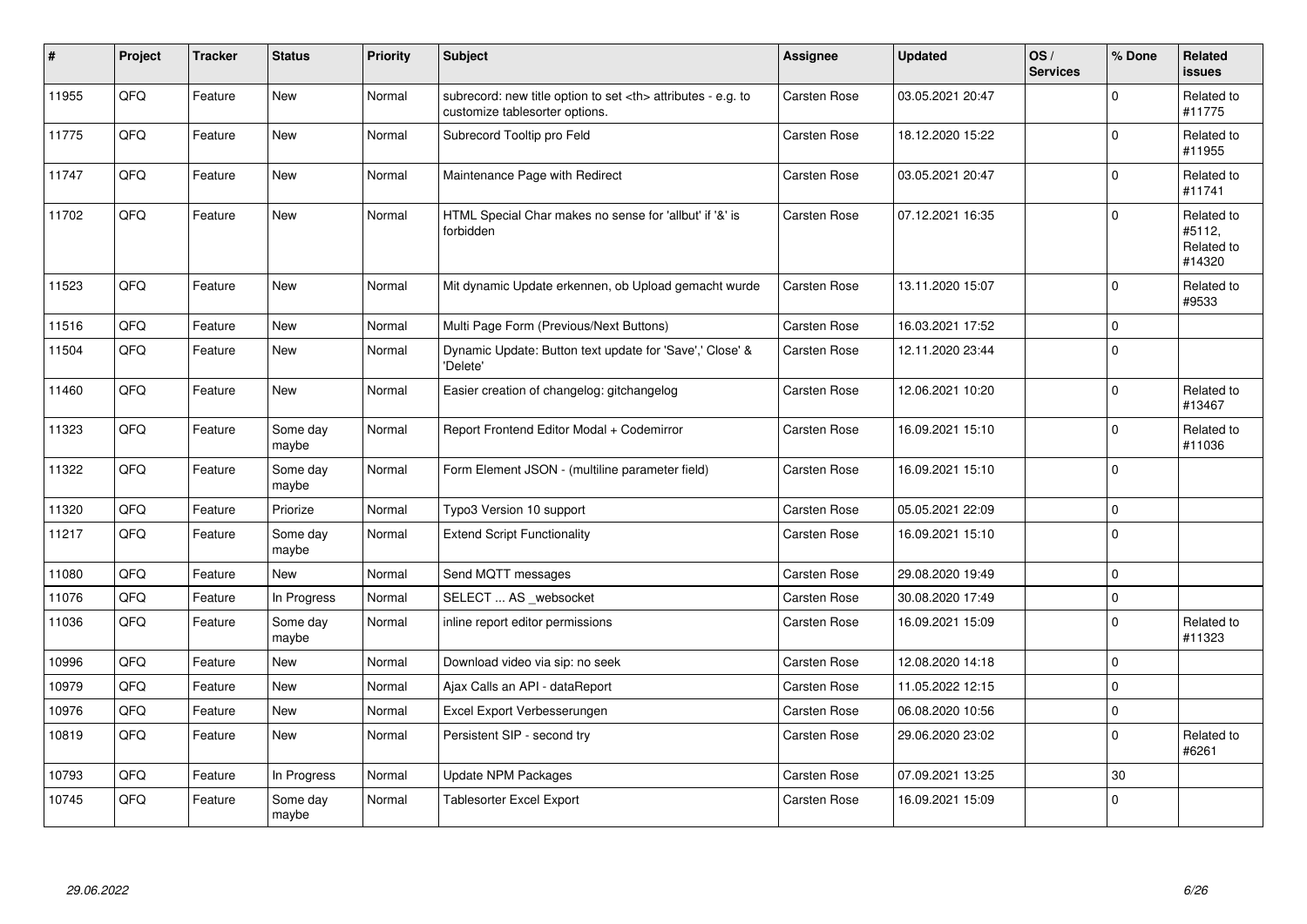| #     | Project | <b>Tracker</b> | <b>Status</b>     | <b>Priority</b> | <b>Subject</b>                                                                                    | Assignee     | <b>Updated</b>   | OS/<br><b>Services</b> | % Done      | Related<br><b>issues</b>                                               |
|-------|---------|----------------|-------------------|-----------------|---------------------------------------------------------------------------------------------------|--------------|------------------|------------------------|-------------|------------------------------------------------------------------------|
| 10716 | QFQ     | Feature        | Some day<br>maybe | Normal          | Business Logic mit Externen Skripten                                                              | Carsten Rose | 16.09.2021 15:10 |                        | $\Omega$    | Related to<br>#10713,<br>Related to<br>#8217                           |
| 10714 | QFQ     | Feature        | New               | Normal          | multi Table Form                                                                                  | Carsten Rose | 16.03.2021 18:44 |                        | $\mathbf 0$ |                                                                        |
| 10593 | QFQ     | Feature        | <b>New</b>        | Normal          | label2: text behind input element                                                                 | Carsten Rose | 16.05.2020 10:57 |                        | $\mathbf 0$ |                                                                        |
| 10443 | QFQ     | Feature        | In Progress       | Normal          | Konzept_api / _live                                                                               | Carsten Rose | 07.05.2020 09:39 |                        | $\mathbf 0$ |                                                                        |
| 10119 | QFQ     | Feature        | New               | Normal          | Dropdown (selectlist) & TypeAhead: format and catagorize<br>list                                  | Carsten Rose | 07.05.2020 09:36 |                        | $\mathbf 0$ |                                                                        |
| 10116 | QFQ     | Feature        | Some day<br>maybe | Normal          | TypeAhead: Tag - show inside 'input' element                                                      | Carsten Rose | 16.09.2021 15:09 |                        | $\mathbf 0$ |                                                                        |
| 10115 | QFQ     | Feature        | <b>New</b>        | Normal          | TypeAhead: static list                                                                            | Carsten Rose | 26.02.2020 16:42 |                        | 100         |                                                                        |
| 10095 | QFQ     | Feature        | Some day<br>maybe | Normal          | Generic Gitlab Integration into QFQ                                                               | Carsten Rose | 16.09.2021 15:10 |                        | 0           |                                                                        |
| 10080 | QFQ     | Feature        | New               | Normal          | Popup on 'save' / 'close': configure dialog (answer<br>yes/no/cancle/)                            | Carsten Rose | 28.03.2021 20:52 |                        | $\mathbf 0$ | Is duplicate<br>of #12262                                              |
| 10015 | QFQ     | Feature        | Priorize          | Normal          | Monospace in Textarea                                                                             | Carsten Rose | 03.02.2020 13:40 |                        | $\mathbf 0$ |                                                                        |
| 10014 | QFQ     | Feature        | New               | Normal          | Manual.rst: describe behaviour and process order of<br>fillStoreVar, slaveId, sqlBefore,          | Carsten Rose | 01.02.2020 22:31 |                        | $\mathbf 0$ |                                                                        |
| 10013 | QFQ     | Feature        | Some day<br>maybe | Normal          | FE.typ=editor: CodeMirror                                                                         | Carsten Rose | 08.06.2022 10:37 |                        | $\mathbf 0$ | Related to<br>#12611,<br>Related to<br>#12490,<br>Related to<br>#7732  |
| 10012 | QFQ     | Feature        | Priorize          | Normal          | redirectAllMailTo: {{beEmail:T}}                                                                  | Carsten Rose | 08.05.2021 09:54 |                        | $\mathbf 0$ | Related to<br>#12412,<br>Related to<br>#12413,<br>Related to<br>#10011 |
| 10011 | QFQ     | Feature        | Priorize          | Normal          | Offer new STORE_TYPO3 Variable 'beUser', 'beEmail'                                                | Carsten Rose | 08.05.2021 09:51 |                        | $\Omega$    | Related to<br>#10012,<br>Related to<br>#12511                          |
| 10005 | QFQ     | Feature        | Priorize          | Normal          | Report / special column name:  AS calendar                                                        | Carsten Rose | 03.06.2020 17:28 |                        | 0           |                                                                        |
| 9983  | QFQ     | Feature        | New               | Normal          | Report Notation: new keyword 'range'                                                              | Carsten Rose | 01.02.2020 15:55 |                        | $\mathbf 0$ |                                                                        |
| 9968  | QFQ     | Feature        | Priorize          | Normal          | Tooltip in Links for Developer                                                                    | Carsten Rose | 01.02.2020 23:17 |                        | $\mathbf 0$ |                                                                        |
| 9928  | QFQ     | Feature        | Priorize          | Normal          | SpecialColumnName: a) Deprecated: ' AS "_+tag " ', b)<br>New: ' AS "_ <tag1><tag2>"</tag2></tag1> | Carsten Rose | 01.02.2020 23:17 |                        | $\Omega$    | Related to<br>#9929                                                    |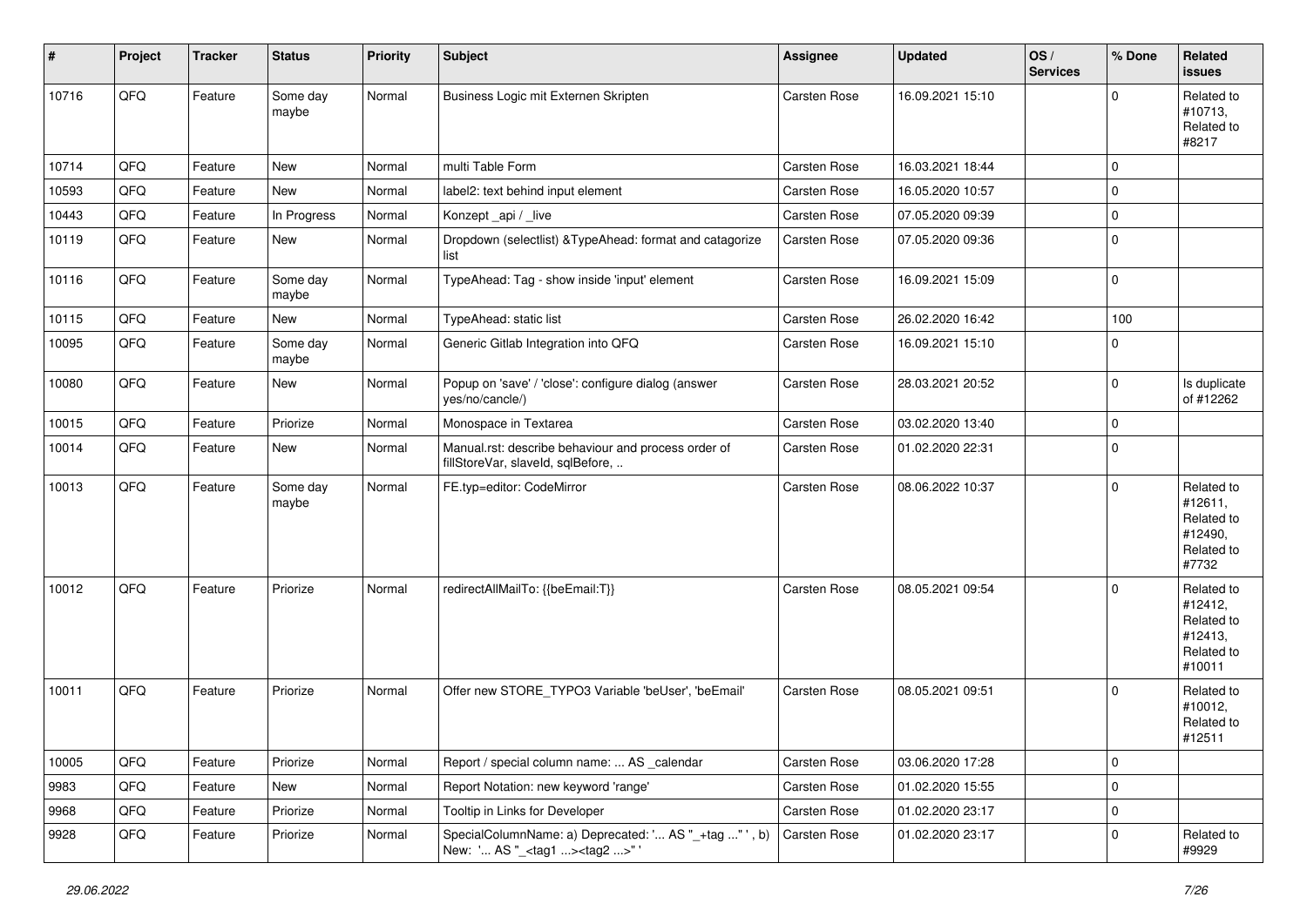| ∦    | Project | <b>Tracker</b> | <b>Status</b>     | <b>Priority</b> | <b>Subject</b>                                                                                                                        | <b>Assignee</b>     | <b>Updated</b>   | OS/<br><b>Services</b> | % Done      | Related<br><b>issues</b>                                             |
|------|---------|----------------|-------------------|-----------------|---------------------------------------------------------------------------------------------------------------------------------------|---------------------|------------------|------------------------|-------------|----------------------------------------------------------------------|
| 9927 | QFQ     | Feature        | New               | Normal          | QFQ Update: a) Update nur machen wenn BE User<br>eingeloggt ist., b) Bei Fehler genaue Meldung welcher<br>Updateschritt Probleme hat. | <b>Carsten Rose</b> | 22.01.2020 12:59 |                        | $\Omega$    |                                                                      |
| 9900 | QFQ     | Feature        | Priorize          | Normal          | Generic API Call: tt-content record >> JSON                                                                                           | <b>Carsten Rose</b> | 01.02.2020 10:13 |                        | $\mathbf 0$ |                                                                      |
| 9811 | QFQ     | Feature        | <b>New</b>        | Normal          | Report: tag every n'th row                                                                                                            | Carsten Rose        | 01.02.2020 23:22 |                        | $\mathbf 0$ |                                                                      |
| 9781 | QFQ     | Feature        | New               | Normal          | Button: CSS class to make buttons smaller                                                                                             | Carsten Rose        | 01.02.2020 23:22 |                        | $\mathbf 0$ |                                                                      |
| 9777 | QFQ     | Feature        | New               | Normal          | Logging QFQ Variables                                                                                                                 | Carsten Rose        | 16.12.2019 17:17 |                        | $\mathbf 0$ |                                                                      |
| 9707 | QFQ     | Feature        | New               | Normal          | SIP security: encode pageld and check pageld on decode                                                                                | Carsten Rose        | 01.02.2020 23:22 |                        | 0           |                                                                      |
| 9706 | QFQ     | Feature        | New               | Normal          | Multi File Upload (hidden template group)                                                                                             | Carsten Rose        | 01.02.2020 23:22 |                        | $\Omega$    | Related to<br>#7521,<br>Related to<br>#5562,<br>Related to<br>#13330 |
| 9704 | QFQ     | Feature        | Some day<br>maybe | Normal          | Thumbnails Generieren beim Splitten von PDF Files                                                                                     | Carsten Rose        | 11.12.2019 16:01 |                        | $\Omega$    |                                                                      |
| 9668 | QFQ     | Feature        | Priorize          | Normal          | Form.mode: rename 'hidden' to 'hide'                                                                                                  | Carsten Rose        | 05.05.2021 22:14 |                        | $\Omega$    | Related to<br>#6437                                                  |
| 9602 | QFQ     | Feature        | New               | Normal          | Form definition as JSON                                                                                                               | Carsten Rose        | 01.02.2020 23:21 |                        | $\Omega$    | Related to<br>#9600                                                  |
| 9579 | QFQ     | Feature        | Some day<br>maybe | Normal          | Multiform with Process Row                                                                                                            | Carsten Rose        | 11.12.2019 16:01 |                        | $\Omega$    |                                                                      |
| 9537 | QFQ     | Feature        | New               | Normal          | FormEditor: Edit fieldset in FrontEnd                                                                                                 | Carsten Rose        | 01.02.2020 23:22 |                        | $\mathbf 0$ |                                                                      |
| 9394 | QFQ     | Feature        | Priorize          | Normal          | REST: allow for non numerical ids in get requests                                                                                     | Carsten Rose        | 05.05.2021 22:10 |                        | 0           |                                                                      |
| 9352 | QFQ     | Feature        | New               | Normal          | FE 'Native' fire slaveld, sqlAfter, sqlIns                                                                                            | Carsten Rose        | 01.02.2020 23:22 |                        | $\mathbf 0$ |                                                                      |
| 9348 | QFQ     | Feature        | New               | Normal          | defaultThumbnailSize: pre render thumbnails                                                                                           | Carsten Rose        | 12.06.2021 09:05 |                        | $\mathbf 0$ |                                                                      |
| 9346 | QFQ     | Feature        | Priorize          | Normal          | beforeSave: check if an upload is given                                                                                               | Carsten Rose        | 11.06.2021 21:18 |                        | $\mathbf 0$ |                                                                      |
| 9221 | QFQ     | Feature        | New               | Normal          | typeAhead: Zeichenlimite ausschalten                                                                                                  | Carsten Rose        | 08.05.2021 17:06 |                        | $\mathbf 0$ |                                                                      |
| 9208 | QFQ     | Feature        | New               | Normal          | Manage 'recent' records                                                                                                               | Carsten Rose        | 01.02.2020 23:22 |                        | 0           |                                                                      |
| 9136 | QFQ     | Feature        | New               | Normal          | Create ZIP files with dynamic PDFs                                                                                                    | Carsten Rose        | 01.02.2020 23:22 |                        | $\Omega$    |                                                                      |
| 9129 | QFQ     | Feature        | New               | Normal          | sqlValidate: Message as notification, not as error                                                                                    | Carsten Rose        | 01.02.2020 23:22 |                        | $\mathbf 0$ | Related to<br>#9128                                                  |
| 9128 | QFO     | Feature        | New               | Normal          | Error Message: not replaced variables- a) replace back to<br>'{{', b) underline                                                       | Carsten Rose        | 01.02.2020 23:22 |                        | $\mathbf 0$ | Related to<br>#9129                                                  |
| 8975 | QFQ     | Feature        | New               | Normal          | Report Notation: 2.0                                                                                                                  | Carsten Rose        | 01.02.2020 23:22 |                        | $\mathbf 0$ | Related to<br>#8963                                                  |
| 8963 | QFO     | Feature        | Priorize          | Normal          | Setting values in a store: flexible way                                                                                               | Carsten Rose        | 05.05.2021 22:10 |                        | 0           | Related to<br>#8975                                                  |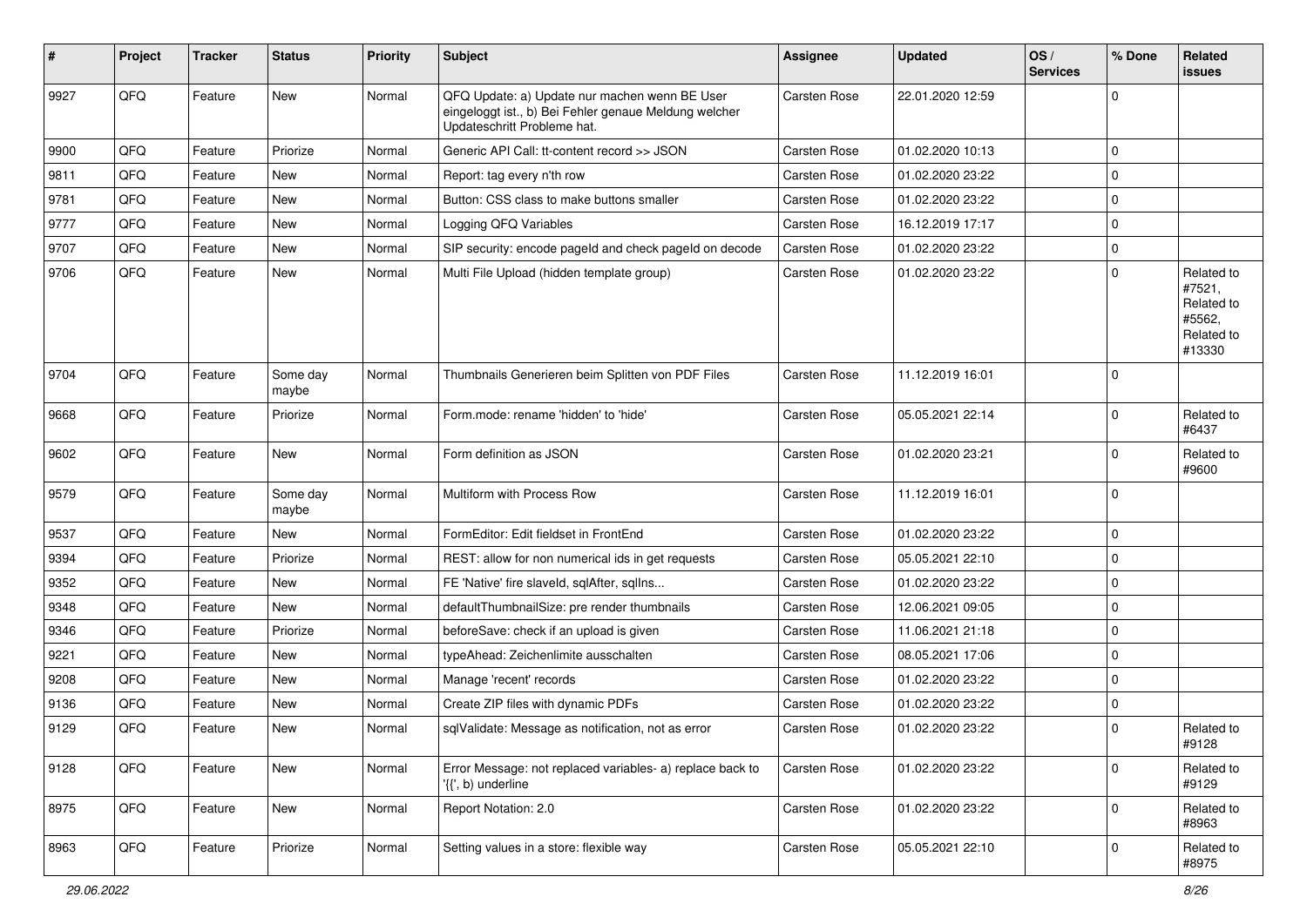| #    | Project | <b>Tracker</b> | <b>Status</b>     | <b>Priority</b> | Subject                                                                                                | <b>Assignee</b> | <b>Updated</b>   | OS/<br><b>Services</b> | % Done      | Related<br>issues    |
|------|---------|----------------|-------------------|-----------------|--------------------------------------------------------------------------------------------------------|-----------------|------------------|------------------------|-------------|----------------------|
| 8894 | QFQ     | Feature        | Some day<br>maybe | Normal          | Documentation Tags Usable in QFQ Application                                                           | Carsten Rose    | 11.12.2019 16:01 |                        | $\Omega$    |                      |
| 8892 | QFQ     | Feature        | Some day<br>maybe | Normal          | Display and Edit SQL Comments in Form Editor                                                           | Carsten Rose    | 11.12.2019 16:01 |                        | $\Omega$    |                      |
| 8806 | QFQ     | Feature        | New               | Normal          | SQL Function nl2br                                                                                     | Carsten Rose    | 01.02.2020 23:22 |                        | $\Omega$    |                      |
| 8719 | QFQ     | Feature        | New               | Normal          | extraButtonLock: add support for 0/1                                                                   | Carsten Rose    | 01.02.2020 23:22 |                        | $\Omega$    |                      |
| 8702 | QFQ     | Feature        | New               | Normal          | Load Record which is locked: missing user info                                                         | Carsten Rose    | 11.12.2019 16:16 |                        | 0           | Related to<br>#9789  |
| 8586 | QFQ     | Feature        | Some day<br>maybe | Normal          | QFQ: Enhance Error message for 'record not found'                                                      | Carsten Rose    | 16.09.2021 15:10 |                        | $\Omega$    |                      |
| 8585 | QFQ     | Feature        | Priorize          | Normal          | Enhance Error message for 'unknown form'                                                               | Carsten Rose    | 01.02.2020 10:13 |                        | $\Omega$    |                      |
| 8584 | QFQ     | Feature        | Priorize          | Normal          | FE 'Action' - never assign to Container (except Template<br>Group)                                     | Carsten Rose    | 01.02.2020 10:13 |                        | $\Omega$    |                      |
| 8520 | QFQ     | Feature        | Some day<br>maybe | Normal          | Bring QFQ to Composer                                                                                  | Carsten Rose    | 16.09.2021 15:10 |                        | 0           |                      |
| 8336 | QFQ     | Feature        | New               | Normal          | Form > modified > Close New: a) Optional disable popup, b)<br>custom text, c) mode on save: close stay | Carsten Rose    | 01.02.2020 23:22 |                        | $\Omega$    | Related to<br>#8335  |
| 8277 | QFQ     | Feature        | Priorize          | Normal          | fe.parameter.default=                                                                                  | Carsten Rose    | 01.02.2020 23:17 |                        | $\mathbf 0$ | Related to<br>#8113  |
| 8217 | QFQ     | Feature        | <b>New</b>        | Normal          | if-elseif-else construct                                                                               | Carsten Rose    | 16.03.2021 18:41 |                        | $\Omega$    | Related to<br>#10716 |
| 8187 | QFQ     | Feature        | New               | Normal          | Subrecord: enable/hide new button - make new/edit/delete<br>customizeable.                             | Carsten Rose    | 06.03.2021 18:44 |                        | $\mathbf 0$ | Related to<br>#11326 |
| 8101 | QFQ     | Feature        | Some day<br>maybe | Normal          | Password hash: support further hashing methods                                                         | Carsten Rose    | 16.09.2021 15:10 |                        | $\Omega$    |                      |
| 8089 | QFQ     | Feature        | New               | Normal          | Copy/Paste for FormElements                                                                            | Carsten Rose    | 01.02.2020 23:22 |                        | 0           |                      |
| 8044 | QFQ     | Feature        | Priorize          | Normal          | Transaction: a) Form, b) Report                                                                        | Carsten Rose    | 05.05.2021 22:14 |                        | $\mathbf 0$ | Related to<br>#8043  |
| 8034 | QFQ     | Feature        | Priorize          | Normal          | FormElement 'data': 22.22.2222 should not be accepted                                                  | Carsten Rose    | 01.02.2020 10:13 |                        | 0           |                      |
| 7924 | QFQ     | Feature        | New               | Normal          | Radio/Checkbox with Tooltip                                                                            | Carsten Rose    | 01.02.2020 23:22 |                        | $\Omega$    |                      |
| 7920 | QFQ     | Feature        | New               | Normal          | FE: Syntax Highlight, Zeinlenumbruch                                                                   | Carsten Rose    | 01.02.2020 10:03 |                        | $\mathbf 0$ |                      |
| 7812 | QFQ     | Feature        | New               | Normal          | FE 'Subrecord' - new option 'subrecordShowFilter',<br>'subrecordPaging'                                | Carsten Rose    | 01.02.2020 23:22 |                        | 0           |                      |
| 7683 | QFQ     | Feature        | New               | Normal          | Special column names in '{{ SELECT  AS _link }}' should<br>be detected                                 | Carsten Rose    | 01.02.2020 23:21 |                        | 0           |                      |
| 7681 | QFQ     | Feature        | New               | Normal          | Optional switch off 'check for modified record'                                                        | Carsten Rose    | 01.02.2020 23:21 |                        | 0           |                      |
| 7660 | QFQ     | Feature        | New               | Normal          | IMAP: import mails to DB, move / delete mails                                                          | Carsten Rose    | 01.02.2020 09:52 |                        | 0           |                      |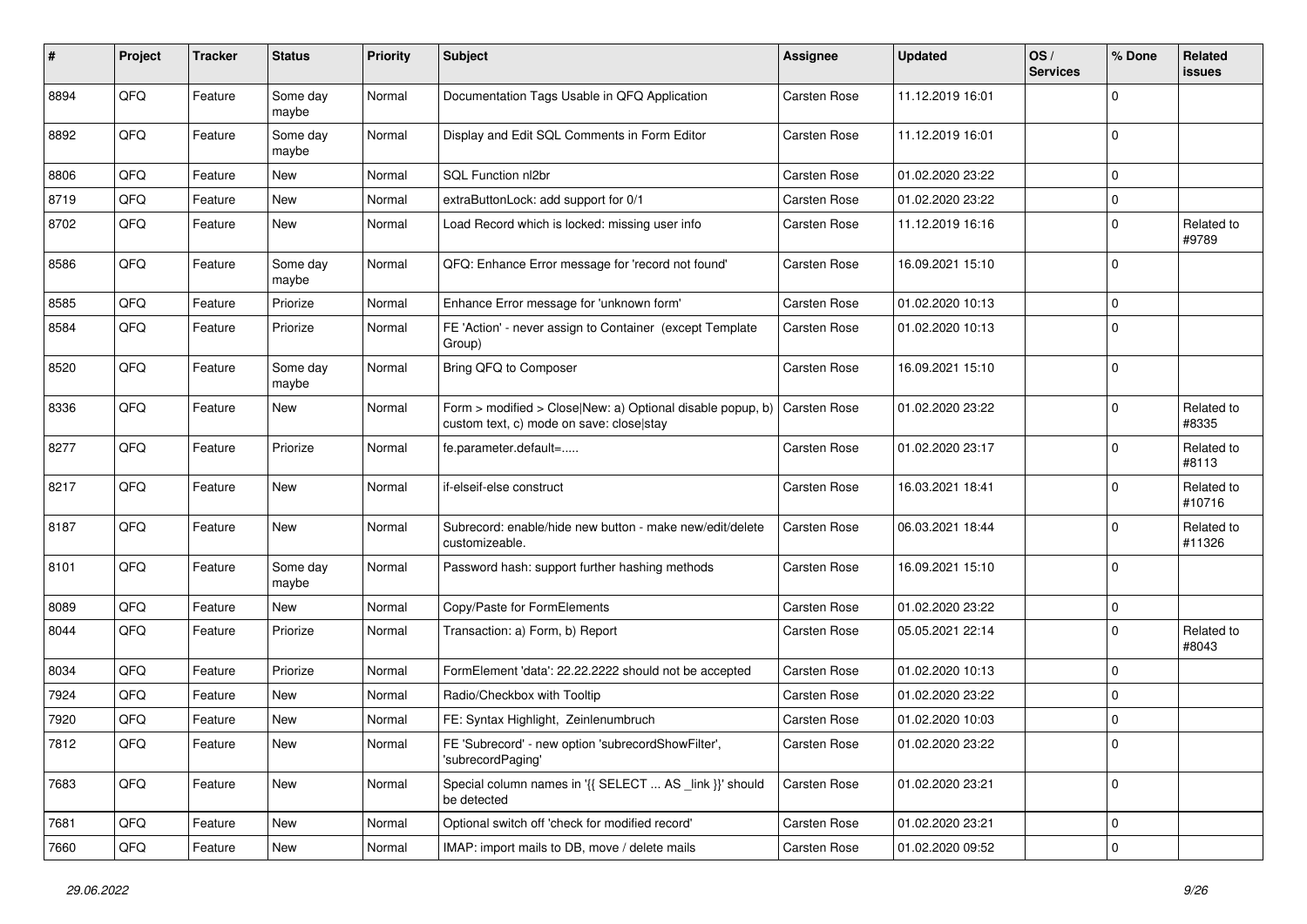| #    | Project | <b>Tracker</b> | <b>Status</b>     | <b>Priority</b> | <b>Subject</b>                                                                                                               | Assignee     | <b>Updated</b>   | OS/<br><b>Services</b> | % Done      | Related<br>issues      |
|------|---------|----------------|-------------------|-----------------|------------------------------------------------------------------------------------------------------------------------------|--------------|------------------|------------------------|-------------|------------------------|
| 7630 | QFQ     | Feature        | Priorize          | Normal          | detailed error message for simple upload                                                                                     | Carsten Rose | 01.02.2020 10:13 |                        | $\mathbf 0$ |                        |
| 7522 | QFQ     | Feature        | Priorize          | Normal          | Inserting default index.html to folder (Avoid Apache<br>Indexing)                                                            | Carsten Rose | 01.02.2020 10:13 |                        | $\Omega$    |                        |
| 7521 | QFQ     | Feature        | New               | Normal          | TemplateGroup: fe.type=upload                                                                                                | Carsten Rose | 01.02.2020 23:21 |                        | 0           | Related to<br>#9706    |
| 7520 | QFQ     | Feature        | New               | Normal          | QR Code:  AS _qr ( AS _link)                                                                                                 | Carsten Rose | 01.02.2020 23:22 |                        | $\Omega$    |                        |
| 7519 | QFQ     | Feature        | New               | Normal          | Select: Multi                                                                                                                | Carsten Rose | 01.02.2020 23:22 |                        | $\mathbf 0$ |                        |
| 7481 | QFQ     | Feature        | New               | Normal          | Detect 'BaseUrl' automatically                                                                                               | Carsten Rose | 01.02.2020 23:21 |                        | 0           |                        |
| 7480 | QFQ     | Feature        | New               | Normal          | Record History (Undo / Redo)                                                                                                 | Carsten Rose | 11.12.2019 16:16 |                        | $\mathbf 0$ | Related to<br>#2361    |
| 7453 | QFQ     | Feature        | Some day<br>maybe | Normal          | import / export forms QFQ                                                                                                    | Carsten Rose | 16.09.2021 15:10 |                        | $\Omega$    |                        |
| 7452 | QFQ     | Feature        | Some day<br>maybe | Normal          | automate deployment new QFQ version                                                                                          | Carsten Rose | 16.09.2021 15:10 |                        | $\Omega$    |                        |
| 7342 | QFQ     | Feature        | New               | Normal          | add content = hide_this                                                                                                      | Carsten Rose | 01.02.2020 23:21 |                        | 0           |                        |
| 7336 | QFQ     | Feature        | Some day<br>maybe | Normal          | PDF Upload: disallow PDFs with specific Meta information                                                                     | Carsten Rose | 11.12.2019 16:01 |                        | $\Omega$    |                        |
| 7290 | QFQ     | Feature        | Priorize          | Normal          | FormEditor: title as textarea if LEN(title)>60                                                                               | Carsten Rose | 01.02.2020 10:13 |                        | 0           | Blocked by<br>#7682    |
| 7280 | QFQ     | Feature        | New               | Normal          | recently used table                                                                                                          | Carsten Rose | 01.02.2020 23:21 |                        | $\mathbf 0$ |                        |
| 7239 | QFQ     | Feature        | New               | Normal          | TinyMCE: html tag whitelist                                                                                                  | Carsten Rose | 01.02.2020 23:21 |                        | $\mathbf 0$ | Related to<br>#14320   |
| 7217 | QFQ     | Feature        | Priorize          | Normal          | Download: notice User if `_sip=?` is missing                                                                                 | Carsten Rose | 01.02.2020 10:13 |                        | $\mathbf 0$ |                        |
| 7175 | QFQ     | Feature        | New               | Normal          | Upload: md5 hash as filename                                                                                                 | Carsten Rose | 01.02.2020 23:21 |                        | $\mathbf 0$ |                        |
| 7119 | QFQ     | Feature        | New               | Normal          | Upload: scaleDownWidth, scaleDownHeight                                                                                      | Carsten Rose | 01.02.2020 23:21 |                        | $\mathbf 0$ |                        |
| 7109 | QFQ     | Feature        | New               | Normal          | Dynamic Updates: row/element hide                                                                                            | Carsten Rose | 01.02.2020 23:22 |                        | 0           | Has duplicate<br>#4081 |
| 7107 | QFQ     | Feature        | Some day<br>maybe | Normal          | Showcase Registration Tool: Anmeldung / Administration :<br>Liste Anmeldungen / Emaileinaldung                               | Carsten Rose | 11.12.2019 16:01 |                        | $\Omega$    |                        |
| 7102 | QFQ     | Feature        | New               | Normal          | Comment sign in report: '#' and '--'                                                                                         | Carsten Rose | 01.02.2020 23:21 |                        | $\mathbf 0$ |                        |
| 7099 | QFQ     | Feature        | New               | Normal          | Redesign FormEditor                                                                                                          | Carsten Rose | 01.02.2020 23:21 |                        | 0           |                        |
| 6998 | QFQ     | Feature        | Priorize          | Normal          | Form: with debug=on show column information as tooltip of<br>column label                                                    | Carsten Rose | 01.02.2020 10:13 |                        | 0           |                        |
| 6855 | QFQ     | Feature        | New               | Normal          | With {{feUser:U}}!={{feUser:T}}: Save / Delete: only<br>possible with {{feUserSave:U}}='yes' and<br>{{feUserDelete:U}}='yes' | Carsten Rose | 01.02.2020 23:21 |                        | 0           |                        |
| 6765 | QFQ     | Feature        | New               | Normal          | Moeglichkeit via QFQ eigene Logs zu schreiben                                                                                | Carsten Rose | 01.02.2020 23:21 |                        | 0           |                        |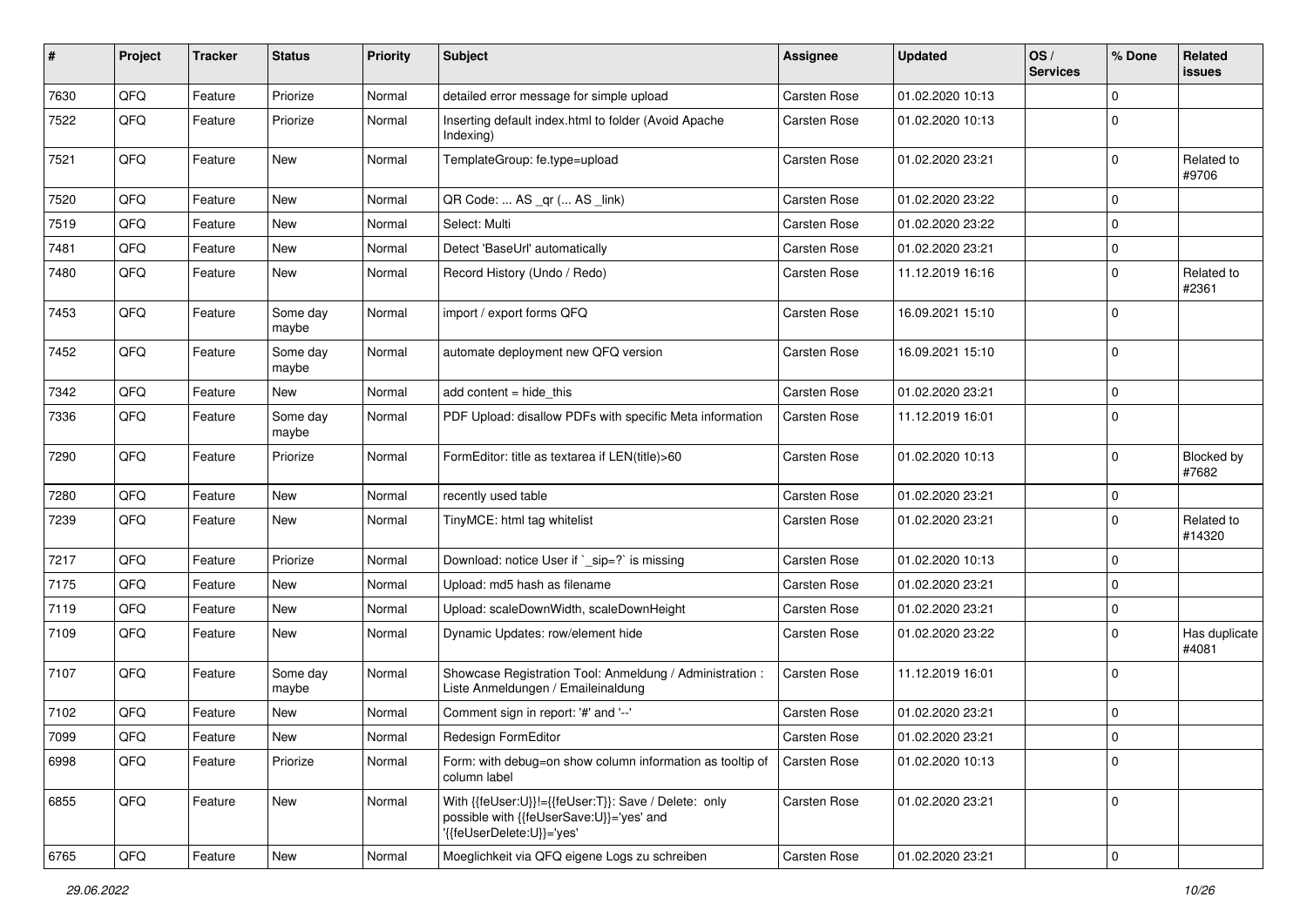| ∦    | Project | <b>Tracker</b> | <b>Status</b>     | <b>Priority</b> | <b>Subject</b>                                                                                        | <b>Assignee</b>     | Updated          | OS/<br><b>Services</b> | % Done      | Related<br>issues                           |
|------|---------|----------------|-------------------|-----------------|-------------------------------------------------------------------------------------------------------|---------------------|------------------|------------------------|-------------|---------------------------------------------|
| 6723 | QFQ     | Feature        | <b>New</b>        | Normal          | Report QFQ Installation and Version                                                                   | Carsten Rose        | 12.06.2021 09:07 |                        | 0           |                                             |
| 6715 | QFQ     | Feature        | Some day<br>maybe | Normal          | Code-Refactoring: dbArray vereinheitlichen                                                            | Carsten Rose        | 11.12.2019 16:02 |                        | $\Omega$    |                                             |
| 6609 | QFQ     | Feature        | <b>New</b>        | Normal          | Formlet: JSON API erweitern                                                                           | Carsten Rose        | 01.02.2020 23:21 |                        | 50          |                                             |
| 6602 | QFQ     | Feature        | New               | Normal          | Formlet: in Report auf Mausklick ein mini-form oeffnen                                                | Carsten Rose        | 11.12.2019 16:16 |                        | $\Omega$    |                                             |
| 6594 | QFQ     | Feature        | New               | Normal          | Excel: on download, check if there is a valid sip                                                     | Carsten Rose        | 01.02.2020 23:21 |                        | $\mathbf 0$ |                                             |
| 6437 | QFQ     | Feature        | <b>New</b>        | Normal          | Neuer Mode Button bei FormElementen                                                                   | Carsten Rose        | 01.02.2020 23:21 |                        | $\Omega$    | Related to<br>#9668,<br>Blocked by<br>#9678 |
| 6292 | QFQ     | Feature        | New               | Normal          | Download: File speichern mit Hash aber original Filename<br>in der Datenbank vermerken fuer Downloads | Carsten Rose        | 01.02.2020 23:21 |                        | $\Omega$    |                                             |
| 6289 | QFQ     | Feature        | <b>New</b>        | Normal          | Form: Log                                                                                             | Carsten Rose        | 01.02.2020 23:21 |                        | $\mathbf 0$ |                                             |
| 6261 | QFQ     | Feature        | New               | Normal          | Persistent SIP                                                                                        | Carsten Rose        | 12.06.2021 09:07 |                        | $\Omega$    | Related to<br>#10819                        |
| 6250 | QFQ     | Feature        | In Progress       | Normal          | Enhance layout: a) Subrecord, b) Subrecord-Title                                                      | Carsten Rose        | 01.02.2020 23:22 |                        | $\Omega$    | Related to<br>#5391                         |
| 5983 | QFQ     | Feature        | Some day<br>maybe | Normal          | Form Submit (save & update): normalize date/-time FE                                                  | Carsten Rose        | 01.02.2020 23:19 |                        | $\Omega$    |                                             |
| 5942 | QFQ     | Feature        | Priorize          | Normal          | 'L' and 'type': append to links, generate via '_link' by using<br>'u:' .                              | Carsten Rose        | 01.02.2020 10:13 |                        | $\Omega$    |                                             |
| 5894 | QFQ     | Feature        | Feedback          | Normal          | Typeahead in Report: show/hide rows dynamically                                                       | Carsten Rose        | 18.02.2022 08:50 |                        | $\Omega$    | Related to<br>#5893.<br>Related to<br>#5885 |
| 5852 | QFQ     | Feature        | Some day<br>maybe | Normal          | Logging: mail.log / sql.log - im FE anzeigen und via AJAX<br>aktualisieren                            | Carsten Rose        | 01.02.2020 23:19 |                        | $\Omega$    | Related to<br>#5885                         |
| 5782 | QFQ     | Feature        | New               | Normal          | NextCloud API                                                                                         | Carsten Rose        | 01.02.2020 10:02 |                        | $\Omega$    |                                             |
| 5695 | QFQ     | Feature        | In Progress       | Normal          | <b>Multiform</b>                                                                                      | Carsten Rose        | 02.01.2021 18:38 |                        | $\Omega$    |                                             |
| 5665 | QFQ     | Feature        | Some day<br>maybe | Normal          | Versuch das '{{!' nicht mehr noetig ist.                                                              | Carsten Rose        | 01.02.2020 23:20 |                        | $\mathbf 0$ | Related to<br>#7432,<br>Related to<br>#7434 |
| 5579 | QFQ     | Feature        | Some day<br>maybe | Normal          | Enhance Doc / Presentation: variable type 'link column type'                                          | <b>Carsten Rose</b> | 01.02.2020 23:19 |                        | $\mathbf 0$ |                                             |
| 5548 | QFQ     | Feature        | Some day<br>maybe | Normal          | 801 Textfiles/Scriptfiles als Thumbnail                                                               | Carsten Rose        | 07.03.2022 16:26 |                        | 0           |                                             |
| 5480 | QFQ     | Feature        | Some day<br>maybe | Normal          | QFQ: Dokumentation mit Screenshots versehen                                                           | Carsten Rose        | 01.02.2020 23:20 |                        | 0           | Related to<br>#9879                         |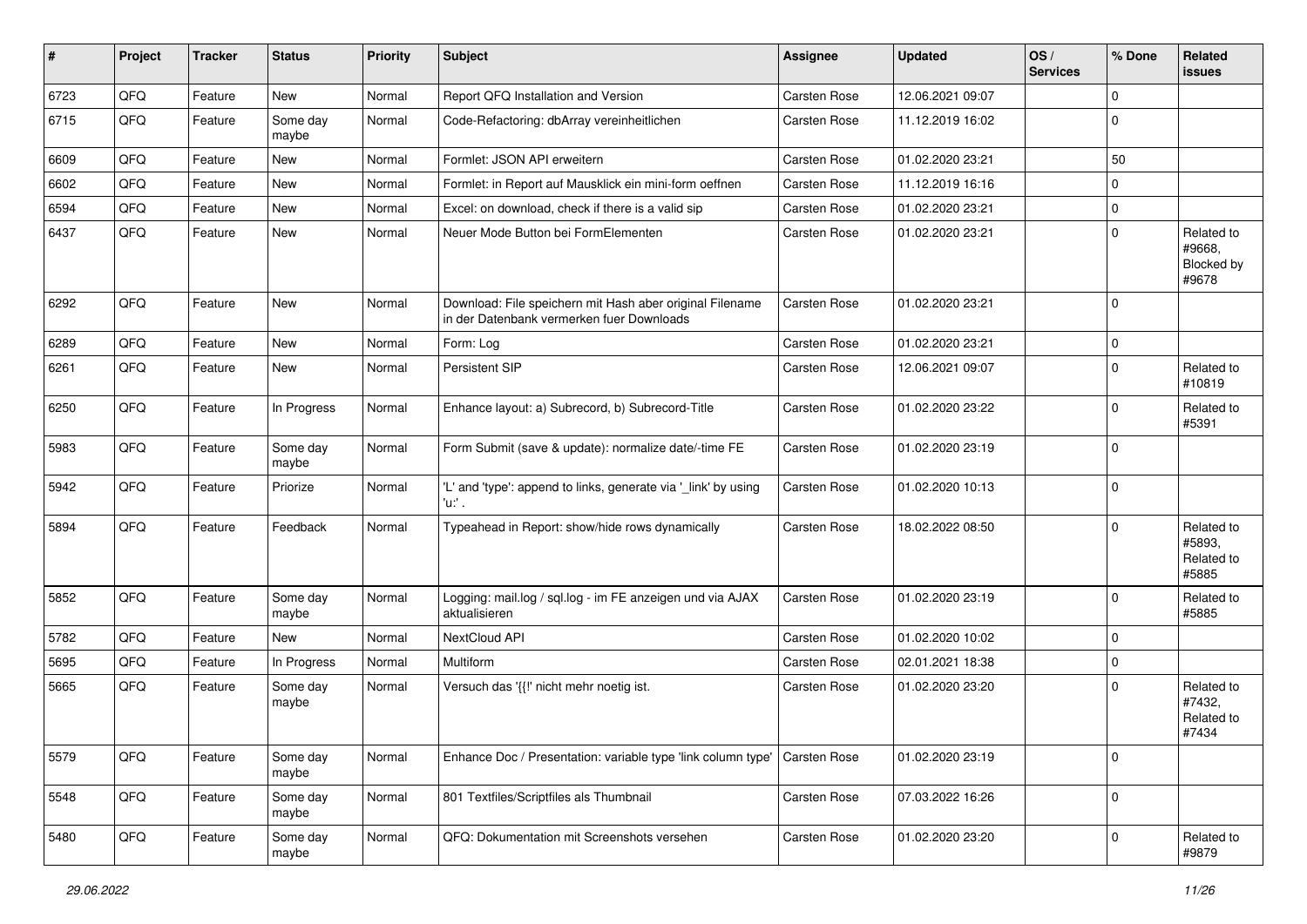| #    | Project | <b>Tracker</b> | <b>Status</b>     | <b>Priority</b> | Subject                                                                                                                 | Assignee            | <b>Updated</b>   | OS/<br><b>Services</b> | % Done      | Related<br><b>issues</b>                    |
|------|---------|----------------|-------------------|-----------------|-------------------------------------------------------------------------------------------------------------------------|---------------------|------------------|------------------------|-------------|---------------------------------------------|
| 5428 | QFQ     | Feature        | Some day<br>maybe | Normal          | secure thumbnail: late render on access.                                                                                | Carsten Rose        | 01.02.2020 23:20 |                        | $\Omega$    |                                             |
| 5345 | QFQ     | Feature        | New               | Normal          | Report: UPDATE / INSERT / DELETE statements should<br>trigger subqueries, depending on the result.                      | Carsten Rose        | 27.05.2020 16:11 |                        | $\Omega$    |                                             |
| 5132 | QFQ     | Feature        | Some day<br>maybe | Normal          | Error Message sendmail missing attachment: more details                                                                 | Carsten Rose        | 01.02.2020 23:19 |                        | $\Omega$    |                                             |
| 5131 | QFQ     | Feature        | New               | Normal          | Activate Spin Gear ('wait/busy' indicator) via LINK attribute                                                           | Carsten Rose        | 01.02.2020 23:21 |                        | $\Omega$    |                                             |
| 4956 | QFQ     | Feature        | Some day<br>maybe | Normal          | Sendmail: Benutzerdefinierte Headers                                                                                    | Carsten Rose        | 11.12.2019 16:02 |                        | $\mathbf 0$ |                                             |
| 4872 | QFQ     | Feature        | Some day<br>maybe | Normal          | Fields of Typo3 page available in STORE_TYPO3                                                                           | Carsten Rose        | 01.02.2020 23:19 |                        | $\Omega$    |                                             |
| 4869 | QFQ     | Feature        | Some day<br>maybe | Normal          | Dynamic Update (show, hide, readonly?, required?) for<br><b>Template Group Elements</b>                                 | Carsten Rose        | 01.02.2020 23:19 |                        | $\Omega$    | Related to<br>#4865                         |
| 4839 | QFQ     | Feature        | Some day<br>maybe | Normal          | qfq-handle in <head> Abschnitt</head>                                                                                   | Carsten Rose        | 11.12.2019 16:02 |                        | $\Omega$    |                                             |
| 4757 | QFQ     | Feature        | Some day<br>maybe | Normal          | Test subrecord: download links ok? Links ok?                                                                            | <b>Carsten Rose</b> | 01.02.2020 23:20 |                        | $\Omega$    |                                             |
| 4652 | QFQ     | Feature        | Some day<br>maybe | Normal          | UZH CD: Weiterleitung auf benutzerdefinierte 403/404 Seite                                                              | <b>Carsten Rose</b> | 01.02.2020 23:20 |                        | $\Omega$    |                                             |
| 4650 | QFQ     | Feature        | Some day<br>maybe | Normal          | Convert html to doc/rtf                                                                                                 | Carsten Rose        | 01.02.2020 23:20 |                        | $\Omega$    | Related to<br>#10704                        |
| 4606 | QFQ     | Feature        | Some day<br>maybe | Normal          | link: qualifier to render bootstrap button                                                                              | Carsten Rose        | 01.02.2020 23:19 |                        | $\mathbf 0$ |                                             |
| 4413 | QFQ     | Feature        | <b>New</b>        | Normal          | fieldset: show/hidden, modeSql, dynamicUpdate                                                                           | Carsten Rose        | 09.02.2022 15:19 |                        | $\mathbf 0$ |                                             |
| 4365 | QFQ     | Feature        | Some day<br>maybe | Normal          | Multi Language: new way of config                                                                                       | Carsten Rose        | 01.02.2020 23:20 |                        | $\mathbf 0$ |                                             |
| 4349 | QFQ     | Feature        | Some day<br>maybe | Normal          | link download: downloaded external URL to<br>deliver/concatenate - check mimetipe and handle it correctly               | Carsten Rose        | 11.12.2019 16:02 |                        | $\mathbf 0$ |                                             |
| 4343 | QFQ     | Feature        | Some day<br>maybe | Normal          | Link: Classifier to add 'attributes'                                                                                    | <b>Carsten Rose</b> | 01.02.2020 23:20 |                        | $\Omega$    | Related to<br>#14077                        |
| 4330 | QFQ     | Feature        | Some day<br>maybe | Normal          | Error Message: report missing {{ / }} in sqlUpdate, sqlInsert,<br>sqlDelete, sqlAfter, sqlBefore in FE action elements. | Carsten Rose        | 01.02.2020 23:20 |                        | $\Omega$    |                                             |
| 4259 | QFQ     | Feature        | Some day<br>maybe | Normal          | Instant trigger a cron job                                                                                              | Carsten Rose        | 11.12.2019 16:03 |                        | $\mathbf 0$ |                                             |
| 4250 | QFQ     | Feature        | <b>New</b>        | Normal          | AutoCron in QFQ via PHP                                                                                                 | Carsten Rose        | 01.02.2020 23:21 |                        | $\Omega$    | Related to<br>#3292,<br>Related to<br>#3291 |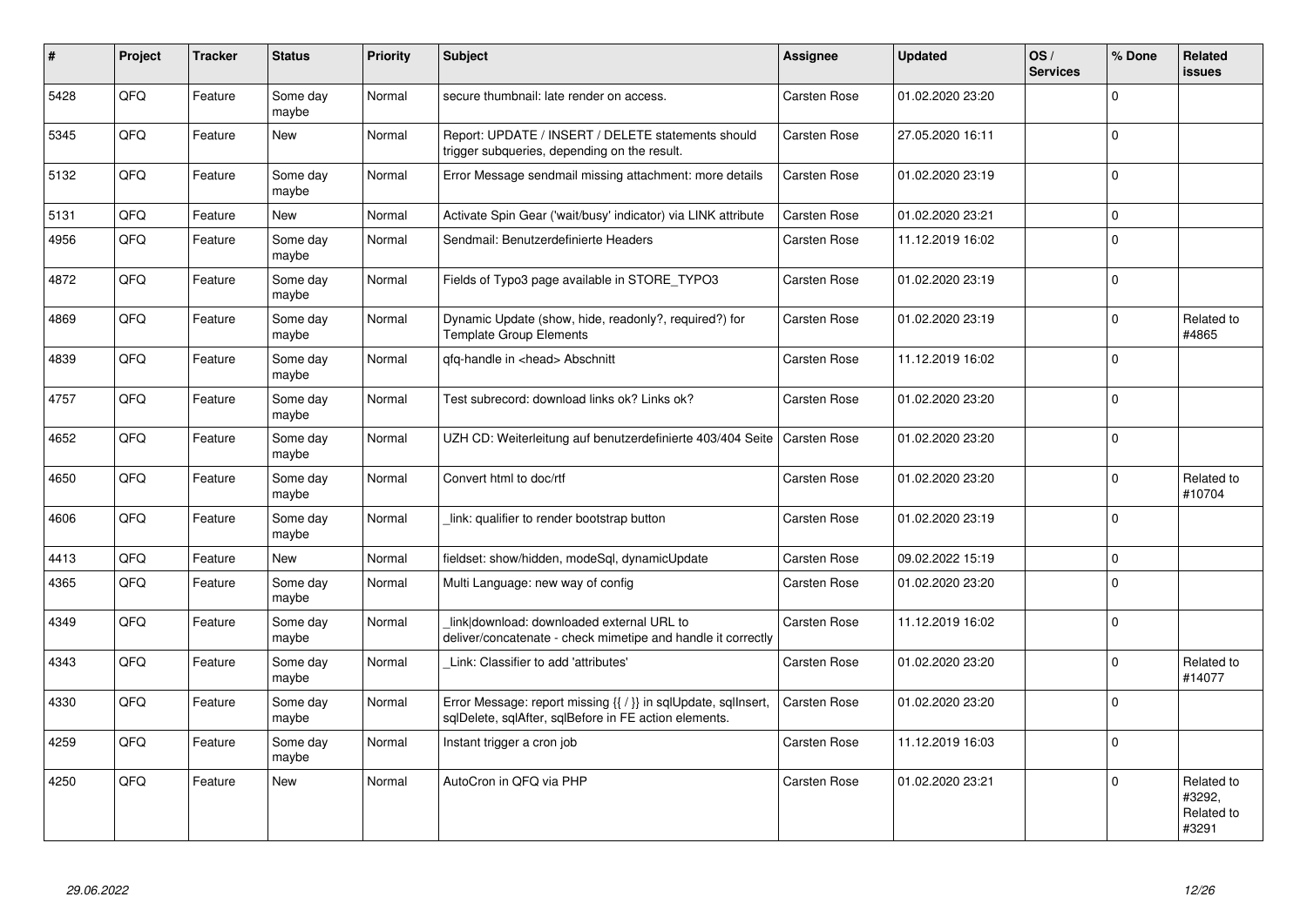| $\vert$ # | Project | <b>Tracker</b> | <b>Status</b>     | <b>Priority</b> | <b>Subject</b>                                                                                                                               | <b>Assignee</b>     | <b>Updated</b>   | OS/<br><b>Services</b> | % Done         | Related<br>issues                           |
|-----------|---------|----------------|-------------------|-----------------|----------------------------------------------------------------------------------------------------------------------------------------------|---------------------|------------------|------------------------|----------------|---------------------------------------------|
| 4197      | QFQ     | Feature        | Some day<br>maybe | Normal          | Unit Test fuer JSON Stream von QuickFormQuery.php ><br>doForm()                                                                              | <b>Carsten Rose</b> | 11.12.2019 16:03 |                        | $\Omega$       |                                             |
| 4082      | QFQ     | Feature        | <b>New</b>        | Normal          | Dynamic Update: modeSql - useful default                                                                                                     | Carsten Rose        | 01.02.2020 23:22 |                        | $\overline{0}$ |                                             |
| 4050      | QFQ     | Feature        | <b>New</b>        | Normal          | sql.log: 1) FormElement ID which causes a specific action<br>2) Result in the same row.                                                      | Carsten Rose        | 15.04.2020 11:35 |                        | $\mathbf 0$    | Related to<br>#5458                         |
| 4026      | QFQ     | Feature        | Some day<br>maybe | Normal          | sqlLog.sql: log number of FE.id                                                                                                              | Carsten Rose        | 11.12.2019 16:03 |                        | $\Omega$       | Related to<br>#5458                         |
| 4023      | QFQ     | Feature        | <b>New</b>        | Normal          | prepared statements - FE action: salveld, sqlInsert,<br>sqlUpdate, sqlDelete, sqlBefore, sqlAfter                                            | Carsten Rose        | 11.12.2019 16:15 |                        | $\mathbf 0$    |                                             |
| 4018      | QFQ     | Feature        | Some day<br>maybe | Normal          | typeahead: solve problem with potential long query<br>parameter                                                                              | Carsten Rose        | 11.12.2019 16:03 |                        | $\Omega$       |                                             |
| 3991      | QFQ     | Feature        | Some day<br>maybe | Normal          | report: Columnname ' skipWrap' skips 'fbeg', 'fend'                                                                                          | <b>Carsten Rose</b> | 11.12.2019 16:03 |                        | $\mathbf 0$    |                                             |
| 3947      | QFQ     | Feature        | Some day<br>maybe | Normal          | Attack detectect: logout current user                                                                                                        | <b>Carsten Rose</b> | 11.12.2019 16:03 |                        | $\Omega$       | Related to<br>#5458.<br>Related to<br>#6299 |
| 3942      | QFQ     | Feature        | Some day<br>maybe | Normal          | Action Elemente: neu generierte IDs via FE weitergeben                                                                                       | <b>Carsten Rose</b> | 11.12.2019 16:03 |                        | $\Omega$       | Related to<br>#3941                         |
| 3941      | QFQ     | Feature        | Some day<br>maybe | Normal          | sqlAfter: es sollten mehrere moeglich sein                                                                                                   | Carsten Rose        | 11.12.2019 16:03 |                        | $\Omega$       | Related to<br>#3942                         |
| 3905      | QFQ     | Feature        | Some day<br>maybe | Normal          | Documentation: Best Practice anhand eines Online<br>Bewerbungstools                                                                          | Carsten Rose        | 11.12.2019 16:03 |                        | $\Omega$       |                                             |
| 3900      | QFQ     | Feature        | Some day<br>maybe | Normal          | Extend documentation of 'Copy / Paste'                                                                                                       | <b>Carsten Rose</b> | 11.12.2019 16:03 |                        | $\Omega$       | Related to<br>#3899                         |
| 3877      | QFQ     | Feature        | Some day<br>maybe | Normal          | FormEditor: die Felder die aktuell nicht gebraucht werden<br>nur auf readonly/disabled setzen (nicht ausblenden > das<br>irritiert.          | Carsten Rose        | 11.12.2019 16:03 |                        | $\Omega$       |                                             |
| 3867      | QFQ     | Feature        | Priorize          | Normal          | Readonly Formular: Template Groups add/delete<br>ausbeldnen                                                                                  | Carsten Rose        | 05.05.2021 22:12 |                        | $\Omega$       |                                             |
| 3864      | QFQ     | Feature        | <b>New</b>        | Normal          | Encrypt / decrypt field                                                                                                                      | Carsten Rose        | 08.03.2021 18:08 |                        | $\Omega$       |                                             |
| 3708      | QFQ     | Feature        | Some day<br>maybe | Normal          | Form: input - 'specialchars', 'none'  gewisse tags<br>erlauben, andere verbieten                                                             | Carsten Rose        | 11.12.2019 16:02 |                        | $\Omega$       | Related to<br>#14320                        |
| 3677      | QFQ     | Feature        | Some day<br>maybe | Normal          | wkhtmltopdf: FE User access prohibited, if client IP changes   Carsten Rose<br>- \$TYPO3_CONF_VARS[FE][lockIP]                               |                     | 11.12.2019 16:02 |                        | $\Omega$       |                                             |
| 3666      | QFQ     | Feature        | Some day<br>maybe | Normal          | a) Performance Messung: mysql_real_escape_string() im<br>Vergleich zu str_replace(), b) doppeltes Aufrufen von<br>mysql_real_escape_string() | <b>Carsten Rose</b> | 11.12.2019 16:02 |                        | 0              |                                             |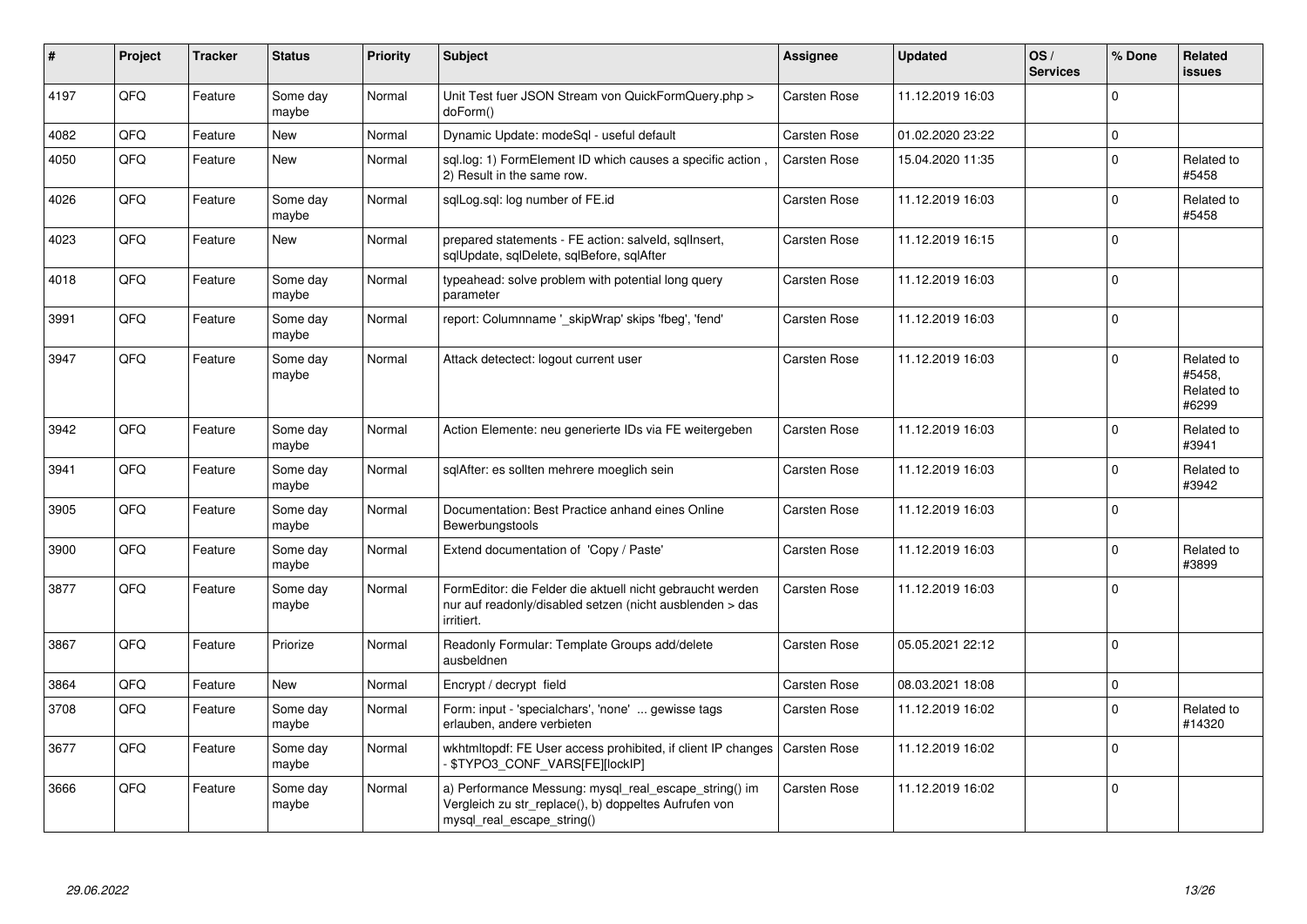| #    | Project | <b>Tracker</b> | <b>Status</b>     | <b>Priority</b> | <b>Subject</b>                                                                                                     | <b>Assignee</b>     | <b>Updated</b>   | OS/<br><b>Services</b> | % Done      | Related<br>issues                           |
|------|---------|----------------|-------------------|-----------------|--------------------------------------------------------------------------------------------------------------------|---------------------|------------------|------------------------|-------------|---------------------------------------------|
| 3504 | QFQ     | Feature        | New               | Normal          | Logging: welche Action FEs werden wann wie ausgefuehrt                                                             | Carsten Rose        | 01.02.2020 23:21 |                        | $\Omega$    | Related to<br>#5458,<br>Related to<br>#4092 |
| 3458 | QFQ     | Feature        | Some day<br>maybe | Normal          | Display 'Edit Form Element'-Checkbox on form: should<br>depend on FE Group                                         | <b>Carsten Rose</b> | 11.12.2019 16:02 |                        | $\Omega$    | Related to<br>#3447                         |
| 3457 | QFQ     | Feature        | Some day<br>maybe | Normal          | LDAP: concat multi values to one single entry                                                                      | Carsten Rose        | 11.12.2019 16:02 |                        | $\mathbf 0$ |                                             |
| 3432 | QFQ     | Feature        | New               | Normal          | subrecord: dynamicUpdate                                                                                           | Carsten Rose        | 11.06.2020 21:10 |                        | $\mathbf 0$ | Related to<br>#5691                         |
| 3402 | QFQ     | Feature        | Some day<br>maybe | Normal          | Syntax Highlighting via CodeMirror                                                                                 | Carsten Rose        | 11.12.2019 16:02 |                        | 100         | Related to<br>#3207                         |
| 3385 | QFQ     | Feature        | Some day<br>maybe | Normal          | templateGroup: insert/update/delete non primary records                                                            | Carsten Rose        | 11.12.2019 16:02 |                        | 0           |                                             |
| 3350 | QFQ     | Feature        | Some day<br>maybe | Normal          | FormEditor: Hilfetext hinter 'checktype'                                                                           | Carsten Rose        | 11.12.2019 16:02 |                        | $\mathbf 0$ |                                             |
| 3332 | QFQ     | Feature        | Some day<br>maybe | Normal          | Uploads: Thumbnails, Details zum hochgeladenen File                                                                | Carsten Rose        | 11.12.2019 16:02 |                        | $\Omega$    | Related to<br>#3264,<br>Related to<br>#5333 |
| 3331 | QFQ     | Feature        | Some day<br>maybe | Normal          | Default Tooltip fuer _page? Links: mit Form und Record ID                                                          | Carsten Rose        | 11.12.2019 16:02 |                        | $\Omega$    |                                             |
| 3291 | QFQ     | Feature        | Some day<br>maybe | Normal          | AutoCron websiteToken                                                                                              | Carsten Rose        | 11.12.2019 16:02 |                        | $\pmb{0}$   | Related to<br>#4250                         |
| 3285 | QFQ     | Feature        | Some day<br>maybe | Normal          | Zeichenlimit pro Feld: textarea / editor                                                                           | <b>Carsten Rose</b> | 11.12.2019 16:02 |                        | $\mathbf 0$ |                                             |
| 3267 | QFQ     | Feature        | Some day<br>maybe | Normal          | 2 Forms auf einer Seite: real + Read only                                                                          | Carsten Rose        | 11.12.2019 16:03 |                        | $\mathbf 0$ |                                             |
| 3216 | QFQ     | Feature        | Some day<br>maybe | Normal          | dynamic update für checkbox label2                                                                                 | Carsten Rose        | 11.12.2019 16:03 |                        | $\Omega$    | Related to<br>#2081                         |
| 2995 | QFQ     | Feature        | Some day<br>maybe | Normal          | Dropdown JQuery Plugin: 'chosen' - Moeglichkeit um Select<br>Listen mehr Funktion zu geben. Kein Bootstrap noetig. | Carsten Rose        | 11.12.2019 16:03 |                        | $\mathbf 0$ |                                             |
| 2361 | QFQ     | Feature        | New               | Normal          | Logging wer/wann/wo welches Formular aufgerufen hat                                                                | <b>Carsten Rose</b> | 11.12.2019 16:15 |                        | $\Omega$    | Related to<br>#4432.<br>Related to<br>#7480 |
| 2084 | QFQ     | Feature        | Some day<br>maybe | Normal          | Mailto mit encryption: Subrecord                                                                                   | <b>Carsten Rose</b> | 11.12.2019 16:03 |                        | $\Omega$    | Related to<br>#2082                         |
| 1946 | QFQ     | Feature        | Some day<br>maybe | Normal          | Kontrolle ob der ReadOnly Modus bei den<br>Formularelementen korrekt implementiert ist                             | Carsten Rose        | 11.12.2019 16:03 |                        | $\Omega$    |                                             |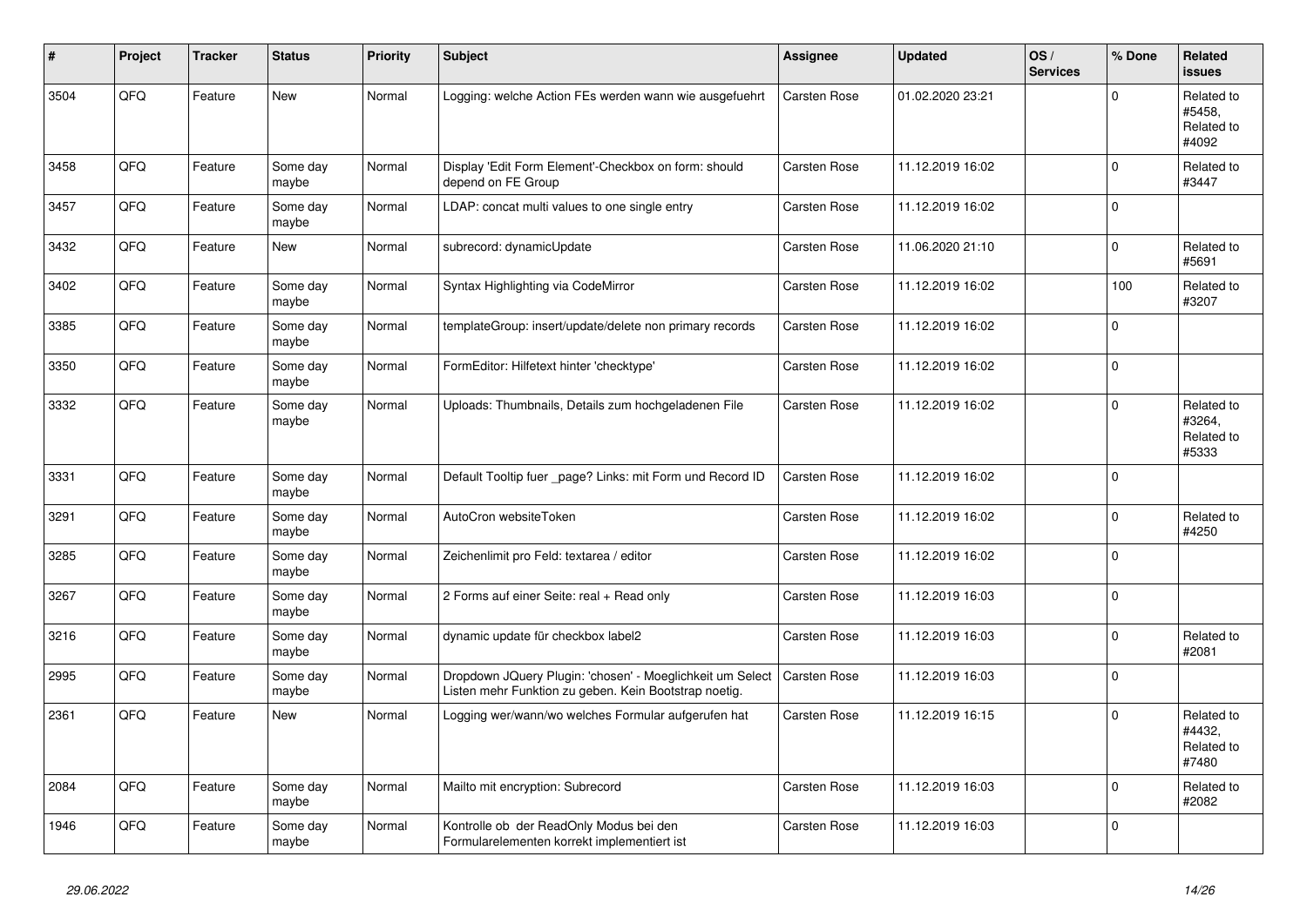| #     | Project | <b>Tracker</b> | <b>Status</b>     | <b>Priority</b> | <b>Subject</b>                                                                          | Assignee     | Updated          | OS/<br><b>Services</b> | % Done      | Related<br><b>issues</b>                                             |
|-------|---------|----------------|-------------------|-----------------|-----------------------------------------------------------------------------------------|--------------|------------------|------------------------|-------------|----------------------------------------------------------------------|
| 1635  | QFQ     | Feature        | Some day<br>maybe | Normal          | QFQ Extension content record: weitere Optionen<br>einblenden.                           | Carsten Rose | 11.12.2019 16:03 |                        | $\Omega$    |                                                                      |
| 3537  | QFQ     | Feature        | Some day<br>maybe | Low             | SHOW COLUMNS FROM tableName - Extend '{{!'<br>definition                                | Carsten Rose | 11.12.2019 16:02 |                        | $\Omega$    |                                                                      |
| 3273  | QFQ     | Feature        | Some day<br>maybe | Low             | Dirty Flag in Form                                                                      | Carsten Rose | 11.12.2019 16:02 |                        | $\Omega$    |                                                                      |
| 12545 | QFQ     | <b>Bug</b>     | <b>New</b>        | Urgent          | sql.log not created / updated                                                           | Carsten Rose | 14.12.2021 16:02 |                        | $\Omega$    |                                                                      |
| 12468 | QFQ     | <b>Bug</b>     | New               | Urgent          | Form: update Form.title after save                                                      | Carsten Rose | 03.05.2021 21:12 |                        | $\Omega$    |                                                                      |
| 9534  | QFQ     | Bug            | Priorize          | Urgent          | FE.type=upload: 'Unknown Mode: ID"                                                      | Carsten Rose | 03.05.2021 21:14 |                        | 0           | Related to<br>#9532                                                  |
| 9173  | QFQ     | <b>Bug</b>     | Priorize          | Urgent          | Stale Record Lock: Firefox                                                              | Carsten Rose | 03.05.2021 21:14 |                        | $\Omega$    | Related to<br>#9789                                                  |
| 12974 | QFQ     | Bug            | New               | High            | Sanitize Queries in Action-Elements                                                     | Carsten Rose | 07.12.2021 17:19 |                        | $\Omega$    |                                                                      |
| 12702 | QFQ     | <b>Bug</b>     | <b>New</b>        | High            | templateGroup: broken in multiDb Setup                                                  | Carsten Rose | 14.12.2021 16:02 |                        | $\Omega$    |                                                                      |
| 12670 | QFQ     | <b>Bug</b>     | <b>New</b>        | High            | Dropdown-Menu classes können nicht mehr angegeben<br>werden                             | Carsten Rose | 07.12.2021 17:19 |                        | $\Omega$    |                                                                      |
| 12513 | QFQ     | <b>Bug</b>     | <b>New</b>        | High            | Implement server side check of maxlength                                                | Carsten Rose | 07.12.2021 17:19 |                        | $\Omega$    |                                                                      |
| 12463 | QFQ     | <b>Bug</b>     | ToDo              | High            | QFQ Function: 'function' and 'sql' on same level - output of<br>sql is shown two times. | Carsten Rose | 15.12.2021 16:31 |                        | $\Omega$    |                                                                      |
| 12395 | QFQ     | <b>Bug</b>     | ToDo              | High            | QFQ Function: Result two times shown                                                    | Carsten Rose | 18.02.2022 08:59 |                        | $\Omega$    |                                                                      |
| 10640 | QFQ     | <b>Bug</b>     | <b>New</b>        | High            | TypeAhead Tag: FE editierbar trotz readOnly                                             | Carsten Rose | 03.05.2021 21:12 |                        | 0           |                                                                      |
| 10508 | QFQ     | <b>Bug</b>     | New               | High            | Multi Form broken on Multi DB Instance                                                  | Carsten Rose | 03.05.2021 21:12 |                        | $\mathbf 0$ |                                                                      |
| 10506 | QFQ     | Bug            | New               | High            | Template Group broken on MultiDB instance                                               | Carsten Rose | 03.05.2021 21:12 |                        | $\mathbf 0$ | Related to<br>#10505                                                 |
| 10081 | QFQ     | <b>Bug</b>     | New               | High            | Stale record lock after 'forbidden' character                                           | Carsten Rose | 03.05.2021 21:12 |                        | $\Omega$    | Related to<br>#10082,<br>Related to<br>#9789                         |
| 9789  | QFQ     | <b>Bug</b>     | In Progress       | High            | Record Lock: release to early on 'leave page'                                           | Carsten Rose | 10.01.2022 09:25 |                        | 100         | Related to<br>#10081,<br>Related to<br>#9173,<br>Related to<br>#8702 |
| 9531  | QFQ     | Bug            | <b>New</b>        | High            | FE File: Dynamic Update / modeSql / required detected<br>even it not set                | Carsten Rose | 11.06.2021 20:32 |                        | $\Omega$    | Related to<br>#12398                                                 |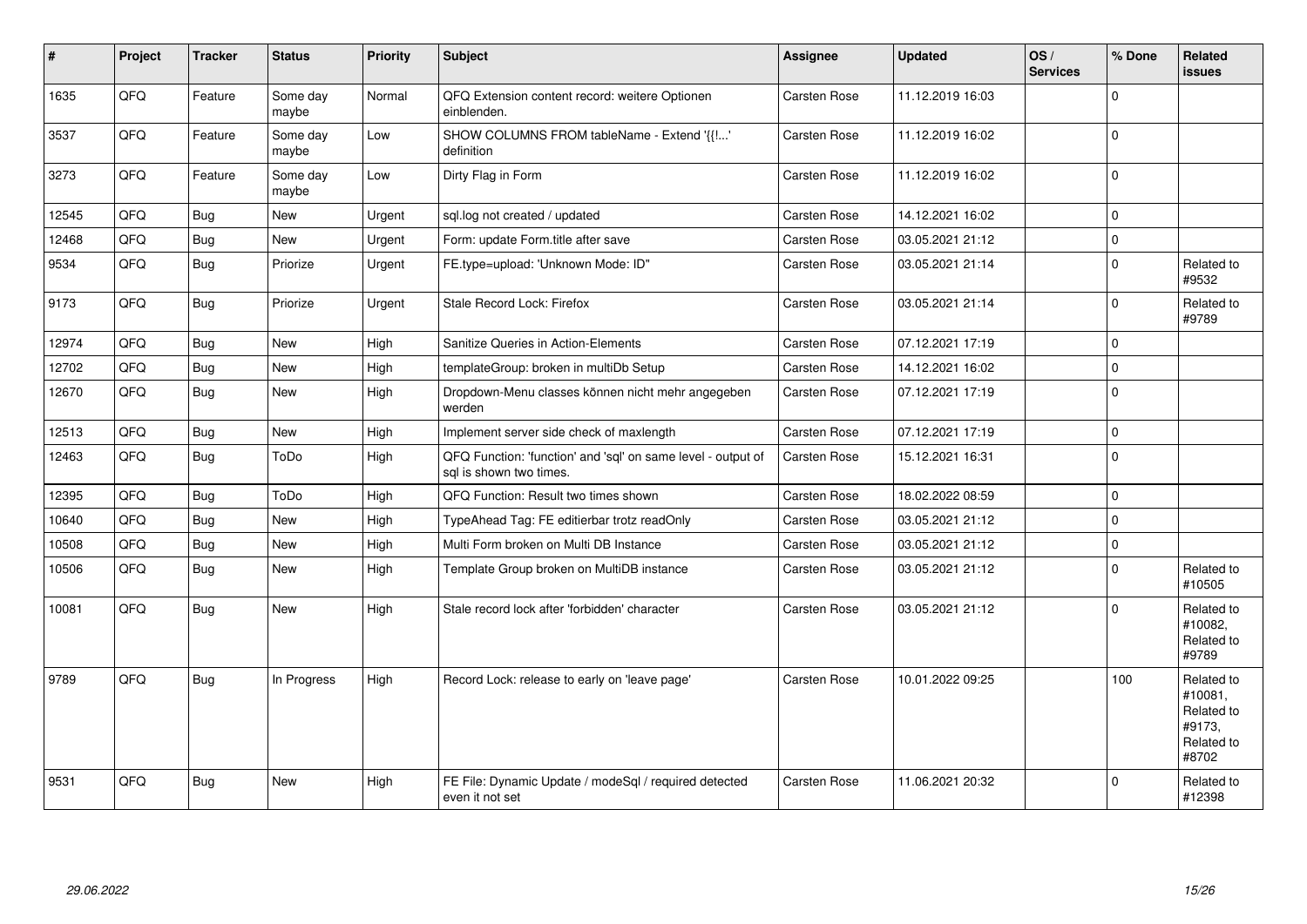| $\sharp$ | Project | <b>Tracker</b> | <b>Status</b>     | <b>Priority</b> | Subject                                                                                                | Assignee     | <b>Updated</b>   | OS/<br><b>Services</b> | % Done      | Related<br><b>issues</b>                     |
|----------|---------|----------------|-------------------|-----------------|--------------------------------------------------------------------------------------------------------|--------------|------------------|------------------------|-------------|----------------------------------------------|
| 9347     | QFQ     | Bug            | New               | High            | FE.type=upload with dynamic show/hidden: required not<br>detected                                      | Carsten Rose | 12.06.2021 10:40 |                        | $\Omega$    | Related to<br>#5305,<br>Related to<br>#12398 |
| 9121     | QFQ     | Bug            | Priorize          | High            | sip links have r and __dblndexData set                                                                 | Carsten Rose | 12.06.2021 10:41 |                        | $\mathbf 0$ |                                              |
| 8668     | QFQ     | Bug            | New               | High            | Pill disabled: dyamic mode 'hidden' not respected - FE is<br>still required                            | Carsten Rose | 03.05.2021 21:14 |                        | $\mathbf 0$ |                                              |
| 8431     | QFQ     | Bug            | New               | High            | autocron.php with wrong path                                                                           | Carsten Rose | 03.05.2021 21:14 |                        | $\mathbf 0$ |                                              |
| 8083     | QFQ     | <b>Bug</b>     | New               | High            | FormEditor: primary table list does not respect<br>'indexDb={{indexData:Y}}'                           | Carsten Rose | 03.05.2021 21:14 |                        | $\mathbf 0$ | Has duplicate<br>#6678                       |
| 7899     | QFQ     | Bug            | New               | High            | Fe.type=password / retype / required: always complain<br>about missing value                           | Carsten Rose | 03.05.2021 21:14 |                        | $\Omega$    |                                              |
| 7650     | QFQ     | Bug            | <b>New</b>        | High            | Optional do not show 'required' sign on FormElement                                                    | Carsten Rose | 03.05.2021 21:14 |                        | $\Omega$    |                                              |
| 6116     | QFQ     | Bug            | Priorize          | High            | value of checkbox not saved                                                                            | Carsten Rose | 07.12.2021 17:19 |                        | $\mathbf 0$ |                                              |
| 5459     | QFQ     | Bug            | New               | High            | Multi DB: spread system tables between 'QFQ' and<br>'Data'-DB                                          | Carsten Rose | 03.05.2021 21:14 |                        | $\Omega$    | Related to<br>#4720                          |
| 5221     | QFQ     | Bug            | New               | High            | Download Dialog: Bleibt stehen in FF wenn Datei<br>automatisch gespeichert wird.                       | Carsten Rose | 03.05.2021 21:14 |                        | $\Omega$    |                                              |
| 4279     | QFQ     | <b>Bug</b>     | Some day<br>maybe | High            | config.linkVars lost                                                                                   | Carsten Rose | 03.05.2021 21:14 |                        | $\Omega$    |                                              |
| 3570     | QFQ     | Bug            | Some day<br>maybe | High            | Formular mit prmitnew permitEdit=Always wird nicht<br>aufgerufen (ist leer)                            | Carsten Rose | 03.05.2021 21:14 |                        | $\mathbf 0$ |                                              |
| 3109     | QFQ     | Bug            | Some day<br>maybe | High            | RealUrl: Links werden nicht korrekt gerendert                                                          | Carsten Rose | 03.05.2021 21:14 |                        | $\mathbf 0$ |                                              |
| 3061     | QFQ     | <b>Bug</b>     | Some day<br>maybe | High            | winstitute: mysql connection durcheinander - nmhp17<br>(ag7)/QFQ arbeitet mit DB/Tabellen von biostat. | Carsten Rose | 03.05.2021 21:14 |                        | $\mathbf 0$ |                                              |
| 14323    | QFQ     | <b>Bug</b>     | In Progress       | Normal          | Report: render=both single - no impact                                                                 | Carsten Rose | 19.06.2022 18:31 |                        | $\mathbf 0$ |                                              |
| 14305    | QFQ     | Bug            | New               | Normal          | Inline Report editing does not create history entries                                                  | Carsten Rose | 10.06.2022 11:55 |                        | $\mathbf 0$ |                                              |
| 14304    | QFQ     | <b>Bug</b>     | <b>New</b>        | Normal          | table sorter view safer does not work                                                                  | Carsten Rose | 10.06.2022 11:49 |                        | $\mathbf 0$ |                                              |
| 14283    | QFQ     | Bug            | Priorize          | Normal          | HEIC / HEIF convert doesn't trigger                                                                    | Carsten Rose | 19.06.2022 16:37 |                        | $\mathbf 0$ |                                              |
| 14233    | QFQ     | <b>Bug</b>     | New               | Normal          | AS _link: question - HTML is not rendered                                                              | Carsten Rose | 28.05.2022 11:02 |                        | $\mathbf 0$ |                                              |
| 14175    | QFQ     | Bug            | In Progress       | Normal          | Opening a form with no QFQ Session cookie fails                                                        | Carsten Rose | 03.06.2022 10:40 |                        | 0           |                                              |
| 14091    | QFQ     | <b>Bug</b>     | <b>New</b>        | Normal          | inconsistent template path for twig                                                                    | Carsten Rose | 19.04.2022 18:36 |                        | $\mathbf 0$ |                                              |
| 14077    | QFQ     | <b>Bug</b>     | New               | Normal          | As link: Attribute 'class' missing by r:1 and r:3 - but should<br>set                                  | Carsten Rose | 28.05.2022 11:02 |                        | 0           | Related to<br>#5342,<br>Related to<br>#4343  |
| 13706    | QFG     | <b>Bug</b>     | New               | Normal          | Wrong CheckType in FieldElement LastStatus of Form Cron   Carsten Rose                                 |              | 21.01.2022 18:20 |                        | $\mathbf 0$ |                                              |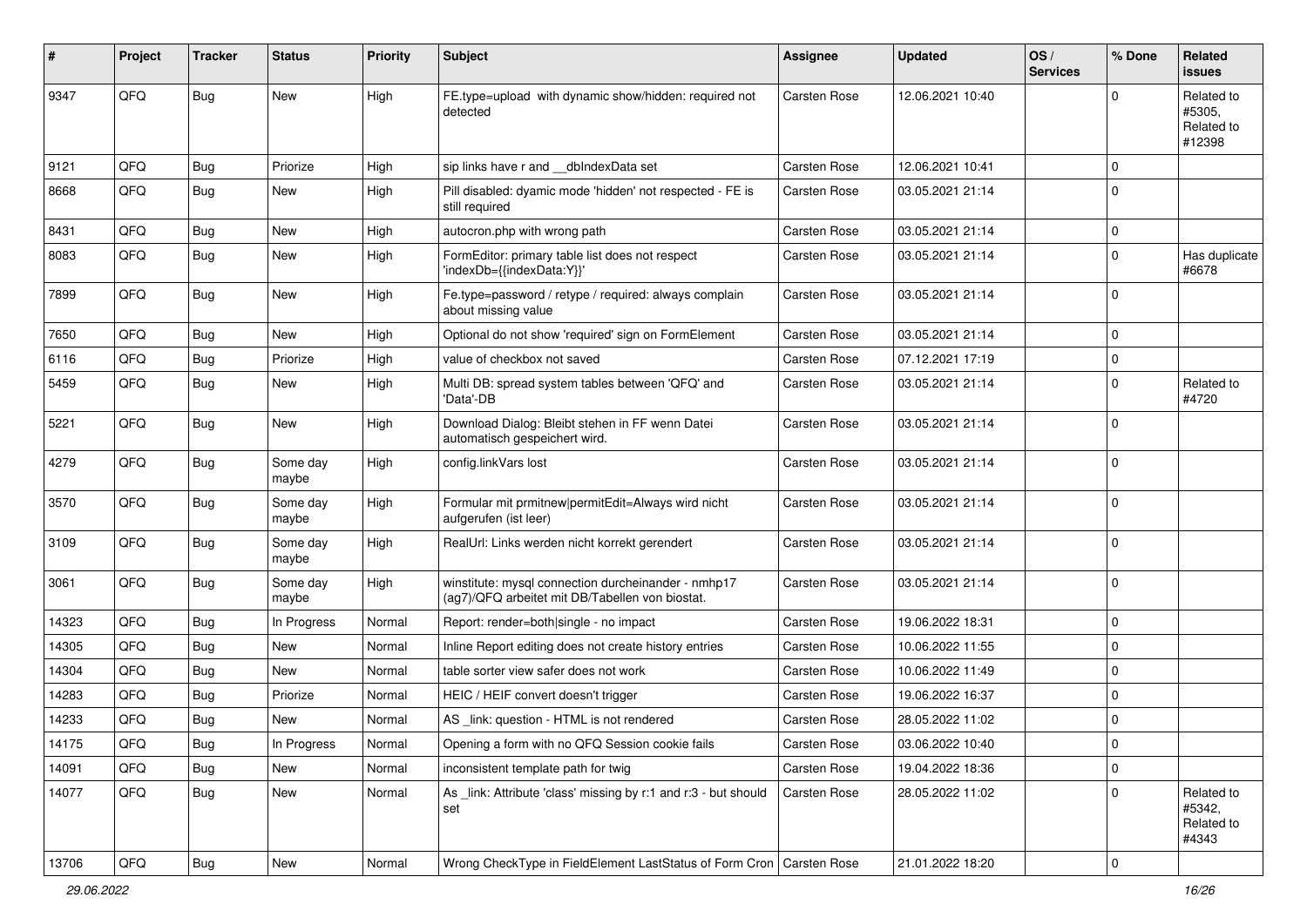| #     | Project | <b>Tracker</b> | <b>Status</b> | <b>Priority</b> | <b>Subject</b>                                                                                                                                      | <b>Assignee</b>     | <b>Updated</b>   | OS/<br><b>Services</b> | % Done      | Related<br><b>issues</b>                      |
|-------|---------|----------------|---------------|-----------------|-----------------------------------------------------------------------------------------------------------------------------------------------------|---------------------|------------------|------------------------|-------------|-----------------------------------------------|
| 13659 | QFQ     | <b>Bug</b>     | <b>New</b>    | Normal          | wrong sanitize class applied to R-store                                                                                                             | <b>Carsten Rose</b> | 15.01.2022 14:23 |                        | $\Omega$    |                                               |
| 13592 | QFQ     | <b>Bug</b>     | <b>New</b>    | Normal          | QFQ Build Queue: das vergeben von Tags klappt nicht. Es<br>werden keine Releases gebaut.                                                            | Carsten Rose        | 19.03.2022 17:45 |                        | $\Omega$    |                                               |
| 13460 | QFQ     | Bug            | <b>New</b>    | Normal          | Doc: Password set/reset  password should not processed<br>with 'html encode'                                                                        | <b>Carsten Rose</b> | 19.03.2022 17:46 |                        | $\mathbf 0$ |                                               |
| 13451 | QFQ     | <b>Bug</b>     | <b>New</b>    | Normal          | Character Counter / Max Character: Problem in Safari                                                                                                | <b>Carsten Rose</b> | 15.04.2022 17:18 |                        | $\mathbf 0$ |                                               |
| 13332 | QFQ     | <b>Bug</b>     | <b>New</b>    | Normal          | Multi Form: Required Felder werden visuell nicht markiert.                                                                                          | Carsten Rose        | 19.03.2022 17:47 |                        | $\Omega$    |                                               |
| 13331 | QFQ     | <b>Bug</b>     | <b>New</b>    | Normal          | Multi Form: Clear Icon misplaced                                                                                                                    | Carsten Rose        | 19.03.2022 17:47 |                        | $\Omega$    |                                               |
| 12716 | QFQ     | <b>Bug</b>     | <b>New</b>    | Normal          | template group: Pattern only applied to first instance                                                                                              | <b>Carsten Rose</b> | 19.03.2022 17:47 |                        | $\Omega$    |                                               |
| 12714 | QFQ     | <b>Bug</b>     | <b>New</b>    | Normal          | Conversion of GIF to PDF broken when GIF contains Alpha.                                                                                            | <b>Carsten Rose</b> | 19.03.2022 17:49 |                        | $\mathbf 0$ |                                               |
| 12581 | QFQ     | <b>Bug</b>     | <b>New</b>    | Normal          | Form.forward=close: Record 'new' in new browser tab ><br>save (& close) >> Form is not reloaded with new created<br>record id and stays in mode=new | <b>Carsten Rose</b> | 19.03.2022 17:48 |                        | $\Omega$    |                                               |
| 12546 | QFQ     | <b>Bug</b>     | Feedback      | Normal          | Branch 'Development' - Unit Tests mit dirty workaround<br>angepasst                                                                                 | <b>Carsten Rose</b> | 19.03.2022 17:48 |                        | $\mathbf 0$ |                                               |
| 12520 | QFQ     | <b>Bug</b>     | <b>New</b>    | Normal          | Switch FE User: still active even FE User session expired                                                                                           | Carsten Rose        | 19.03.2022 17:48 |                        | $\mathbf 0$ |                                               |
| 12512 | QFQ     | <b>Bug</b>     | <b>New</b>    | Normal          | Some MySQL Installation can't use 'stored procedures'                                                                                               | Carsten Rose        | 19.03.2022 17:48 |                        | $\Omega$    |                                               |
| 12327 | QFQ     | <b>Bug</b>     | <b>New</b>    | Normal          | Copy to clipboard: Glyphicon can not be changed                                                                                                     | Carsten Rose        | 27.12.2021 17:59 |                        | $\mathbf 0$ |                                               |
| 12325 | QFQ     | Bug            | Priorize      | Normal          | MultiDB form.dblndex not working for report syntax                                                                                                  | <b>Carsten Rose</b> | 07.09.2021 13:37 |                        | $\Omega$    | Related to<br>#12145,<br>Related to<br>#12314 |
| 12187 | QFQ     | <b>Bug</b>     | <b>New</b>    | Normal          | Trigger FormAsFile() via Report: probably problem with<br>multi DB setup                                                                            | Carsten Rose        | 20.03.2021 21:20 |                        | $\Omega$    |                                               |
| 12133 | QFQ     | Bug            | <b>New</b>    | Normal          | NPM, phpSpreadSheet aktualisieren                                                                                                                   | Carsten Rose        | 15.03.2021 09:04 |                        | $\mathbf 0$ |                                               |
| 12045 | QFQ     | <b>Bug</b>     | <b>New</b>    | Normal          | templateGroup afterSave FE: Aufruf ohne<br>sqlHonorFormElements funktioniert nicht                                                                  | Carsten Rose        | 18.02.2021 16:33 |                        | 0           |                                               |
| 12040 | QFQ     | <b>Bug</b>     | <b>New</b>    | Normal          | FE Mode 'hidden' für zwei FEs auf einer Zeile                                                                                                       | <b>Carsten Rose</b> | 18.02.2021 10:13 |                        | $\mathbf 0$ |                                               |
| 11752 | QFQ     | Bug            | New           | Normal          | checkbox renders multiple input elements with same name                                                                                             | Carsten Rose        | 17.12.2020 14:58 |                        | $\Omega$    | Related to<br>#11750                          |
| 11695 | QFQ     | <b>Bug</b>     | New           | Normal          | MultiForm required FE Error                                                                                                                         | <b>Carsten Rose</b> | 04.12.2020 13:34 |                        | $\mathbf 0$ |                                               |
| 11668 | QFQ     | <b>Bug</b>     | <b>New</b>    | Normal          | Play function.sgl - problem with mysgl                                                                                                              | Carsten Rose        | 03.05.2021 20:48 |                        | $\mathbf 0$ |                                               |
| 11667 | QFQ     | <b>Bug</b>     | <b>New</b>    | Normal          | MySQL mariadb-server-10.3: Incorrect datetime value                                                                                                 | Carsten Rose        | 03.05.2021 20:48 |                        | $\Omega$    |                                               |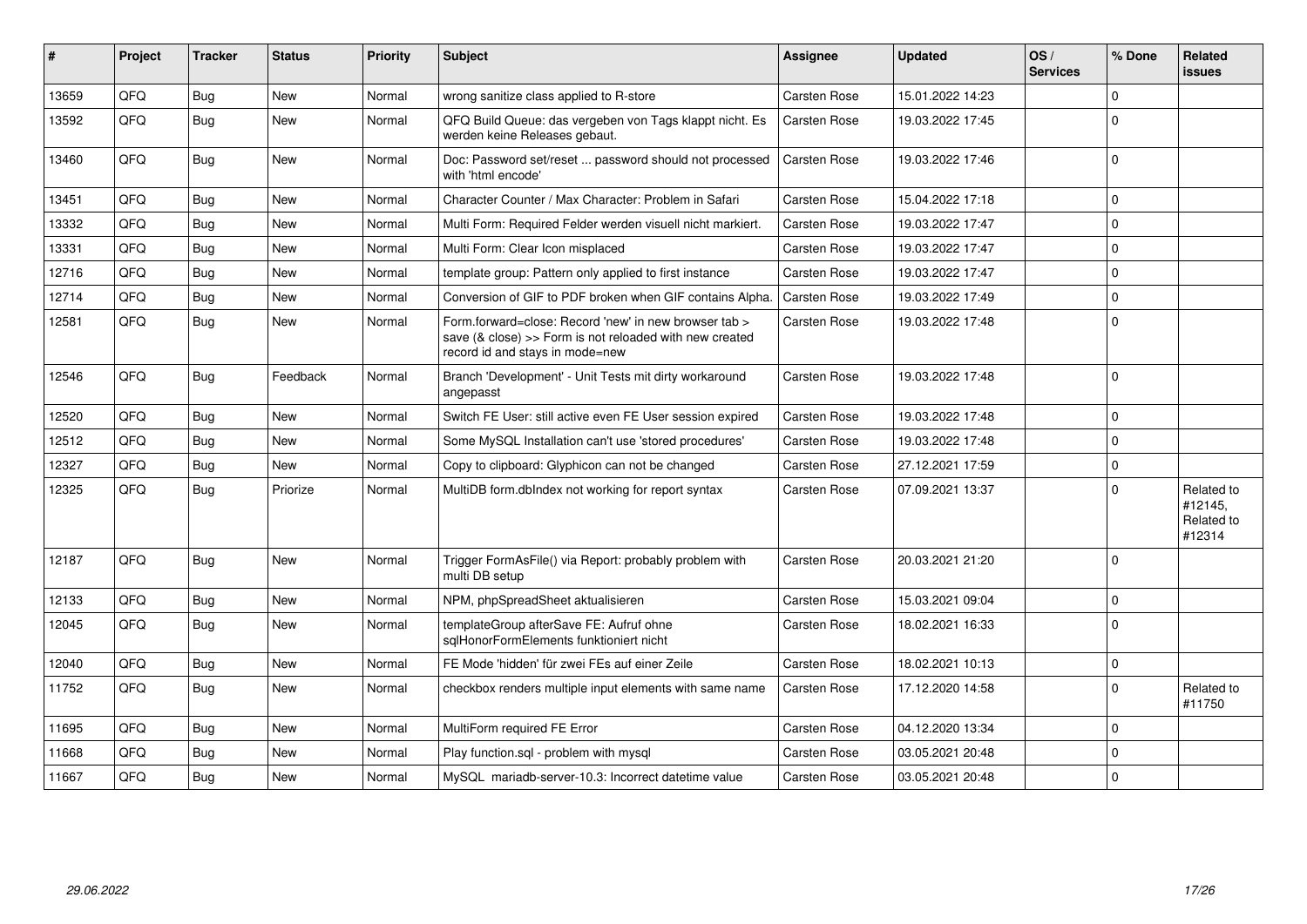| #     | Project | <b>Tracker</b> | <b>Status</b> | <b>Priority</b> | <b>Subject</b>                                                                                           | <b>Assignee</b> | <b>Updated</b>   | OS/<br><b>Services</b> | % Done      | Related<br><b>issues</b>                                                                                                       |
|-------|---------|----------------|---------------|-----------------|----------------------------------------------------------------------------------------------------------|-----------------|------------------|------------------------|-------------|--------------------------------------------------------------------------------------------------------------------------------|
| 11517 | QFQ     | <b>Bug</b>     | In Progress   | Normal          | extraButtonInfo Broken for multiple FormElements                                                         | Carsten Rose    | 12.05.2022 13:12 |                        | $\Omega$    | Related to<br>#7890,<br>Related to<br>#3811, Has<br>duplicate<br>#10905, Has<br>duplicate<br>#10553, Has<br>duplicate<br>#6779 |
| 11239 | QFQ     | <b>Bug</b>     | New           | Normal          | Radiobutton (plain): horizontales Rendern abhängig vom<br>Datentyp in der Datenbank                      | Carsten Rose    | 30.09.2020 18:37 |                        | $\Omega$    |                                                                                                                                |
| 10937 | QFQ     | <b>Bug</b>     | New           | Normal          | Fehler mit abhängigen Select- Feldern beim Positionieren                                                 | Carsten Rose    | 12.11.2020 23:45 |                        | 0           |                                                                                                                                |
| 10704 | QFQ     | <b>Bug</b>     | New           | Normal          | wkhtml problem rendering fullCalendar.js / fabric.js >><br>successor: puppeteer                          | Carsten Rose    | 12.11.2020 23:45 |                        | $\Omega$    | Related to<br>#5024,<br>Related to<br>#4650,<br>Related to<br>#10715                                                           |
| 10661 | QFQ     | <b>Bug</b>     | In Progress   | Normal          | Typo3 Warnungen                                                                                          | Carsten Rose    | 07.09.2021 13:23 |                        | $\Omega$    | Related to<br>#12440                                                                                                           |
| 10658 | QFQ     | Bug            | New           | Normal          | processReadOnly broken                                                                                   | Carsten Rose    | 27.05.2020 17:55 |                        | $\Omega$    |                                                                                                                                |
| 10588 | QFQ     | Bug            | New           | Normal          | typeahed Tag: Doku anpassen                                                                              | Carsten Rose    | 12.11.2020 23:45 |                        | $\Omega$    |                                                                                                                                |
| 10322 | QFQ     | Bug            | New           | Normal          | FormElement / Radio: missing column 'enum' >> FE not<br>reported                                         | Carsten Rose    | 07.05.2020 09:37 |                        | $\Omega$    |                                                                                                                                |
| 10082 | QFQ     | <b>Bug</b>     | New           | Normal          | FE.type=SELECT - 'sanatize' Class                                                                        | Carsten Rose    | 07.05.2020 09:36 |                        | $\Omega$    | Related to<br>#10081                                                                                                           |
| 9975  | QFQ     | <b>Bug</b>     | Priorize      | Normal          | Dropdown Menu: 'r:3' broken                                                                              | Carsten Rose    | 01.02.2020 10:13 |                        | 0           |                                                                                                                                |
| 9958  | QFQ     | <b>Bug</b>     | Priorize      | Normal          | Broken subrecord query: no error message                                                                 | Carsten Rose    | 05.02.2021 15:15 |                        | $\Omega$    |                                                                                                                                |
| 9947  | QFQ     | Bug            | Priorize      | Normal          | Unwanted error message if missing 'typeAheadSqlPrefetch'                                                 | Carsten Rose    | 01.02.2020 10:13 |                        | $\mathbf 0$ |                                                                                                                                |
| 9862  | QFQ     | <b>Bug</b>     | Priorize      | Normal          | Failed writing to sql mail qfq.log should throw an exception                                             | Carsten Rose    | 01.02.2020 10:13 |                        | $\Omega$    |                                                                                                                                |
| 9834  | QFQ     | <b>Bug</b>     | Priorize      | Normal          | Input elements with tag 'disabled' are missing on<br>form-submit: server option 'processReadOnly' broken | Carsten Rose    | 07.12.2021 16:43 |                        | $\Omega$    | Related to<br>#9691,<br>Related to<br>#5305, Has<br>duplicate<br>#12331                                                        |
| 9783  | QFQ     | Bug            | New           | Normal          | Email with special characters                                                                            | Carsten Rose    | 01.02.2020 23:22 |                        | $\mathbf 0$ |                                                                                                                                |
| 9773  | QFQ     | <b>Bug</b>     | New           | Normal          | form.parameter.formModeGlobal=requiredOff                                                                | Carsten Rose    | 01.02.2020 15:56 |                        | 0           |                                                                                                                                |
| 9691  | QFQ     | <b>Bug</b>     | In Progress   | Normal          | Checkbox: dynamic update > readonly                                                                      | Carsten Rose    | 01.02.2020 23:22 |                        | 50          | Related to<br>#9834                                                                                                            |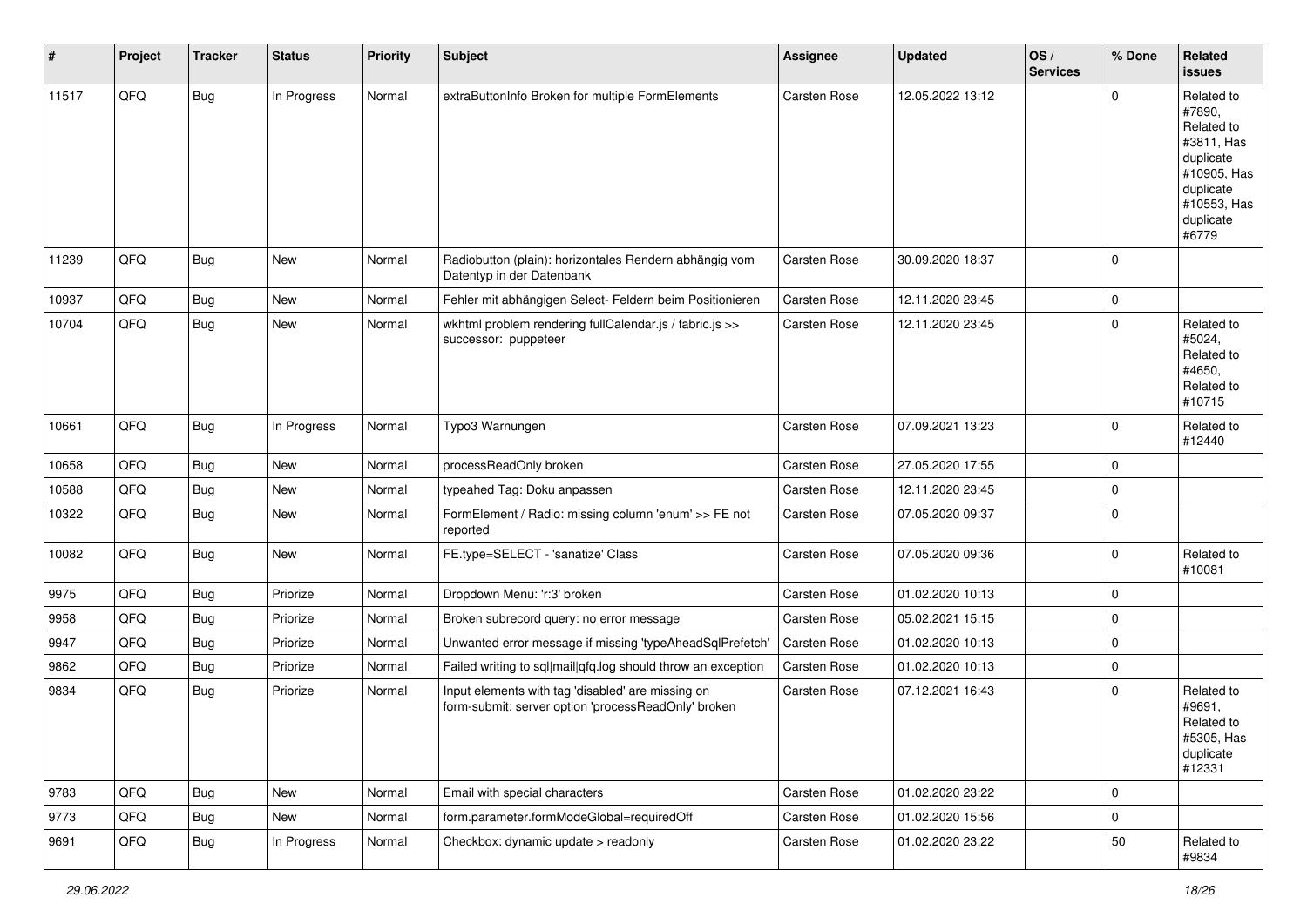| #    | Project | <b>Tracker</b> | <b>Status</b>     | <b>Priority</b> | <b>Subject</b>                                                                                        | Assignee            | <b>Updated</b>   | OS/<br><b>Services</b> | % Done      | Related<br><b>issues</b> |
|------|---------|----------------|-------------------|-----------------|-------------------------------------------------------------------------------------------------------|---------------------|------------------|------------------------|-------------|--------------------------|
| 9669 | QFQ     | <b>Bug</b>     | Some day<br>maybe | Normal          | Checkbox / Template Group: radio/checkbox visible broken<br>after 'add'                               | Carsten Rose        | 16.06.2021 13:47 |                        | $\Omega$    | Related to<br>#8091      |
| 9533 | QFQ     | Bug            | <b>New</b>        | Normal          | FE.type=upload: Check in 'beforeSave' if upload is given                                              | <b>Carsten Rose</b> | 01.02.2020 23:22 |                        | $\mathbf 0$ | Related to<br>#11523     |
| 9317 | QFQ     | Bug            | <b>New</b>        | Normal          | FE.type=note: with dynamic show/hidden an empty label<br>causes trouble                               | <b>Carsten Rose</b> | 01.02.2020 23:22 |                        | $\Omega$    |                          |
| 9281 | QFQ     | Bug            | Some day<br>maybe | Normal          | Allow STRICT_TRANS_TABLES                                                                             | <b>Carsten Rose</b> | 02.01.2021 18:43 |                        | $\mathbf 0$ |                          |
| 9275 | QFQ     | <b>Bug</b>     | <b>New</b>        | Normal          | autcron: t3 page, which takes to long to respond, is not<br>reported properly                         | <b>Carsten Rose</b> | 01.02.2020 23:22 |                        | 100         |                          |
| 9177 | QFQ     | <b>Bug</b>     | New               | Normal          | Bug? QFQ tries to save an action FE, which has real<br>existing column name                           | <b>Carsten Rose</b> | 01.02.2020 23:22 |                        | $\Omega$    |                          |
| 9127 | QFQ     | Bug            | <b>New</b>        | Normal          | Error Message: change 'roll over' color - text not readable                                           | Carsten Rose        | 01.02.2020 23:22 |                        | $\mathbf 0$ |                          |
| 9077 | QFQ     | <b>Bug</b>     | <b>New</b>        | Normal          | typeAheadSql: report broken SQL                                                                       | <b>Carsten Rose</b> | 01.02.2020 23:22 |                        | $\mathbf 0$ |                          |
| 9013 | QFQ     | <b>Bug</b>     | New               | Normal          | Error in Twig template not handled                                                                    | Carsten Rose        | 20.10.2021 13:43 |                        | $\mathbf 0$ |                          |
| 8106 | QFQ     | <b>Bug</b>     | Some day<br>maybe | Normal          | Dynamic Update: Feld kann nicht auf empty zurückgesetzt<br>werden                                     | Carsten Rose        | 11.12.2019 16:01 |                        | $\mathbf 0$ |                          |
| 8049 | QFQ     | Bug            | <b>New</b>        | Normal          | FE.type=note, column 'value': text moves some pixel to top<br>after save                              | Carsten Rose        | 01.02.2020 23:22 |                        | $\mathbf 0$ |                          |
| 8037 | QFQ     | <b>Bug</b>     | Priorize          | Normal          | FE.type=upload (advanced mode): {{slaveId:V}} missing<br>during dynamic update                        | <b>Carsten Rose</b> | 01.02.2020 10:13 |                        | $\Omega$    |                          |
| 7890 | QFQ     | <b>Bug</b>     | <b>New</b>        | Normal          | FormElement 'required': extraButtonInfo not aligned                                                   | <b>Carsten Rose</b> | 11.06.2021 21:17 |                        | $\Omega$    | Related to<br>#11517     |
| 7795 | QFQ     | Bug            | New               | Normal          | Readonly Form: Typeahead-Felder                                                                       | <b>Carsten Rose</b> | 01.02.2020 23:22 |                        | $\mathbf 0$ |                          |
| 7685 | QFQ     | <b>Bug</b>     | <b>New</b>        | Normal          | Open FormElement from QFQ error message and save<br>modified record: error about missing {{formId:F}} | <b>Carsten Rose</b> | 01.02.2020 23:22 |                        | $\Omega$    |                          |
| 7656 | QFQ     | Bug            | Priorize          | Normal          | FE with required, 'pattern' and 'extraButtonLock': always<br>complain about missing value             | <b>Carsten Rose</b> | 01.02.2020 10:13 |                        | $\Omega$    |                          |
| 7616 | QFQ     | Bug            | Priorize          | Normal          | Selectlist with Enum & Dynamic Update                                                                 | Carsten Rose        | 01.02.2020 10:13 |                        | $\mathbf 0$ |                          |
| 7574 | QFQ     | Bug            | <b>New</b>        | Normal          | Substitute error: form element not reported / dont parse<br>Form.note                                 | <b>Carsten Rose</b> | 01.02.2020 23:21 |                        | $\Omega$    |                          |
| 7547 | QFQ     | Bug            | <b>New</b>        | Normal          | Error Message in afterSave: wrong parameter column<br>reported                                        | <b>Carsten Rose</b> | 01.02.2020 23:22 |                        | $\Omega$    |                          |
| 7524 | QFQ     | <b>Bug</b>     | New               | Normal          | QFQ throws a 'General Error' if 'fileadmin/protected/log/' is<br>not writeable                        | Carsten Rose        | 01.02.2020 23:22 |                        | $\mathbf 0$ |                          |
| 7513 | QFQ     | Bug            | New               | Normal          | Radios not correct aligned                                                                            | Carsten Rose        | 01.02.2020 23:22 |                        | $\mathbf 0$ |                          |
| 7512 | QFQ     | <b>Bug</b>     | New               | Normal          | FE: inputType=number >> 'pattern' is not respected                                                    | <b>Carsten Rose</b> | 01.02.2020 23:22 |                        | $\Omega$    |                          |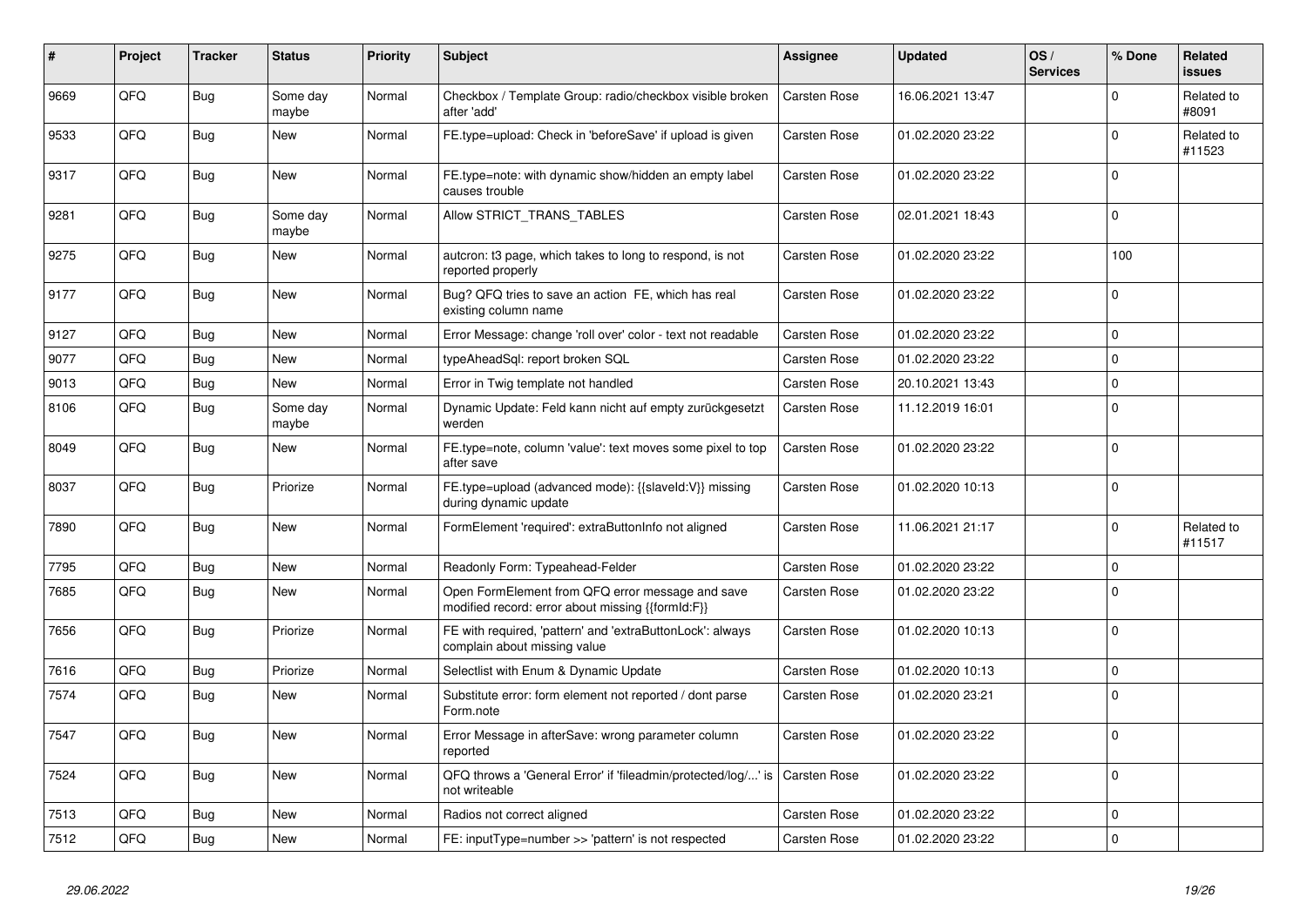| #    | Project | <b>Tracker</b> | <b>Status</b>     | <b>Priority</b> | <b>Subject</b>                                                                                                       | Assignee     | <b>Updated</b>   | OS/<br><b>Services</b> | % Done      | Related<br><b>issues</b>                       |
|------|---------|----------------|-------------------|-----------------|----------------------------------------------------------------------------------------------------------------------|--------------|------------------|------------------------|-------------|------------------------------------------------|
| 7261 | QFQ     | Bug            | New               | Normal          | Report pathFilename for user without path, only the<br>filename                                                      | Carsten Rose | 01.02.2020 23:21 |                        | $\Omega$    |                                                |
| 7219 | QFQ     | <b>Bug</b>     | New               | Normal          | typeSheadSql / typeAheadSqlPrefetch: change to curly<br>braces                                                       | Carsten Rose | 01.02.2020 23:21 |                        | $\mathbf 0$ |                                                |
| 7014 | QFQ     | Bug            | New               | Normal          | Sending invalid emails succeeds when<br>debug.redirectAllMailTo is set                                               | Carsten Rose | 01.02.2020 23:21 |                        | $\mathbf 0$ |                                                |
| 7002 | QFQ     | <b>Bug</b>     | <b>New</b>        | Normal          | Dynamic Update: row does not disappear / appear                                                                      | Carsten Rose | 01.02.2020 23:22 |                        | 0           |                                                |
| 6912 | QFQ     | Bug            | <b>New</b>        | Normal          | error Message Var 'deadline' already set in SIP - in Form<br>with FE.value={{deadline:R:::{{deadlinePeriod:Y}}}}     | Carsten Rose | 01.02.2020 23:21 |                        | $\Omega$    |                                                |
| 6677 | QFQ     | <b>Bug</b>     | New               | Normal          | Error message FE Action Element: no/wrong FE reference<br>who cause the problem.                                     | Carsten Rose | 01.02.2020 23:21 |                        | $\Omega$    |                                                |
| 6574 | QFQ     | Bug            | Priorize          | Normal          | qfq.log: Fehlermeldung wurde angezeigt, aber nicht geloggt                                                           | Carsten Rose | 01.02.2020 10:13 |                        | $\mathbf 0$ |                                                |
| 6483 | QFQ     | <b>Bug</b>     | New               | Normal          | R Store funktioniert nicht bei 'Report Notation' im FE                                                               | Carsten Rose | 01.02.2020 23:21 |                        | 0           |                                                |
| 6462 | QFQ     | <b>Bug</b>     | <b>New</b>        | Normal          | File Upload: Nutzlose Fehlermeldung wenn Datei zu gross                                                              | Carsten Rose | 01.02.2020 23:21 |                        | $\mathbf 0$ | Related to<br>#6139                            |
| 5991 | QFQ     | Bug            | Some day<br>maybe | Normal          | URLs with ' ' or long parameter are problematic                                                                      | Carsten Rose | 01.02.2020 23:19 |                        | $\Omega$    |                                                |
| 5768 | QFQ     | <b>Bug</b>     | Some day<br>maybe | Normal          | '{{pageLanguage:T}}' missing if QFQ is called via api                                                                | Carsten Rose | 01.02.2020 23:19 |                        | $\mathbf 0$ |                                                |
| 5706 | QFQ     | Bug            | Some day<br>maybe | Normal          | upload: fileDestination needs to be sanatized                                                                        | Carsten Rose | 01.02.2020 23:19 |                        | $\mathbf 0$ |                                                |
| 5576 | QFQ     | Bug            | New               | Normal          | Using MySQL 'DROP' requires privilege - wich is not really<br>necessary.                                             | Carsten Rose | 01.02.2020 23:21 |                        | $\mathbf 0$ |                                                |
| 5559 | QFQ     | Bug            | <b>New</b>        | Normal          | FE.type = Upload: 'accept' might contain variables                                                                   | Carsten Rose | 11.05.2020 21:23 |                        | $\mathbf 0$ |                                                |
| 5557 | QFQ     | <b>Bug</b>     | Some day<br>maybe | Normal          | Form load: STORE_RECORD filled, but should be empty                                                                  | Carsten Rose | 01.02.2020 23:19 |                        | $\Omega$    |                                                |
| 5305 | QFQ     | Bug            | New               | Normal          | Upload FormElement: nicht disabled by readonly Form                                                                  | Carsten Rose | 16.06.2021 13:43 |                        | $\mathbf 0$ | Related to<br>#9347,<br>Related to<br>#9834    |
| 5021 | QFQ     | Bug            | Some day<br>maybe | Normal          | FE.typ=extra - during save displays error 'datum2' already<br>filled in STORE_SIP - the value is stored nevertheless | Carsten Rose | 01.02.2020 23:19 |                        | $\mathbf 0$ | Related to<br>#3875                            |
| 4771 | QFQ     | <b>Bug</b>     | Some day<br>maybe | Normal          | qfq: select-down-values empty after save (edit-form for<br>program administrators)                                   | Carsten Rose | 01.02.2020 23:20 |                        | $\mathbf 0$ | Related to<br>#4549, Has<br>duplicate<br>#4282 |
| 4756 | QFQ     | <b>Bug</b>     | New               | Normal          | Form dirty even nothing changes                                                                                      | Carsten Rose | 11.12.2019 16:16 |                        | $\mathbf 0$ |                                                |
| 4659 | QFQ     | <b>Bug</b>     | Some day<br>maybe | Normal          | infoButtonExtra                                                                                                      | Carsten Rose | 01.02.2020 23:20 |                        | $\pmb{0}$   |                                                |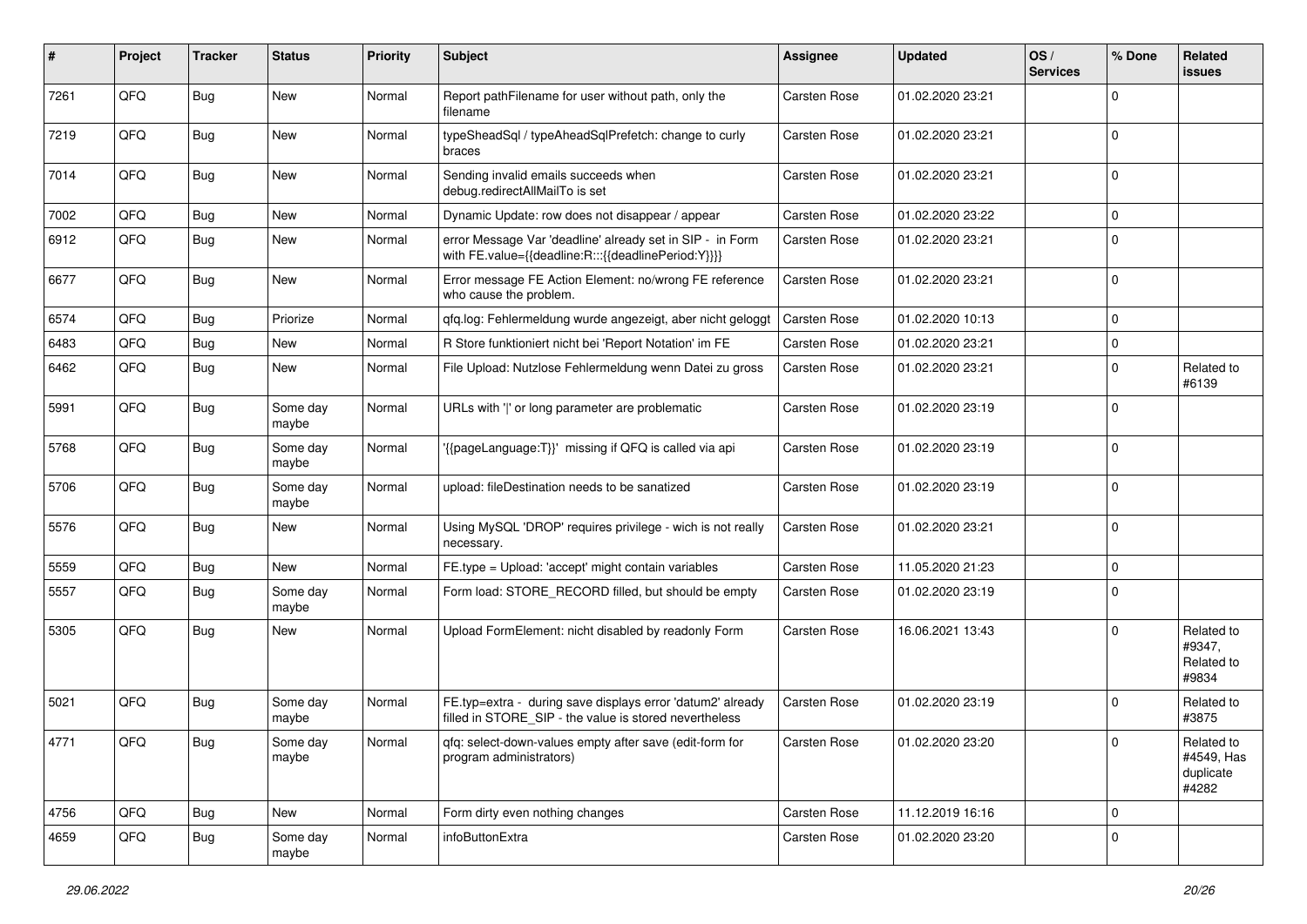| #    | Project | <b>Tracker</b> | <b>Status</b>     | <b>Priority</b> | <b>Subject</b>                                                                                                                      | <b>Assignee</b>     | <b>Updated</b>   | OS/<br><b>Services</b> | % Done      | Related<br>issues                           |
|------|---------|----------------|-------------------|-----------------|-------------------------------------------------------------------------------------------------------------------------------------|---------------------|------------------|------------------------|-------------|---------------------------------------------|
| 4651 | QFQ     | <b>Bug</b>     | Some day<br>maybe | Normal          | "Loading document" Modal wird angezeigt bei uzhcd type=2   Carsten Rose<br>Ansicht                                                  |                     | 01.02.2020 23:20 |                        | $\Omega$    |                                             |
| 4583 | QFQ     | Bug            | Some day<br>maybe | Normal          | Dynamic Update bei TypeAhead Feldern                                                                                                | Carsten Rose        | 01.02.2020 23:19 |                        | 0           |                                             |
| 4549 | QFQ     | Bug            | Some dav<br>maybe | Normal          | TemplateGroups: FE.type SELECT loose selected value<br>after save                                                                   | Carsten Rose        | 01.02.2020 23:20 |                        | $\Omega$    | Related to<br>#4548,<br>Related to<br>#4771 |
| 4528 | QFQ     | <b>Bug</b>     | Some day<br>maybe | Normal          | extraButtonLock mit SQLAhead Bug                                                                                                    | Carsten Rose        | 01.02.2020 23:19 |                        | $\Omega$    |                                             |
| 4328 | QFQ     | Bug            | Some day<br>maybe | Normal          | Error Message: Show FE name/number on problems in FE                                                                                | Carsten Rose        | 01.02.2020 23:20 |                        | $\Omega$    |                                             |
| 4293 | QFQ     | <b>Bug</b>     | Some day<br>maybe | Normal          | Download broken if token 'd:' is missing - but no error<br>message                                                                  | Carsten Rose        | 11.12.2019 16:03 |                        | $\Omega$    | Related to<br>#7514                         |
| 4092 | QFQ     | <b>Bug</b>     | Some day<br>maybe | Normal          | 1) Logging verbessern wann welches FE warum<br>ausgefuehrt wird, 2) Documentation: Best Practice<br>Template Group                  | <b>Carsten Rose</b> | 01.02.2020 23:19 |                        | $\Omega$    | Related to<br>#3504                         |
| 4008 | QFQ     | <b>Bug</b>     | Some day<br>maybe | Normal          | FormElemen.type=sendmail: wrong 'TO' if 'real<br>name <rea@mail.to>' is used</rea@mail.to>                                          | Carsten Rose        | 11.12.2019 16:03 |                        | $\Omega$    |                                             |
| 3895 | QFQ     | <b>Bug</b>     | Some day<br>maybe | Normal          | typeahead pedantic: on lehrkredit Idap webpass - if only one   Carsten Rose<br>person is in dropdown, such person can't be selected |                     | 11.12.2019 16:03 |                        | $\Omega$    |                                             |
| 3882 | QFQ     | Bug            | Some dav<br>maybe | Normal          | templateGroup: disable 'add' if limit is reached - funktioniert<br>nicht wenn bereits records existierten                           | Carsten Rose        | 11.12.2019 16:03 |                        | $\mathbf 0$ |                                             |
| 3811 | QFQ     | <b>Bug</b>     | Some day<br>maybe | Normal          | Dynamic Update: extraButtonInfo - Text aktualisieren                                                                                | Carsten Rose        | 11.12.2019 16:03 |                        | $\Omega$    | Related to<br>#11517                        |
| 3782 | QFQ     | <b>Bug</b>     | Priorize          | Normal          | Bei fehlerhafter Eingabe (z.B. Datum) sollte das erwartete<br>Format angezeigt werden                                               | <b>Carsten Rose</b> | 01.02.2020 10:13 |                        | $\Omega$    |                                             |
| 3750 | QFQ     | <b>Bug</b>     | Some day<br>maybe | Normal          | FE in a row: if one violates check, all are red                                                                                     | Carsten Rose        | 11.12.2019 16:03 |                        | $\Omega$    |                                             |
| 3682 | QFQ     | <b>Bug</b>     | Some day<br>maybe | Normal          | Dynamic update: Radio buttons                                                                                                       | Carsten Rose        | 11.12.2019 16:02 |                        | $\Omega$    |                                             |
| 3588 | QFQ     | <b>Bug</b>     | Some day<br>maybe | Normal          | templateGroup: versteckte Elemente werden weiterhin<br>gespeichert.                                                                 | <b>Carsten Rose</b> | 11.12.2019 16:02 |                        | $\Omega$    |                                             |
| 3547 | QFQ     | <b>Bug</b>     | <b>New</b>        | Normal          | FE of type 'note' causes writing of empty fields.                                                                                   | Carsten Rose        | 01.02.2020 23:21 |                        | $\Omega$    |                                             |
| 3349 | QFQ     | <b>Bug</b>     | Some day<br>maybe | Normal          | config.qfq.ini: a) vertraegt keine '=' im Value (z.B.<br>Passwort), b) Values sollten in ticks einschliessbar sein<br>(spaces, )    | Carsten Rose        | 11.12.2019 16:02 |                        | $\Omega$    |                                             |
| 3130 | QFQ     | Bug            | Some day<br>maybe | Normal          | Debug Info's nicht korrekt nach 'New > Save'.                                                                                       | <b>Carsten Rose</b> | 11.12.2019 16:03 |                        | $\Omega$    | Related to<br>#3253                         |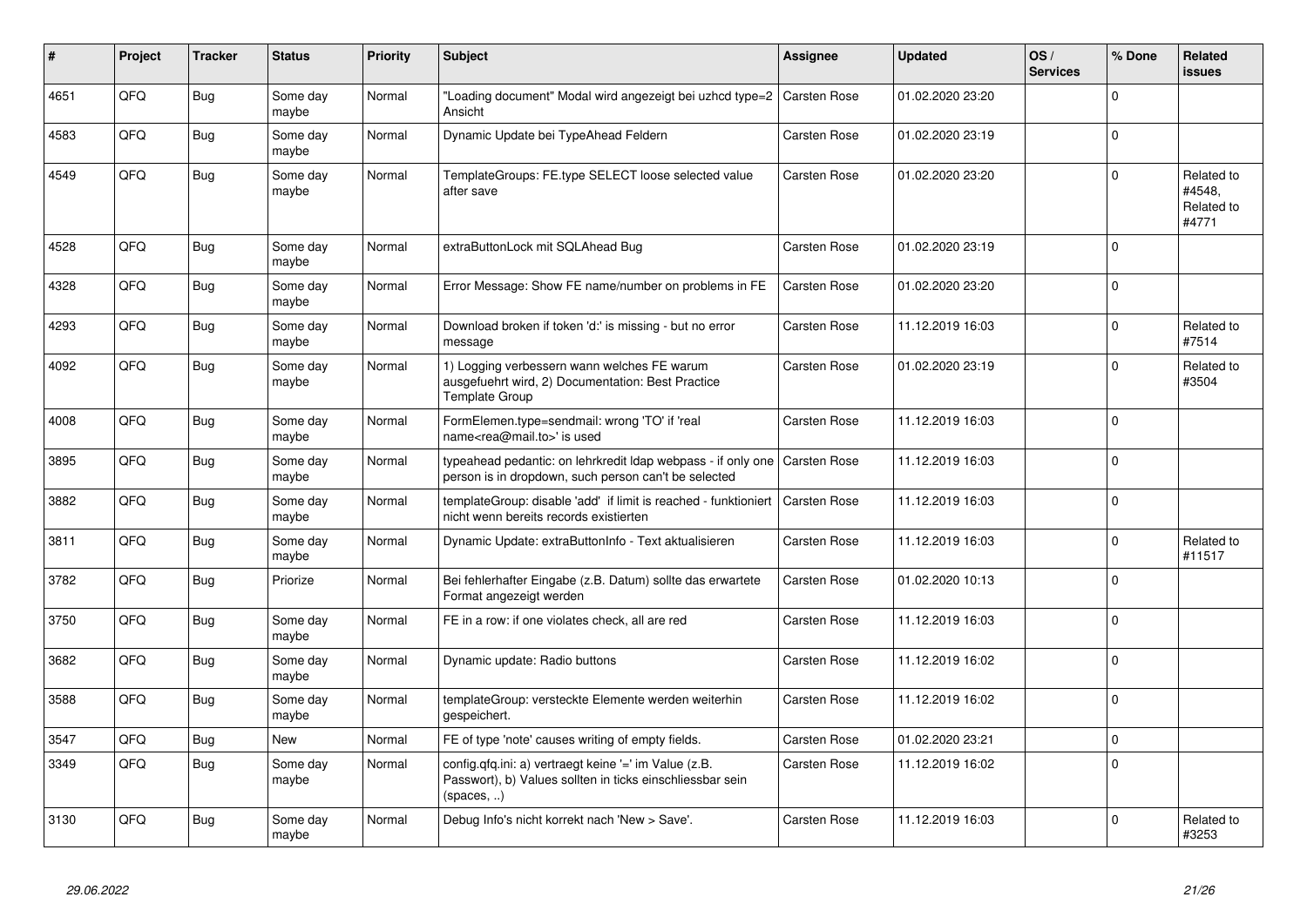| $\pmb{\sharp}$ | Project | <b>Tracker</b> | <b>Status</b>     | <b>Priority</b> | <b>Subject</b>                                                        | <b>Assignee</b> | <b>Updated</b>   | OS/<br><b>Services</b> | % Done      | Related<br><b>issues</b>                                               |
|----------------|---------|----------------|-------------------|-----------------|-----------------------------------------------------------------------|-----------------|------------------|------------------------|-------------|------------------------------------------------------------------------|
| 2643           | QFQ     | <b>Bug</b>     | Some day<br>maybe | Normal          | Zend / PHP Webinars anschauen                                         | Carsten Rose    | 01.02.2020 15:56 |                        | $\Omega$    |                                                                        |
| 7456           | QFQ     | Bug            | Some day<br>maybe | Low             | Todos in Code: solve or make ticket                                   | Carsten Rose    | 16.09.2021 15:10 |                        | $\Omega$    |                                                                        |
| 9548           | QFQ     | Feature        | Feedback          | High            | FormElement: Pattern mismatch - optional report only on<br>focus lost | Benjamin Baer   | 03.05.2021 21:14 |                        | 0           |                                                                        |
| 7602           | QFQ     | Feature        | ToDo              | High            | Multi Select: with checkboxes                                         | Benjamin Baer   | 22.03.2022 09:07 |                        | $\mathbf 0$ |                                                                        |
| 12556          | QFQ     | Feature        | <b>New</b>        | Normal          | Pills Title: colored = static or dynamic on allrequiredgiven          | Benjamin Baer   | 19.03.2022 17:49 |                        | 0           |                                                                        |
| 12490          | QFQ     | Feature        | New               | Normal          | Loading Plugins in QFQ - see what tinymce does. (lazy<br>loading)     | Benjamin Baer   | 08.06.2022 10:37 |                        | $\Omega$    | Related to<br>#12611,<br>Related to<br>#10013,<br>Related to<br>#7732  |
| 12476          | QFQ     | Feature        | New               | Normal          | clearMe: a) should trigger 'dirty', b) sticky on textarea resize      | Benjamin Baer   | 04.01.2022 08:40 |                        | $\Omega$    | Related to<br>#9528                                                    |
| 10003          | QFQ     | Feature        | Priorize          | Normal          | fieldset: stronger visualize group                                    | Benjamin Baer   | 12.02.2020 08:13 |                        | $\Omega$    |                                                                        |
| 9135           | QFQ     | Feature        | Priorize          | Normal          | Progress Bar generic / replace old hourglass download<br>popup        | Benjamin Baer   | 03.01.2022 07:43 |                        | $\Omega$    |                                                                        |
| 9130           | QFQ     | Feature        | Some day<br>maybe | Normal          | tablesorter: Automatic Row numbering / Zeilenummer                    | Benjamin Baer   | 01.02.2020 23:22 |                        | $\pmb{0}$   |                                                                        |
| 8522           | QFQ     | Feature        | Some day<br>maybe | Normal          | build QFQ - npm warnings                                              | Benjamin Baer   | 01.02.2020 23:19 |                        | 50          |                                                                        |
| 7965           | QFQ     | Feature        | Priorize          | Normal          | Input type 'text' with visual format - currency                       | Benjamin Baer   | 03.01.2022 07:45 |                        | 0           |                                                                        |
| 7732           | QFQ     | Feature        | Some day<br>maybe | Normal          | Javascript: Lazy Loading der add on libs                              | Benjamin Baer   | 08.06.2022 10:38 |                        | $\Omega$    | Related to<br>#12611,<br>Related to<br>#12490,<br>Related to<br>#10013 |
| 7730           | QFQ     | Feature        | Priorize          | Normal          | SELECT Box: title in between                                          | Benjamin Baer   | 01.02.2020 23:22 |                        | $\Omega$    |                                                                        |
| 6972           | QFQ     | Feature        | Some day<br>maybe | Normal          | Fabric Clipboard / cross browser tab                                  | Benjamin Baer   | 01.02.2020 23:21 |                        | $\Omega$    |                                                                        |
| 6970           | QFQ     | Feature        | Some day<br>maybe | Normal          | tablesorter: default fuer 'sortReset' aendern von 'Ctrl' zu 'Alt'     | Benjamin Baer   | 01.02.2020 23:21 |                        | $\Omega$    |                                                                        |
| 6870           | QFQ     | Feature        | Priorize          | Normal          | Click on '_link' triggers an API call                                 | Benjamin Baer   | 03.01.2022 08:25 |                        | $\Omega$    |                                                                        |
| 6801           | QFQ     | Feature        | Priorize          | Normal          | Fabric: Maximize / Fulllscreen                                        | Benjamin Baer   | 21.03.2022 09:56 |                        | $\Omega$    |                                                                        |
| 6224           | QFQ     | Feature        | Priorize          | Normal          | Dynamic update: fade in/out fields                                    | Benjamin Baer   | 21.03.2022 09:50 |                        | $\pmb{0}$   |                                                                        |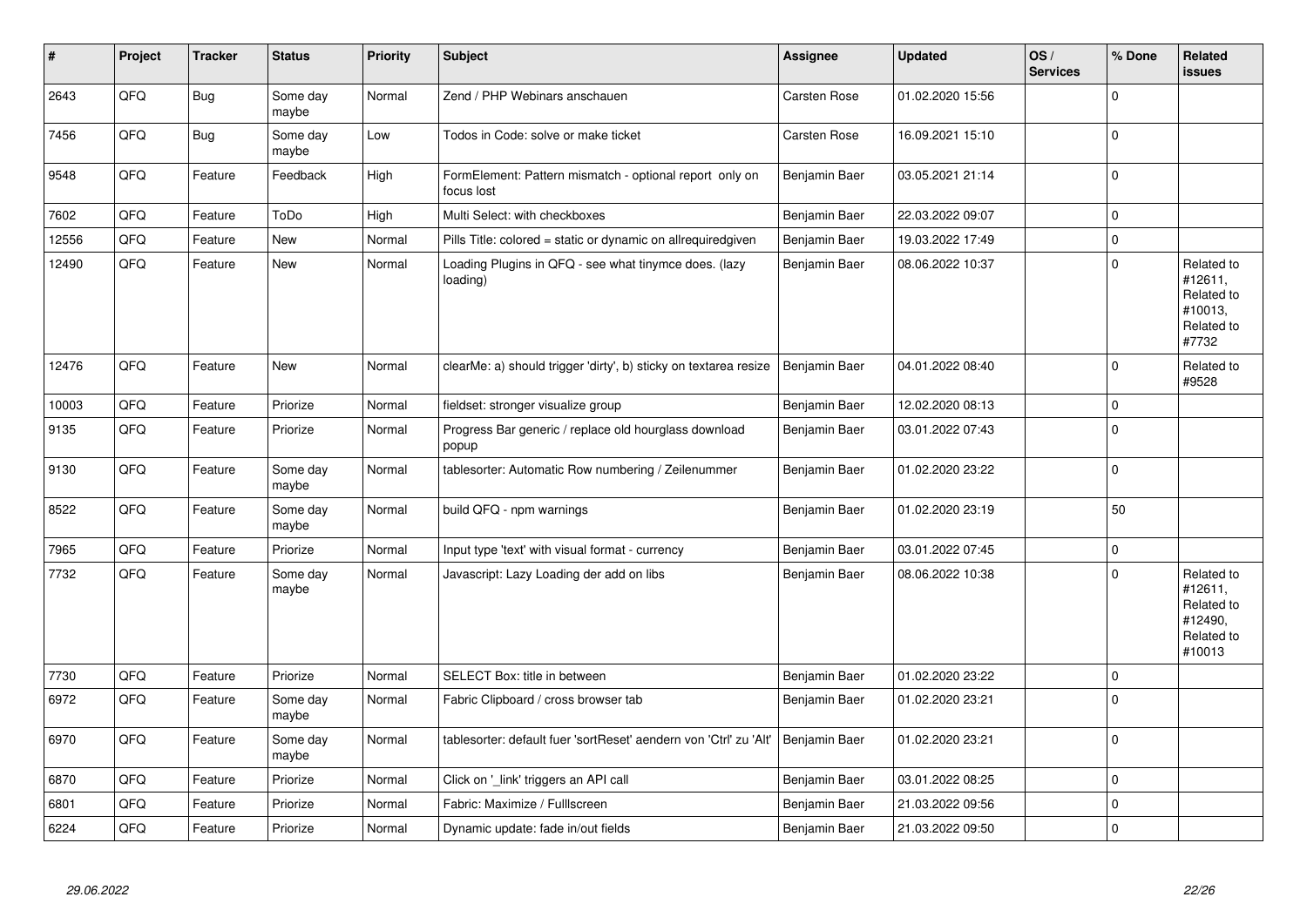| #     | Project | <b>Tracker</b> | <b>Status</b>     | <b>Priority</b> | <b>Subject</b>                                                                                                                                           | <b>Assignee</b> | <b>Updated</b>   | OS/<br><b>Services</b> | % Done      | Related<br>issues    |
|-------|---------|----------------|-------------------|-----------------|----------------------------------------------------------------------------------------------------------------------------------------------------------|-----------------|------------------|------------------------|-------------|----------------------|
| 5562  | QFQ     | Feature        | Priorize          | Normal          | Drag'n'Drop fuer Uploads                                                                                                                                 | Benjamin Baer   | 21.03.2022 09:52 |                        | $\Omega$    | Related to<br>#9706  |
| 5389  | QFQ     | Feature        | Some day<br>maybe | Normal          | QFQ Design: Multline label / note                                                                                                                        | Benjamin Baer   | 01.02.2020 23:19 |                        | $\Omega$    |                      |
| 5366  | QFQ     | Feature        | Priorize          | Normal          | Saving with keyboard shortcuts                                                                                                                           | Benjamin Baer   | 21.03.2022 09:47 |                        | $\mathbf 0$ |                      |
| 5024  | QFQ     | Feature        | Some day<br>maybe | Normal          | Fabric: Generate PDF with edits                                                                                                                          | Benjamin Baer   | 01.02.2020 23:20 |                        | $\Omega$    | Related to<br>#10704 |
| 4420  | QFQ     | Feature        | Some day<br>maybe | Normal          | Client: Local Storage - store the changes of a form, local in<br>the browser.                                                                            | Benjamin Baer   | 11.12.2019 16:02 |                        | $\Omega$    |                      |
| 3692  | QFQ     | Feature        | Some day<br>maybe | Normal          | QFQ Webseite                                                                                                                                             | Benjamin Baer   | 11.12.2019 16:02 |                        | $\Omega$    | Related to<br>#5033  |
| 3415  | QFQ     | Feature        | Some day<br>maybe | Normal          | FE Login Box Templatefile                                                                                                                                | Benjamin Baer   | 11.12.2019 16:02 |                        | $\Omega$    |                      |
| 11237 | QFQ     | Bug            | <b>New</b>        | High            | Radiobutton / parameter.buttonClass= btn-default - kein<br>dirty Trigger                                                                                 | Benjamin Baer   | 03.05.2021 21:12 |                        | $\mathbf 0$ | Related to<br>#10766 |
| 11057 | QFQ     | Bug            | New               | High            | Checkboxes ohne span.checkmark im Report werden<br>ausgeblendet                                                                                          | Benjamin Baer   | 03.05.2021 21:12 |                        | $\mathbf 0$ | Related to<br>#11039 |
| 13647 | QFQ     | <b>Bug</b>     | New               | Normal          | Autofocus funktioniert nicht auf Chrome                                                                                                                  | Benjamin Baer   | 19.03.2022 17:44 |                        | 0           |                      |
| 13528 | QFQ     | Bug            | New               | Normal          | qfq.io > releases: es wird kein neues Release angelegt                                                                                                   | Benjamin Baer   | 19.03.2022 17:46 |                        | $\mathbf 0$ |                      |
| 9898  | QFQ     | Bug            | Feedback          | Normal          | Formular trotz Timeout gespeichert                                                                                                                       | Benjamin Baer   | 01.02.2020 15:56 |                        | 0           |                      |
| 9535  | QFQ     | <b>Bug</b>     | Feedback          | Normal          | Report:  AS '_vertical' - column to wide - vertical >> rot45,<br>rot90                                                                                   | Benjamin Baer   | 01.02.2020 15:56 |                        | $\Omega$    |                      |
| 6566  | QFQ     | Bug            | Priorize          | Normal          | Link Function 'delete': provided parameter missing on page<br>reload                                                                                     | Benjamin Baer   | 03.01.2022 08:08 |                        | 0           |                      |
| 6140  | QFQ     | Bug            | Priorize          | Normal          | QFQ DnD Sort: Locked fields                                                                                                                              | Benjamin Baer   | 21.03.2022 09:56 |                        | $\mathbf 0$ |                      |
| 4457  | QFQ     | Bug            | Priorize          | Normal          | typeahead: pressing return to select an item, saves the form<br>and closes the form.                                                                     | Benjamin Baer   | 03.01.2022 08:01 |                        | 0           | Related to<br>#4398  |
| 4454  | QFQ     | <b>Bug</b>     | Some day<br>maybe | Normal          | Required Elements: multiple elements in a row - whole row<br>marked if only one input is empty.                                                          | Benjamin Baer   | 01.02.2020 23:20 |                        | $\mathbf 0$ |                      |
| 4398  | QFQ     | <b>Bug</b>     | Some day<br>maybe | Normal          | Typeahead: mouse click in a prefilled input opens a single<br>item dropdown with the current value - click on it seems to<br>set the value, not the key. | Benjamin Baer   | 01.02.2020 23:20 |                        | $\Omega$    | Related to<br>#4457  |
| 2665  | QFQ     | <b>Bug</b>     | Priorize          | Normal          | Dynamic Update funktioniert nicht, wenn beim<br>entsprechenden FormElement eine size angegeben ist.                                                      | Benjamin Baer   | 03.01.2022 08:12 |                        | 30          |                      |
| 2063  | QFQ     | <b>Bug</b>     | Some day<br>maybe | Normal          | Pills auf 'inaktiv' setzen falls keine Element auf dem Pill<br>sichtbar sind.                                                                            | Benjamin Baer   | 11.12.2019 16:03 |                        | 0           | Related to<br>#3752  |
| 14185 | QFQ     | Feature        | New               | Normal          | External/Autocron.php - better suitable directory                                                                                                        | Support: System | 28.05.2022 11:03 |                        | $\Omega$    |                      |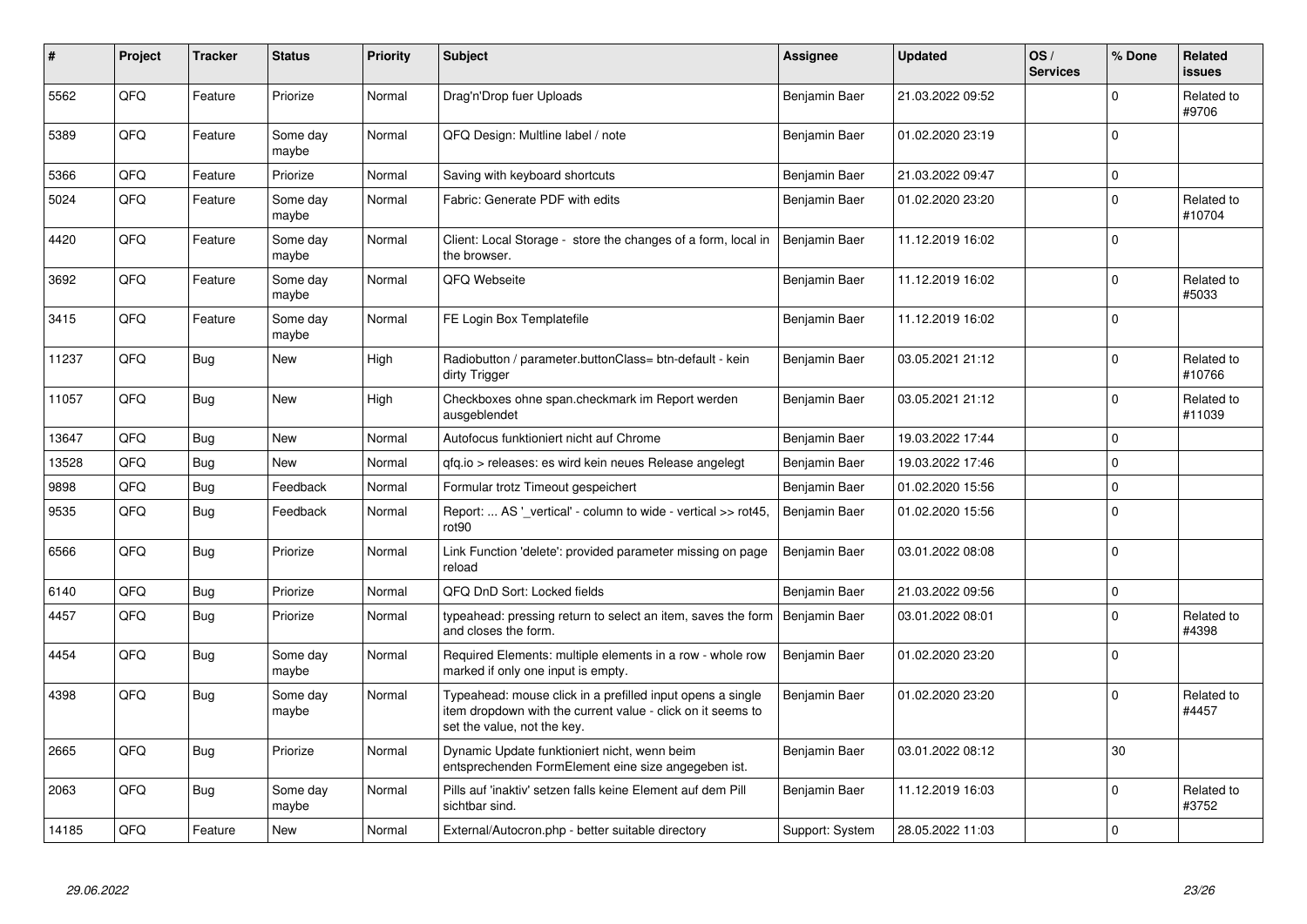| $\vert$ # | Project | <b>Tracker</b> | <b>Status</b>     | <b>Priority</b> | <b>Subject</b>                                                     | Assignee | Updated          | OS/<br><b>Services</b> | % Done      | Related<br>issues                           |
|-----------|---------|----------------|-------------------|-----------------|--------------------------------------------------------------------|----------|------------------|------------------------|-------------|---------------------------------------------|
| 11850     | QFQ     | Feature        | <b>New</b>        | Urgent          | Wizard Form: basierend auf einer Tabelle eine Form<br>anlegen.     |          | 03.05.2021 21:12 |                        | $\Omega$    | Blocked by<br>#8082                         |
| 880       | QFQ     | Feature        | Some day<br>maybe | Urgent          | Security: PHP, SQL Injection, XSS                                  |          | 03.05.2021 21:14 |                        | $\Omega$    | Related to<br>#14320                        |
| 10114     | QFQ     | Feature        | <b>New</b>        | High            | Symbol (Link): 'G:' (Glyphicon) replaced by 'i:' (icon)            |          | 07.12.2021 17:19 |                        | $\Omega$    | Related to<br>#3797,<br>Related to<br>#4194 |
| 12156     | QFQ     | Feature        | <b>New</b>        | Normal          | Form: Optional disable 'leave page'                                |          | 03.05.2021 20:45 |                        | $\Omega$    |                                             |
| 12135     | QFQ     | Feature        | <b>New</b>        | Normal          | Subrecord: Notiz                                                   |          | 24.04.2021 16:58 |                        | 0           |                                             |
| 12039     | QFQ     | Feature        | New               | Normal          | Missing htmlSpecialChar() in pre processing on form submit         |          | 18.02.2021 00:09 |                        | $\mathbf 0$ | Related to<br>#14320                        |
| 12038     | QFQ     | Feature        | New               | Normal          | a) STORE_VAR: filenameOnlyStripUniq, b) SP:<br>QSTRIPUNIQ()        |          | 17.02.2021 23:55 |                        | $\Omega$    |                                             |
| 11716     | QFQ     | Feature        | New               | Normal          | Form an beliebiger Stelle im Report anzeigen                       |          | 09.12.2020 09:47 |                        | 0           |                                             |
| 11535     | QFQ     | Feature        | New               | Normal          | Ability to create SQL columns in frontend QFQ forms                |          | 17.11.2020 12:11 |                        | $\Omega$    |                                             |
| 11534     | QFQ     | Feature        | New               | Normal          | Report: Action on selected rows - Table batchprocessing<br>feature |          | 18.11.2020 08:15 |                        | $\Omega$    |                                             |
| 10874     | QFQ     | Feature        | New               | Normal          | Erstellen eines Foreign Keys in der Tabelle "FormElement"          |          | 13.07.2020 10:11 |                        | 0           |                                             |
| 10763     | QFQ     | Feature        | New               | Normal          | form accessed and submitted despite logout?                        |          | 16.06.2020 11:43 |                        | 0           |                                             |
| 10738     | QFQ     | Feature        | Some day<br>maybe | Normal          | CORS headers for external API requests                             |          | 10.06.2020 14:00 |                        | $\Omega$    |                                             |
| 10384     | QFQ     | Feature        | New               | Normal          | Parameter Exchange QFQ Instances                                   |          | 07.05.2020 09:38 |                        | 0           |                                             |
| 10345     | QFQ     | Feature        | New               | Normal          | Templates - Patterns QFQ Style                                     |          | 03.05.2021 21:01 |                        | $\mathbf 0$ | Related to<br>#10713                        |
| 9853      | QFQ     | Feature        | New               | Normal          | Check das SQL / QFQ / Mail Logfile geschrieben wird                |          | 09.01.2020 11:15 |                        | $\mathbf 0$ |                                             |
| 8056      | QFQ     | Feature        | Some day<br>maybe | Normal          | Termin Organisation (Reservation)                                  |          | 01.02.2020 23:19 |                        | $\Omega$    | Related to<br>#8658                         |
| 7921      | QFQ     | Feature        | Some day<br>maybe | Normal          | Rest API Export: URL kuerzer machen                                |          | 01.02.2020 23:19 |                        | $\Omega$    |                                             |
| 7278      | QFQ     | Feature        | Some day<br>maybe | Normal          | Form: Wert vordefinieren der immer gesetzt wird                    |          | 02.05.2021 09:27 |                        | 0           |                                             |
| 7229      | QFQ     | Feature        | Some day<br>maybe | Normal          | New FormElement.type: Button                                       |          | 01.02.2021 12:32 |                        | 0           |                                             |
| 7108      | QFQ     | Feature        | Some day<br>maybe | Normal          | QFQ Wrap Elements                                                  |          | 11.12.2019 16:01 |                        | 0           |                                             |
| 7106      | QFG     | Feature        | Some day<br>maybe | Normal          | Beispiel Nummerierung von Rows in Report                           |          | 11.12.2019 16:01 |                        | 0           |                                             |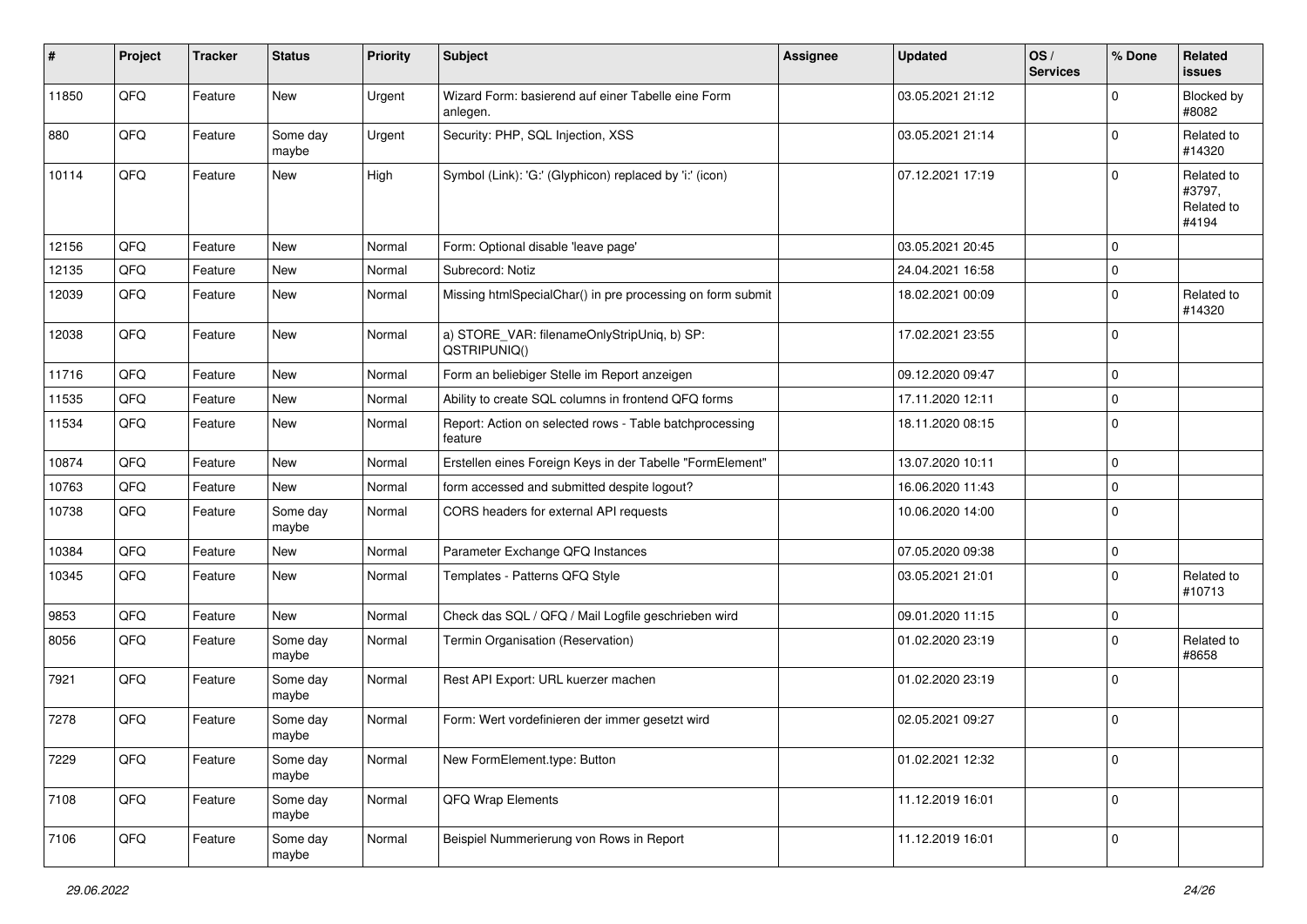| $\pmb{\#}$ | Project | <b>Tracker</b> | <b>Status</b>     | <b>Priority</b> | <b>Subject</b>                                                                    | Assignee | <b>Updated</b>   | OS/<br><b>Services</b> | % Done      | Related<br>issues   |
|------------|---------|----------------|-------------------|-----------------|-----------------------------------------------------------------------------------|----------|------------------|------------------------|-------------|---------------------|
| 7105       | QFQ     | Feature        | Some day<br>maybe | Normal          | Beispiel wie man in einer zweiten Tabelle speichert.                              |          | 11.12.2019 16:01 |                        | $\Omega$    |                     |
| 7104       | QFQ     | Feature        | Some day<br>maybe | Normal          | Manual: hint about escaping if '\r' appears in mail body                          |          | 11.12.2019 16:01 |                        | 0           |                     |
| 7100       | QFQ     | Feature        | Some day<br>maybe | Normal          | Download: log access, max downloads, time limit                                   |          | 01.02.2020 23:19 |                        | $\mathbf 0$ |                     |
| 6992       | QFQ     | Feature        | Some day<br>maybe | Normal          | DB exception: Syntax Highlight                                                    |          | 11.12.2019 16:01 |                        | 0           | Related to<br>#5450 |
| 6704       | QFQ     | Feature        | Some day<br>maybe | Normal          | Upload Mode: Bilder in Notizen rechts sollen aktuellen<br>Upload repräsentieren.  |          | 01.02.2020 23:19 |                        | $\Omega$    | Related to<br>#3264 |
| 6515       | QFQ     | Feature        | Some day<br>maybe | Normal          | Formular: Felder dynamisch ein/ausblenden                                         |          | 11.12.2019 16:02 |                        | 0           |                     |
| 6299       | QFQ     | Feature        | Some day<br>maybe | Normal          | Attack detection: log table with invalid SIP access                               |          | 11.12.2019 16:02 |                        | $\pmb{0}$   | Related to<br>#3947 |
| 6288       | QFQ     | Feature        | Some day<br>maybe | Normal          | Best Practice: Erklaeren wie man ein Formular ganz in<br>'weiss' erstellen kann   |          | 11.12.2019 16:02 |                        | $\mathbf 0$ |                     |
| 6084       | QFQ     | Feature        | Some day<br>maybe | Normal          | New escape type: 'D' - convert date                                               |          | 01.02.2020 23:19 |                        | $\mathbf 0$ |                     |
| 6083       | QFQ     | Feature        | Some day<br>maybe | Normal          | Dynamic Update: Value Check via SQL                                               |          | 11.12.2019 16:02 |                        | $\mathbf 0$ |                     |
| 5923       | QFQ     | Feature        | Some day<br>maybe | Normal          | fillStoreSystemBySqlLate                                                          |          | 01.02.2020 23:19 |                        | $\Omega$    |                     |
| 5895       | QFQ     | Feature        | Some day<br>maybe | Normal          | Tutorial: List of all QFQ Features                                                |          | 01.02.2020 23:19 |                        | $\pmb{0}$   |                     |
| 5893       | QFQ     | Feature        | Some day<br>maybe | Normal          | Edit on double-click                                                              |          | 01.02.2020 23:19 |                        | $\mathbf 0$ | Related to<br>#5894 |
| 5892       | QFQ     | Feature        | Some day<br>maybe | Normal          | QFQ should use T3 API to manipulate FE GROUP<br>membership                        |          | 01.02.2020 23:20 |                        | $\pmb{0}$   |                     |
| 5851       | QFQ     | Feature        | Some day<br>maybe | Normal          | Queue System implementieren: MQTT, RabbitMQ                                       |          | 01.02.2020 23:20 |                        | $\Omega$    | Related to<br>#5715 |
| 5850       | QFQ     | Feature        | Some day<br>maybe | Normal          | Deployment: In QFQ Doc best practice fuer zeitgemaesses<br>Deployment beschreiben |          | 01.02.2020 23:20 |                        | $\Omega$    |                     |
| 5805       | QFQ     | Feature        | Some day<br>maybe | Normal          | TypeAHead SQL value instead of key stored                                         |          | 01.02.2020 23:19 |                        | 0           | Related to<br>#5444 |
| 5783       | QFQ     | Feature        | Some day<br>maybe | Normal          | <b>BPMN View/Edit</b>                                                             |          | 11.12.2019 16:02 |                        | $\pmb{0}$   |                     |
| 5455       | QFQ     | Feature        | Some day<br>maybe | Normal          | Mail Redirects grld abhaengig                                                     |          | 01.02.2020 23:20 |                        | 0           |                     |